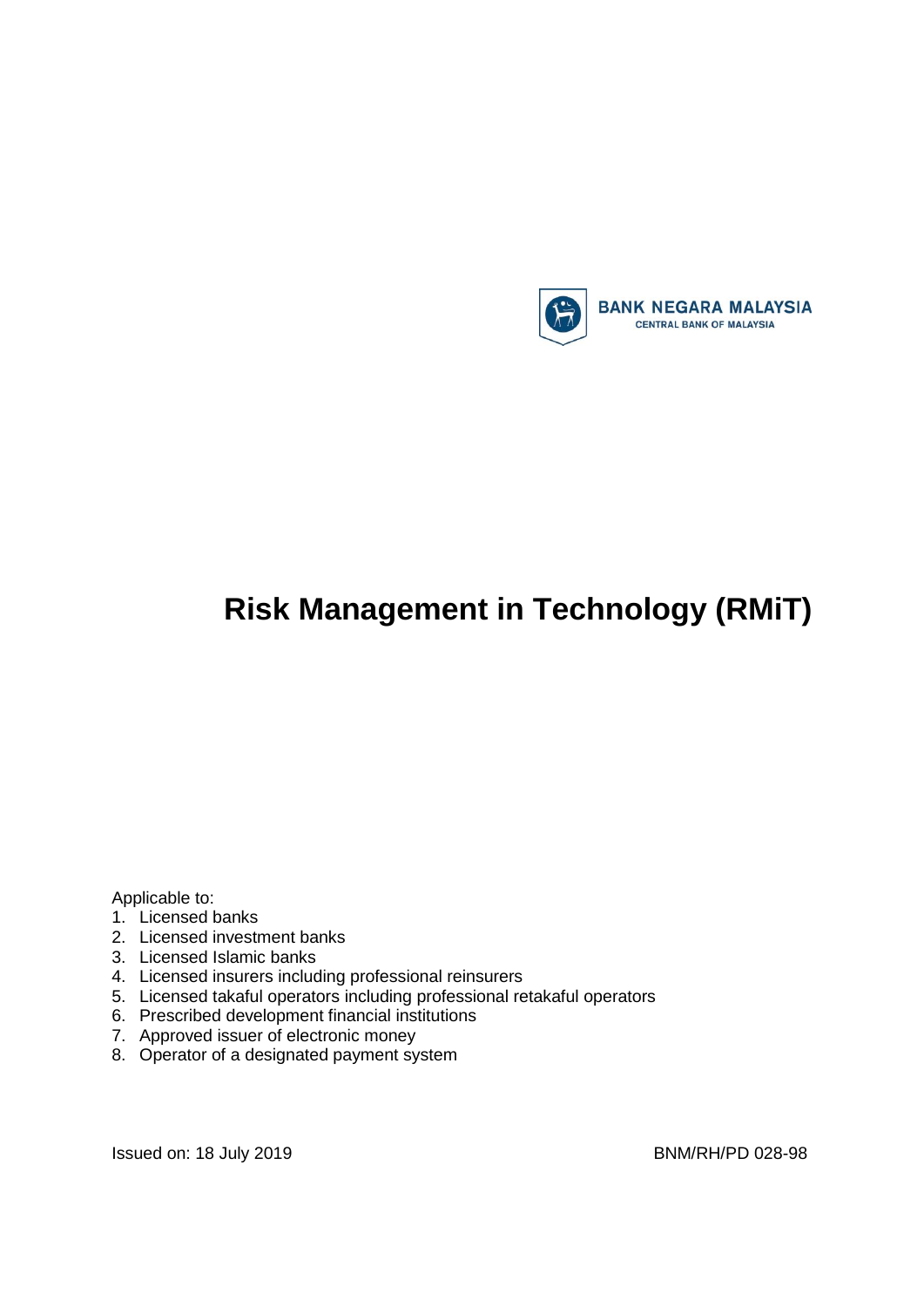## **TABLE OF CONTENTS**

| <b>PART A</b>  |                                                                |  |
|----------------|----------------------------------------------------------------|--|
|                |                                                                |  |
| $\overline{2}$ |                                                                |  |
| 3<br>4         |                                                                |  |
| 5              |                                                                |  |
| 6              | Related legal instruments and policy documents 6               |  |
| 7              |                                                                |  |
|                |                                                                |  |
| <b>PART B</b>  |                                                                |  |
| 8              |                                                                |  |
| 9              |                                                                |  |
| 10<br>11       |                                                                |  |
| 12             |                                                                |  |
| 13             |                                                                |  |
|                |                                                                |  |
| <b>PART C</b>  |                                                                |  |
| 14             | Notification for Technology-Related Applications 33            |  |
| 15             |                                                                |  |
|                |                                                                |  |
| Appendix 1     | Storage and Transportation of Sensitive Data                   |  |
| Appendix 2     | Control Measures on Self-service Terminals (SST)  36           |  |
| Appendix 3     |                                                                |  |
| Appendix 4     | Control Measures on Mobile Application and Devices  40         |  |
|                |                                                                |  |
| Appendix 6     | Positive List for Enhancements to Electronic Banking, Internet |  |
| Appendix 7     |                                                                |  |
| Appendix 8     |                                                                |  |
| Appendix 9     | Supervisory Expectations on External Party Assurance  49       |  |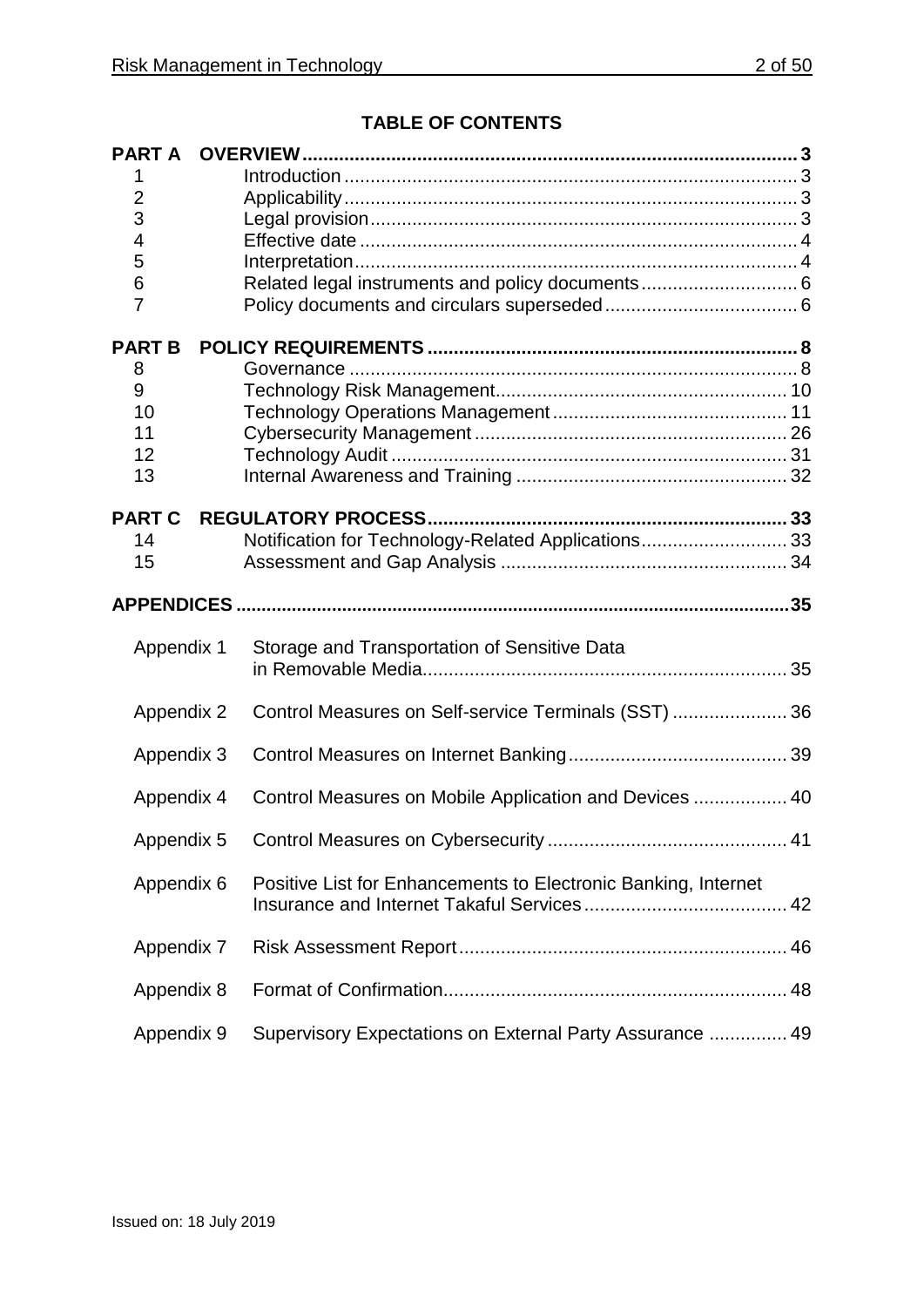## <span id="page-2-0"></span>**PART A OVERVIEW**

#### <span id="page-2-1"></span>**1 Introduction**

- 1.1 Technology risk refers to risks emanating from the use of information technology (IT) and the Internet. These risks arise from failures or breaches of IT systems, applications, platforms or infrastructure, which could result in financial loss, disruptions in financial services or operations, or reputational harm to a financial institution.
- 1.2 With the more prevalent use of technology in the provision of financial services, there is a need for financial institutions to strengthen their technology resilience against operational disruptions to maintain confidence in the financial system. The growing sophistication of cyber threats also calls for the increased vigilance and capability of financial institutions to respond to emerging threats. Critically, this should ensure the continuous availability of essential financial services to customers and adequate protection of customer data.
- 1.3 This policy document sets out the Bank's requirements with regard to financial institutions' management of technology risk. In complying with these requirements, a financial institution shall have regard to the size and complexity of its operations. Accordingly, larger and more complex financial institutions are expected to demonstrate risk management practices and controls that are commensurate with the increased technology risk exposure of the institution. In addition, all financial institutions shall observe minimum prescribed standards in this document to prevent the exploitation of weak links in interconnected networks and systems that may cause detriment to other financial institutions and the wider financial system. The control measures set out in Appendices 1 to 5 serve as a guide for sound practices in defined areas. Financial institutions should be prepared to explain alternative risk management practices that depart from the control measures outlined in the Appendices and demonstrate their effectiveness in addressing the financial institution's technology risk exposure.

## <span id="page-2-2"></span>**2 Applicability**

2.1 This policy document is applicable to all financial institutions as defined in paragraph 5.2.

## <span id="page-2-3"></span>**3 Legal provision**

- 3.1 The requirements in this policy document are specified pursuant to—
	- (a) Sections 47(1) and 143(2) of the Financial Services Act 2013 (FSA);
	- (b) Sections 57(1) and 155(2) of the Islamic Financial Services Act 2013 (IFSA); and
	- (c) Sections 41(1) and 116(1) of the Development Financial Institutions Act 2002 (DFIA).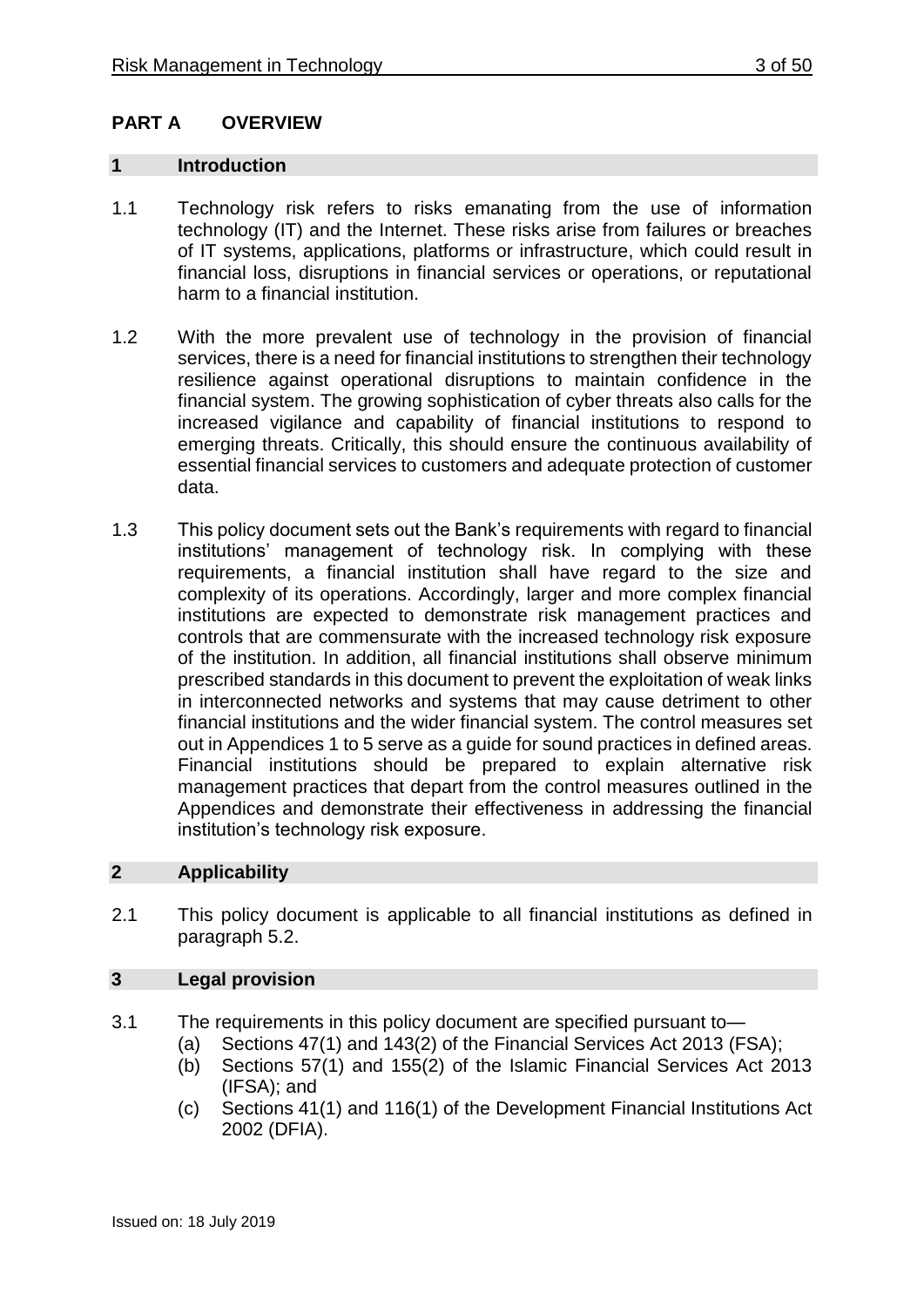3.2 The guidance in this policy document are issued pursuant to section 266 of the FSA, section 277 of the IFSA and section 126 of the DFIA.

#### <span id="page-3-0"></span>**4 Effective date**

4.1 This policy document comes into effect on 1 January 2020.

#### <span id="page-3-1"></span>**5 Interpretation**

- 5.1 The terms and expressions used in this policy document shall have the same meanings assigned to them in the FSA, IFSA or DFIA, as the case may be, unless otherwise defined in this policy document.
- 5.2 For purposes of this policy document –

**"S"** denotes a standard, requirement or specification that must be complied with. Failure to comply may result in one or more enforcement actions;

**"G"** denotes guidance which may consist of such information, advice or recommendation intended to promote common understanding and sound industry practices which are encouraged to be adopted;

**"board"** refers to the board of directors of a financial institution, including any committee carrying out any of the responsibilities of the board under this policy document;

**"critical system"** refers to any application system that supports the provision of critical banking, insurance or payment services, where failure of the system has the potential to significantly impair the financial institution's provision of financial services to customers or counterparties, business operations, financial position, reputation, or compliance with applicable laws and regulatory requirements;

**"customer and counterparty information"** refers to any information relating to the affairs or, in particular, the account, of any customer or counterparty of a financial institution in whatever form;

**"cyber resilience"** refers to the ability of people, processes, IT systems, applications, platforms or infrastructures to withstand adverse cyber events;

**"cyber risk"** refers to threats or vulnerabilities emanating from the connectivity of internal technology infrastructure to external networks or the Internet;

**"digital services"** refers to the provision of payment, banking, Islamic banking, insurance or takaful services delivered to customers via electronic channels and devices including Internet and mobile devices, self-service and point-of-sale terminals;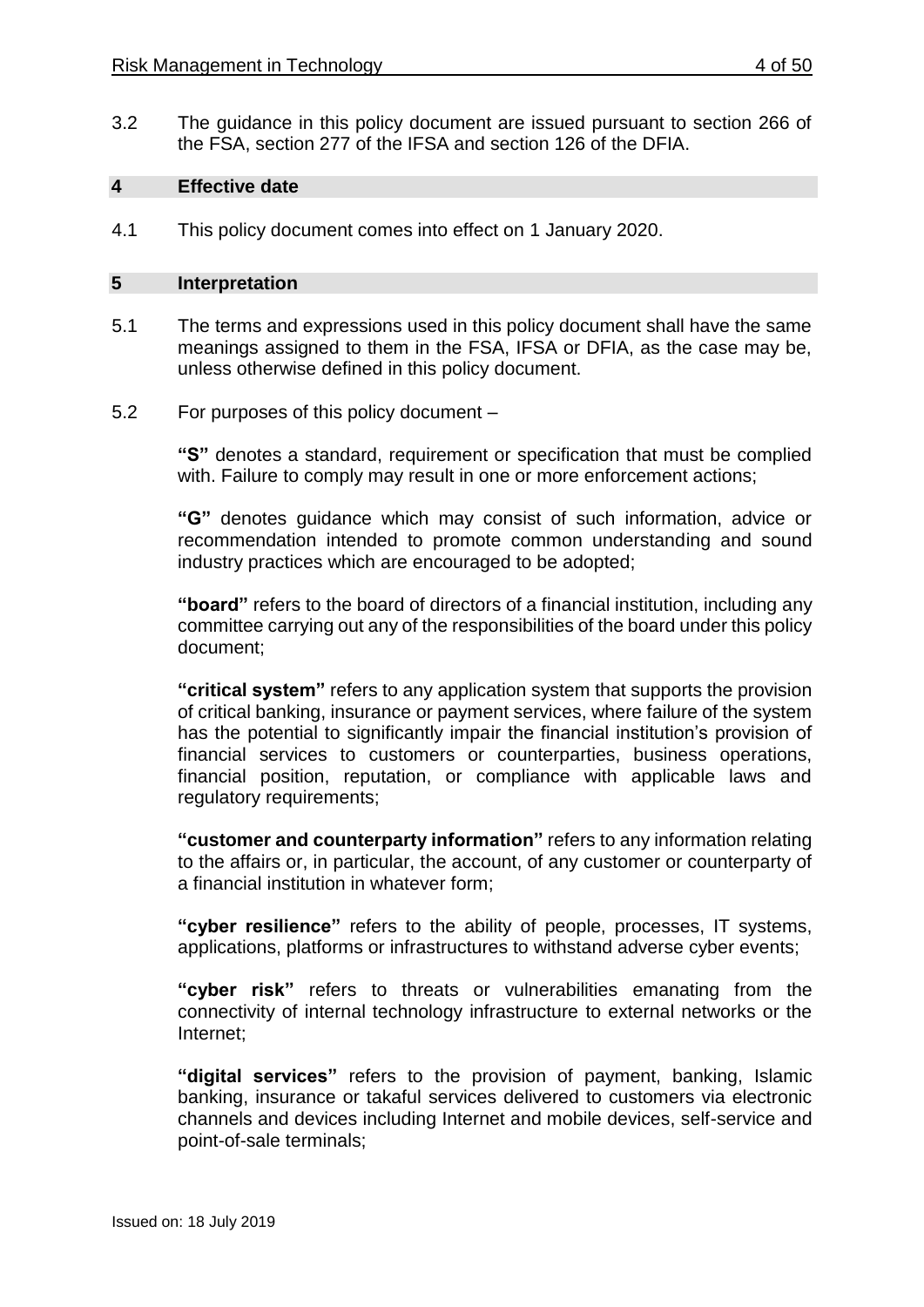## **"financial institution"** refers to:

- (a) a licensed person under the FSA and the IFSA (excluding branches of a foreign professional reinsurer and a professional retakaful operator);
- (b) a prescribed development financial institution under the DFIA;
- (c) an eligible issuer of e-money as defined in the policy document on Interoperable Credit Transfer Framework<sup>1</sup>; and
- (d) an operator of a designated payment system;

## **"large financial institution"** refers to:

- (a) a financial institution with one or more business lines that are significant in terms of market share in the relevant industry; or
- (b) a financial institution with a large network of offices within or outside Malaysia through operations of branches and subsidiaries;

**"material technology projects"** refers to projects which involve critical systems, the delivery of essential services to customers or counterparties, or compliance with regulatory requirements;

**"OTP or one-time password"** refers to an alphanumeric or numeric code represented by a minimum of 6 characters or digits which is valid only for single use;

**"public cloud"** refers to a fully virtualised environment in which a service provider makes resources such as platforms, applications or storage available to the public over the Internet via a logically separated multi-tenant architecture;

**"production data centre"** refers to any facility which hosts active critical production application systems irrespective of location;

**"recovery data centre"** refers to a facility that a financial institution plans to activate to recover and restore its IT applications and operations upon failure of its production data centre irrespective of location;

**"senior management"** refers to the Chief Executive Officer (CEO) and senior officers; and

**"third party service provider"** refers to an internal group affiliate or external entity providing technology-related functions or services that involve the transmission, processing, storage or handling of confidential information pertaining to the financial institution or its customers. This includes cloud computing software, platform and infrastructure service providers.

 $\overline{a}$ <sup>1</sup> For ease of reference, an "eligible issuer of e-money" is defined as an approved issuer of electronic money with substantial market presence based on the criteria set out in Appendix 1 of the policy document on Interoperable Credit Transfer Framework.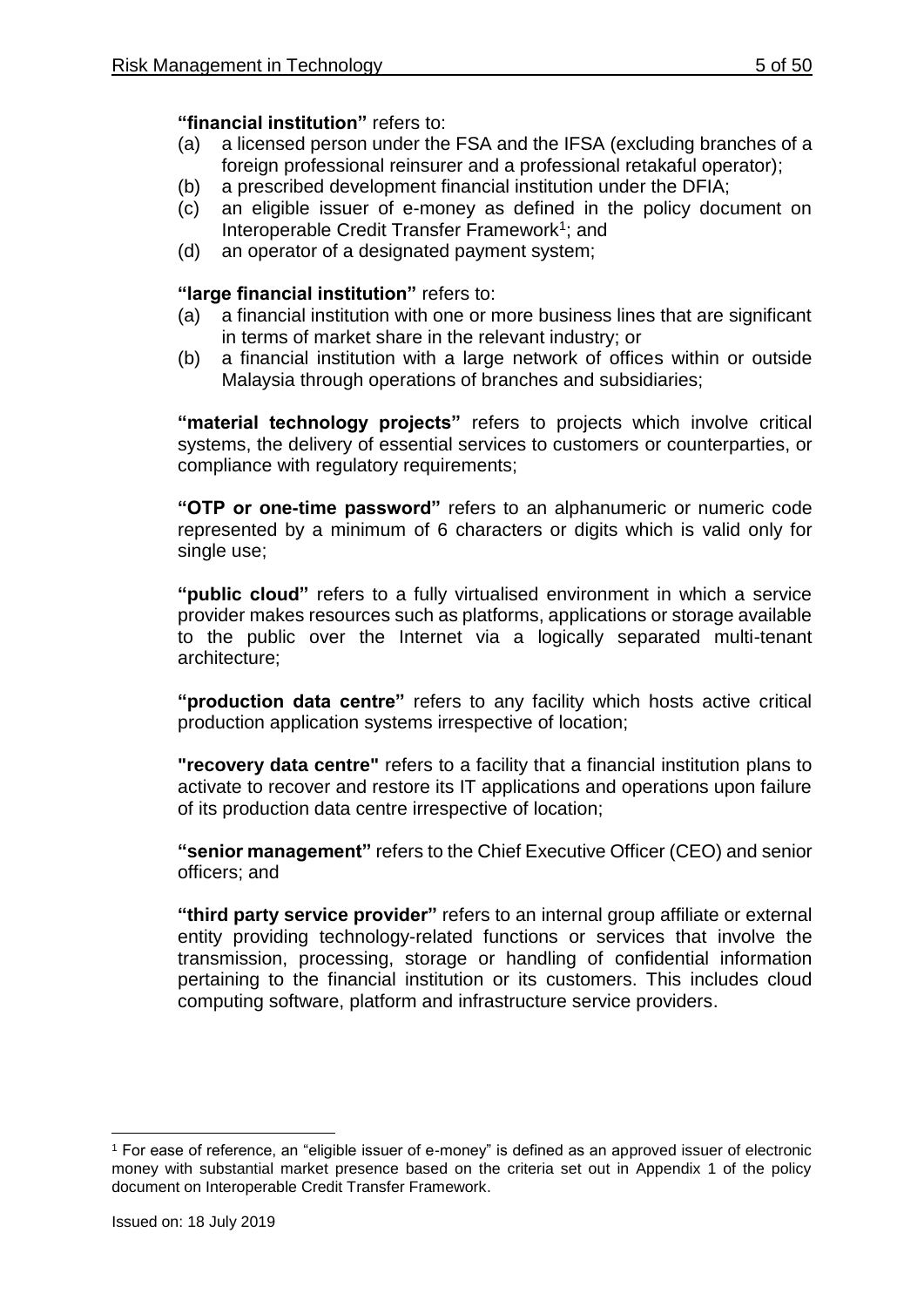#### <span id="page-5-0"></span>**6 Related legal instruments and policy documents**

- 6.1 This policy document must be read together with any relevant legal instruments, policy documents and guidelines issued by the Bank, in particular—
	- (a) Policy Document on Risk Governance;
	- (b) Policy Document on Compliance;
	- (c) Policy Document on Outsourcing;
	- (d) Policy Document on Operational Risk;
	- (e) Policy Document on Operational Risk Reporting Requirement Operational Risk Integrated Online Network (ORION);
	- (f) Policy Document on Introduction of New Products;
	- (g) Policy Document on Interoperable Credit Transfer Framework;
	- (h) Guidelines on Business Continuity Management (Revised);
	- (i) Provisions under paragraphs 21, 22 and 26 of the Guidelines on the Provision of Electronic Banking (e-banking) Services by Financial Institutions;
	- (j) Provisions under paragraphs 28 and 29 of the Guidelines on Internet Insurance (Consolidated);
	- (k) Guidelines on Data Management and MIS Framework;
	- (l) Guidelines on Data Management and MIS Framework for Development Financial Institutions; and
	- (m) Paragraphs 3 and 5 of the Circular on Internet Takaful<sup>2</sup>.

## <span id="page-5-1"></span>**7 Policy documents and circulars superseded**

- 7.1 The policy documents or circulars as listed below are superseded with the coming into effect of this policy document—
	- (a) Guidelines on Management of IT Environment (GPIS 1) issued in May 2004;
	- (b) Preparedness against Distributed Denial of Service Attack issued on 17 October 2011;
	- (c) Managing Inherent Risk of Internet Banking Kiosks issued on 5 December 2011;
	- (d) Circular on Managing Risks of Malware Attacks on Automated Teller Machine (ATM) issued on 3 October 2014;
	- (e) Managing Cyber Risk Circular issued on 31 July 2015;
	- (f) Guidelines on the Provision of Electronic Banking (e-banking) Services by Financial Institutions, except for the provisions under paragraphs 21, 22 and 26;
	- (g) Guidelines on Internet Insurance (Consolidated), except for the provisions under paragraphs 28 and 29;
	- (h) Circular on Internet Takaful, except for paragraphs 3 and 5;
	- (i) Letter to CEO dated 31 October 2017 entitled "Immediate Measures for Managing identification of Counterfeit Malaysian Currency Notes at Deposit-Accepting Self Service Terminals (SST)";

1

<sup>&</sup>lt;sup>2</sup> For the avoidance of doubt, only the requirements not superseded in this policy document are applicable.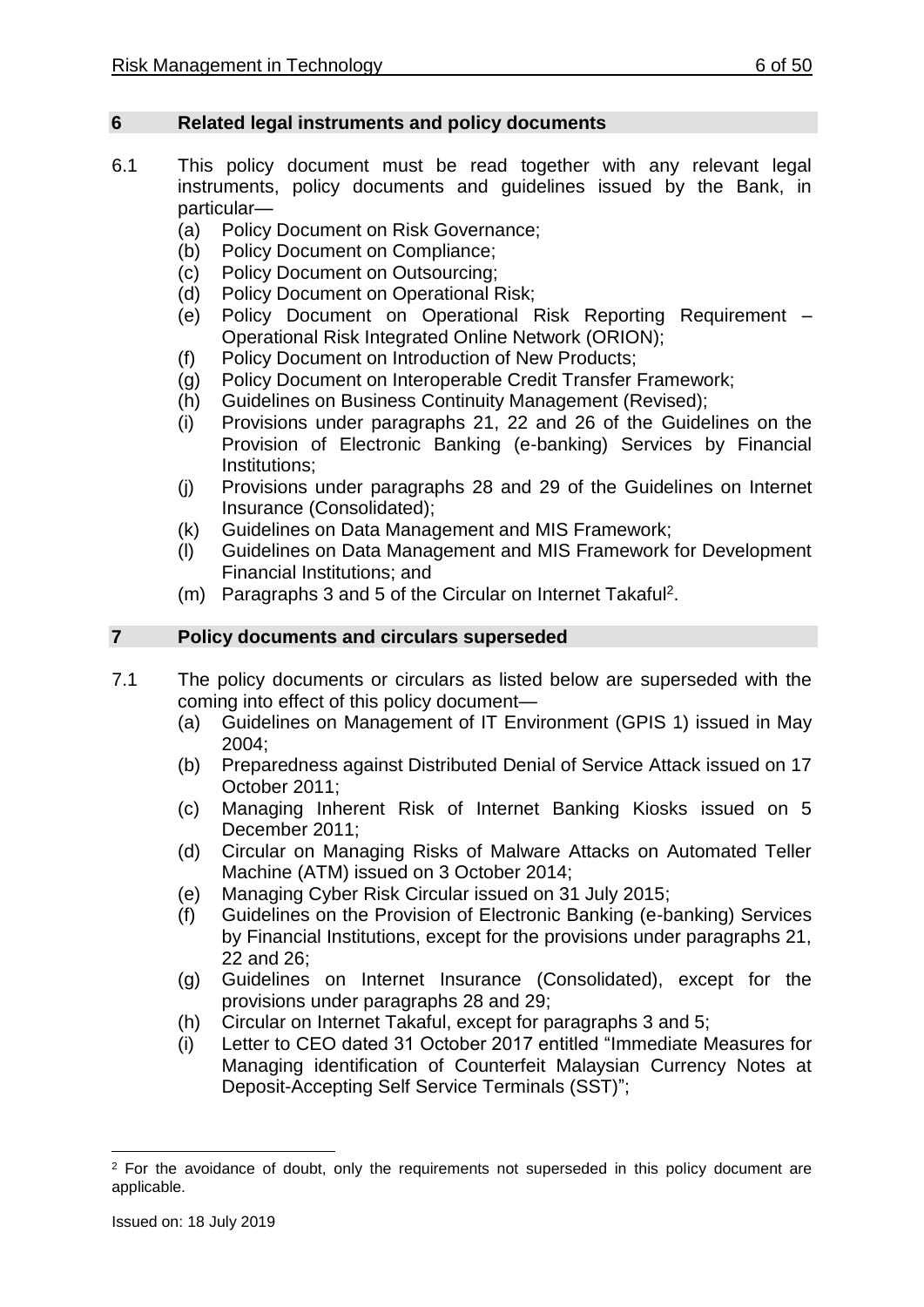- (j) Letter to CEO dated 7 November 2017 entitled "Guidelines on the Provision of Electronic Banking (e-banking) Services by Financial Institutions ("Guidelines") – Specification Pursuant to the Financial Services Act 2013 ("FSA"), Islamic Financial Services Act 2013 ("IFSA") and Development Financial Institutions Act 2002 ("DFIA")";
- (k) Letter to CEO dated 10 November 2017 entitled "Storage and Transportation of Sensitive Data in Removable Media";
- (l) Letter to CEO dated 17 May 2018 entitled "Guidelines on Internet Insurance (Consolidated) ("Guidelines") and Circular on Internet Takaful ("the Circular') – Specification Pursuant to the Financial Services Act 2013 ("FSA") and Islamic Financial Services Act 2013 ("IFSA")"; and
- (m) Letter to CEO dated 11 December 2018 entitled "Leveraging on cloud services and upliftment of mobile banking condition".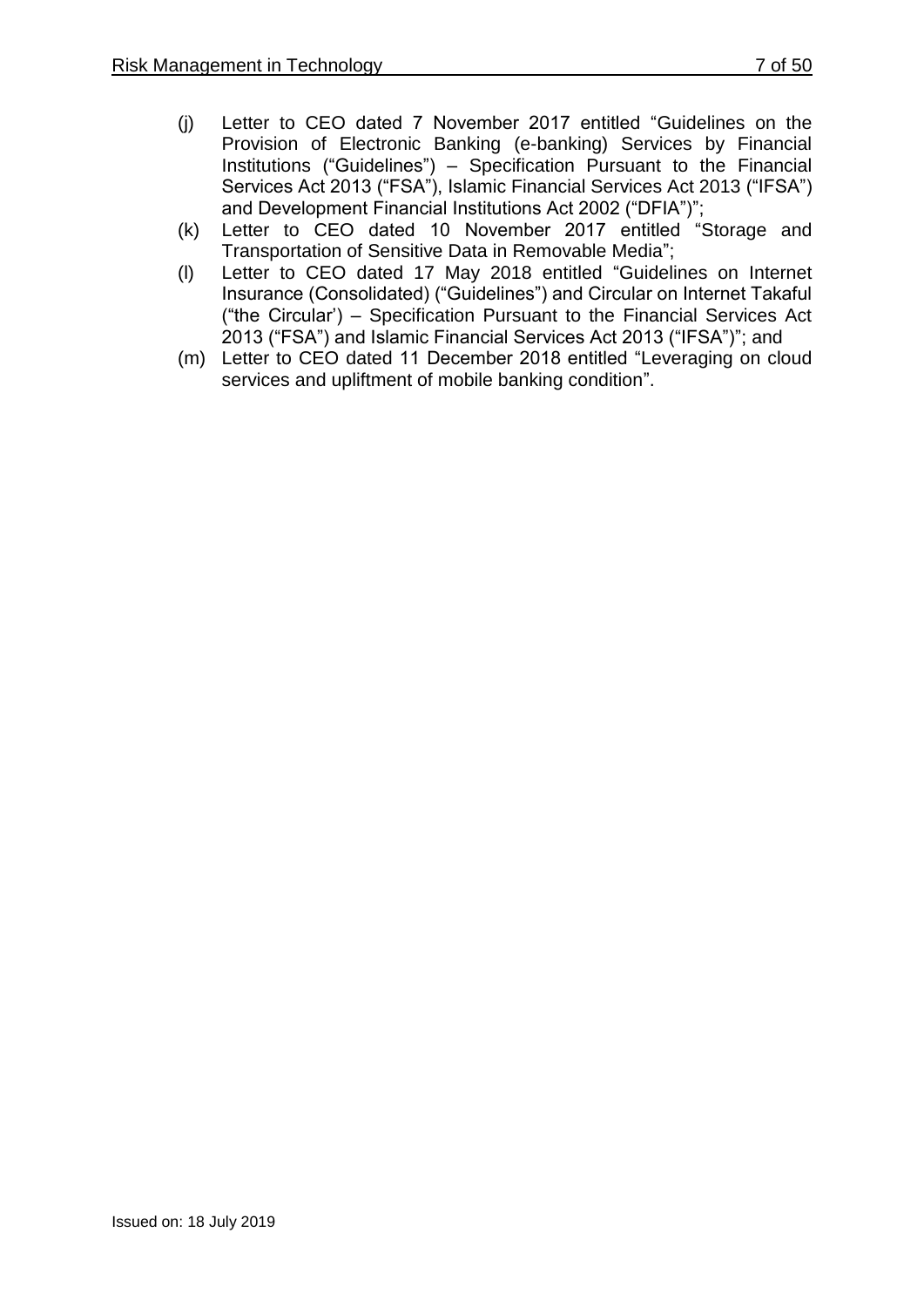## <span id="page-7-0"></span>**PART B POLICY REQUIREMENTS**

#### <span id="page-7-1"></span>**8 Governance**

## **Responsibilities of the Board of Directors**

- **S** 8.1 The board must establish and approve the technology risk appetite which is aligned with the financial institution's risk appetite statement. In doing so, the board must approve the corresponding risk tolerances for technology-related events and ensure key performance indicators and forward-looking risk indicators are in place to monitor the financial institution's technology risk against its approved risk tolerance. The board must ensure senior management provides regular updates on the status of these indicators together with sufficiently detailed information on key technology risks and critical technology operations to facilitate strategic decision-making.
- **S** 8.2 The board must ensure and oversee the adequacy of the financial institution's IT and cybersecurity strategic plans covering a period of no less than three years. These plans shall address the financial institution's requirements on infrastructure, control measures to mitigate IT and cyber risk and financial and non-financial resources, which are commensurate with the complexity of the financial institution's operations and changes in the risk profile as well as the business environment. These plans shall be periodically reviewed, at least once every three years.
- **S** 8.3 The board shall be responsible to oversee the effective implementation of a sound and robust technology risk management framework (TRMF) and cyber resilience framework (CRF), as required to be developed under paragraphs 9.1 and 11.2, for the financial institution to ensure the continuity of operations and delivery of financial services. The TRMF is a framework to safeguard the financial institution's information infrastructure, systems and data, whilst the CRF is a framework for ensuring the financial institution's cyber resilience. The board must ensure that the financial institution's TRMF and CRF remain relevant on an ongoing basis. The board must also periodically review and affirm the TRMF and CRF, at least once every three years to guide the financial institution's management of technology risks.
- **S** 8.4 The board must designate a board-level committee<sup>3</sup> which shall be responsible for supporting the board in providing oversight over technology-related matters. Among other things, the committee shall review the technologyrelated frameworks including the requirements spelt out in paragraphs 8.1 through 8.3, for the board's approval, and ensure that risk assessments undertaken in relation to material technology applications submitted to the Bank are robust and comprehensive.

<sup>1</sup> <sup>3</sup> A financial institution may either designate an existing board committee or establish a separate committee for this purpose. Where such a committee is separate from the Board Risk Committee (BRC), there must be appropriate interface between this committee and the BRC on technology risk-related matters to ensure effective oversight of all risks at the enterprise level.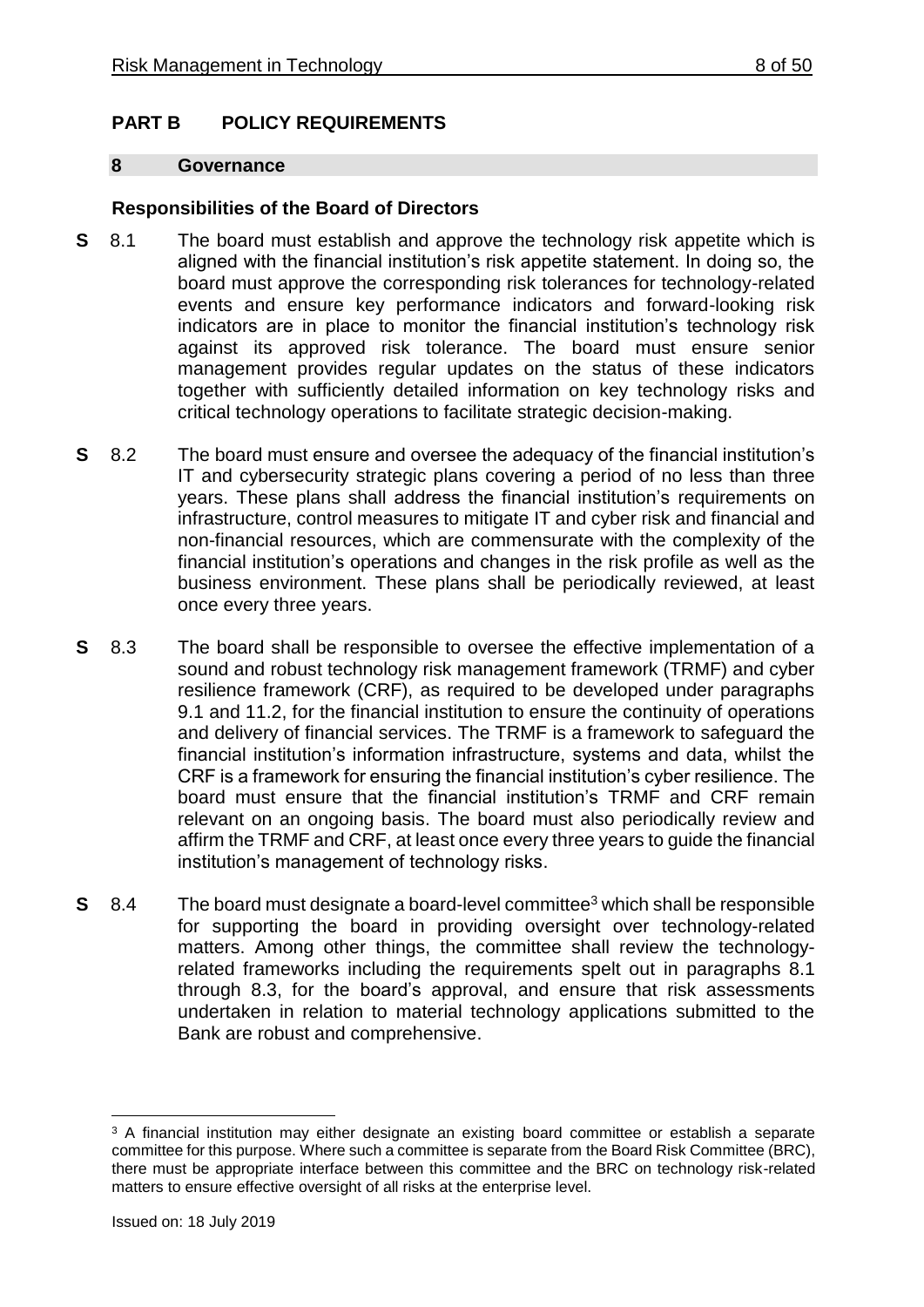- **G** 8.5 To promote effective technology discussions at the board level, the composition of the board and the designated board-level committee should include at least a member with technology experience and competencies.
- **S** 8.6 Given the rapidly evolving cyber threat landscape, the board shall allocate sufficient time to discuss cyber risks and related issues, including the strategic and reputational risks associated with a cyber-incident. This shall be supported by input from external experts as appropriate. The board must also ensure its continuous engagement in cybersecurity preparedness, education and training.
- **S** 8.7 The board audit committee (BAC) is responsible for ensuring the effectiveness of the internal technology audit function. This includes ensuring the adequate competence of the audit staff to perform technology audits. The BAC shall review and ensure appropriate audit scope, procedures and frequency of technology audits. The BAC must also ensure effective oversight over the prompt closure of corrective actions to address technology control gaps.

## **Responsibilities of the senior management**

- **S** 8.8 A financial institution's senior management must translate the board-approved TRMF and CRF into specific policies and procedures that are consistent with the approved risk appetite and risk tolerance and supported by effective reporting and escalation procedures.
- **S** 8.9 The senior management must establish a cross-functional committee to provide guidance on the financial institution's technology plans and operations. Members of the committee must include senior management from both technology functions and major business units. The committee's responsibilities shall include the following:
	- (a) oversee the formulation and effective implementation of the strategic technology plan and associated technology policies and procedures;
	- (b) provide timely updates to the board on key technology matters<sup>4</sup>; and
	- (c) approve any deviation from technology-related policies after having carefully considered a robust assessment of related risks. Material deviations shall be reported to the board.
- **S** 8.10 Senior management must ensure the adequate allocation of resources to maintain robust technology systems and appropriately skilled and competent staff to support the effective management of technology risk.
- **S** 8.11 For large financial institutions, senior management must embed appropriate oversight arrangements within the technology function to support the enterprise-wide oversight of technology risk. These arrangements must provide for designated staff responsible for the identification, assessment and

1

<sup>4</sup> Key technology matters include updates on critical systems' performance, significant IT and cyberincidents, management of technology obsolescence risk, status of patch deployment activities for critical technology infrastructure, proposals for and progress of strategic technology projects, performance of critical technology outsourcing activities and utilisation of the technology budget.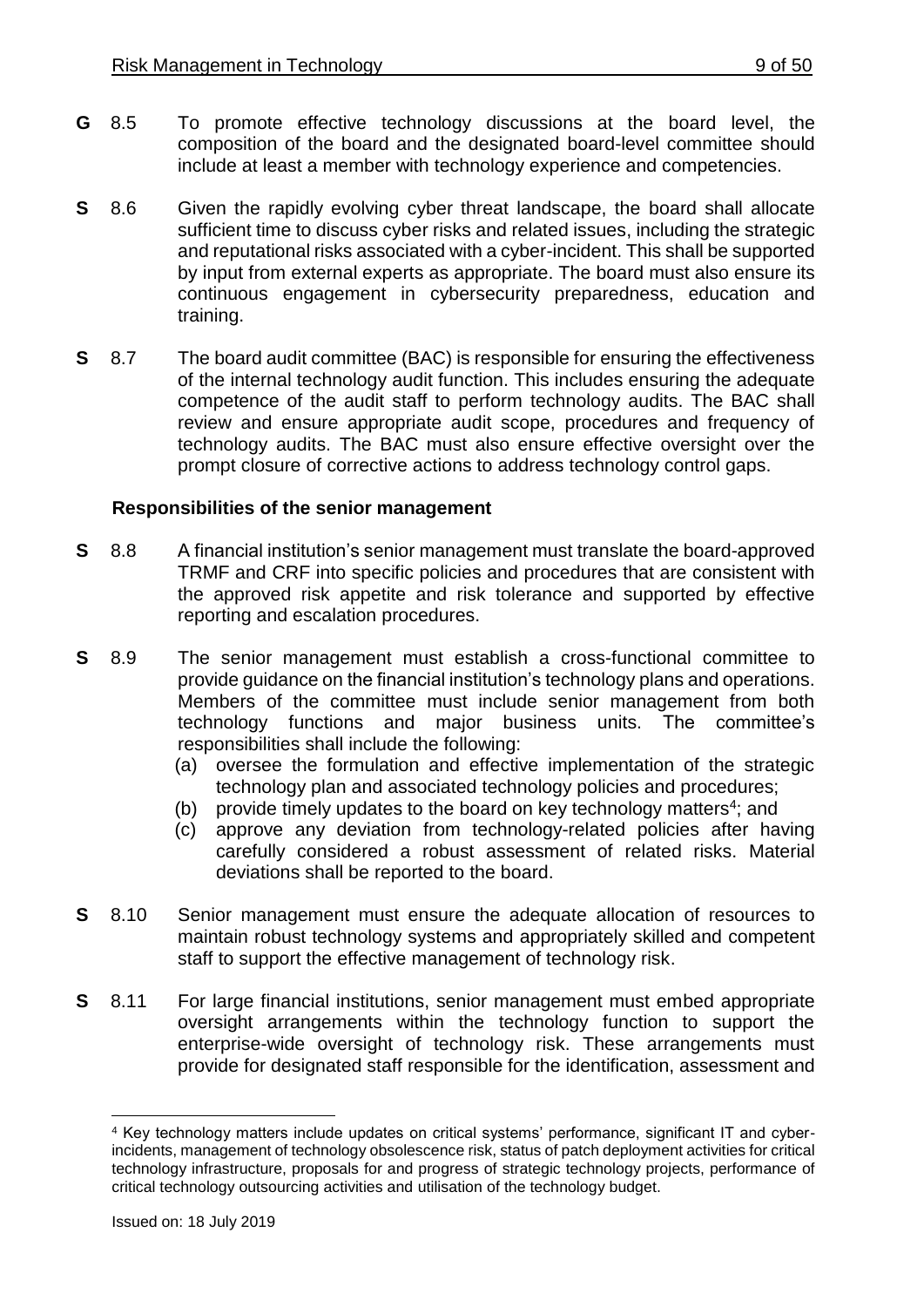mitigation of technology risks who do not engage in day-to-day technology operations.

- **S** 8.12 For the purpose of paragraph 8.11 and all other requirements applicable to large financial institutions under this policy document, each financial institution shall conduct a self-assessment on whether it is a large financial institution in accordance with the definition in paragraph 5.2. The self-assessment shall take into account–
	- (a) the complexity of the financial institution's operations, having particular regard to the interconnectedness of its operations with other financial institutions, customers and counterparties that are driven by technology;
	- (b) the number and size of the financial institution's significant business lines together with its market share<sup>5</sup> (e.g. in terms of assets, liabilities, revenue and premiums);
	- (c) the number of subsidiaries, branches and agents; and
	- (d) other business considerations that could give rise to technology risk.
- **S** 8.13 Notwithstanding the self-assessment in paragraph 8.12, the Bank may designate a financial institution as a large financial institution and such financial institutions shall comply with all requirements in this policy document applicable to a large financial institution.

## <span id="page-9-0"></span>**9 Technology Risk Management**

- **S** 9.1 A financial institution must ensure that the TRMF is an integral part of the financial institution's enterprise risk management framework (ERM).
- **S** 9.2 The TRMF must include the following:
	- (a) clear definition of technology risk;
	- (b) clear responsibilities assigned for the management of technology risk at different levels and across functions, with appropriate governance and reporting arrangements;
	- (c) the identification of technology risks to which the financial institution is exposed, including risks from the adoption of new or emerging technology;
	- (d) risk classification of all information assets/systems based on its criticality;
	- (e) risk measurement and assessment approaches and methodologies;
	- (f) risk controls and mitigations; and
	- (g) continuous monitoring to timely detect and address any material risks.
- **S** 9.3 A financial institution must establish an independent enterprise-wide technology risk management function which is responsible for—
	- (a) implementing the TRMF and CRF;

1

<sup>5</sup> Size is an indicator of the potential systemic impact that any failure or breach of the financial institution's IT systems may have on the broader financial system. When determining the significance of its size, the financial institution shall consider the extent to which the broader market segment may be unable to access relevant financial services in the event of a disruption to its systems. It should also consider the extent to which the operations of other institutions may be disrupted due to a reliance on services provided by the financial institution that may not be immediately substitutable.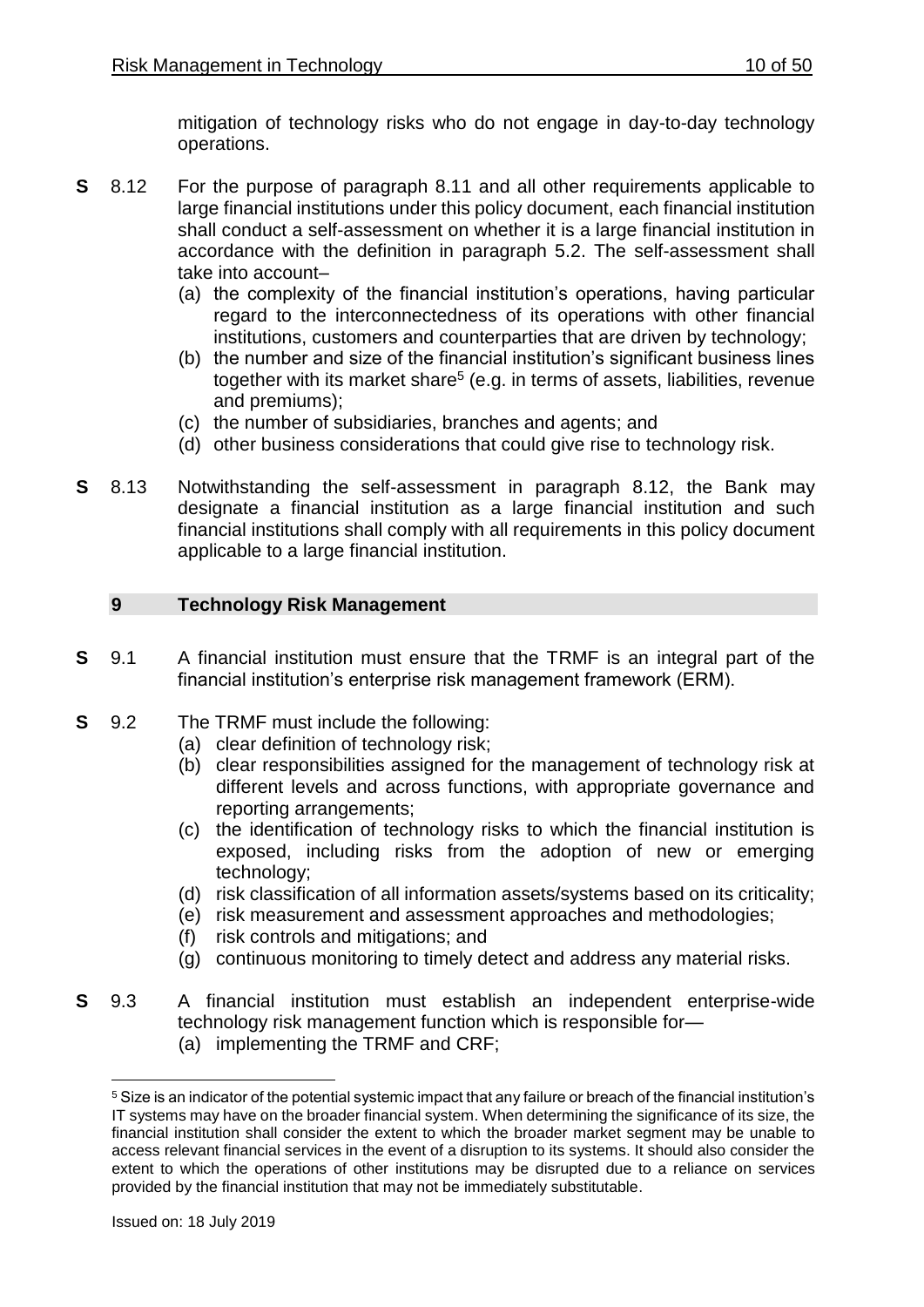- (b) advising on critical technology projects and ensuring critical issues that may have an impact on the financial institution's risk tolerance are adequately deliberated or escalated in a timely manner; and
- (c) providing independent views to the board and senior management on third party assessments<sup>6</sup>, where necessary.
- **S** 9.4 A financial institution must designate a Chief Information Security Officer (CISO), by whatever name called, to be responsible for the technology risk management function of the financial institution. The financial institution must ensure that the CISO has sufficient authority, independence and resources<sup>7</sup>. The CISO shall—
	- (a) be independent from day-to-day technology operations;
	- (b) keep apprised of current and emerging technology risks which could potentially affect the financial institution's risk profile; and
	- (c) be appropriately certified.
- **S** 9.5 The CISO is responsible for ensuring the financial institution's information assets and technologies are adequately protected, which includes—
	- (a) formulating appropriate policies for the effective implementation of TRMF and CRF;
	- (b) enforcing compliance with these policies, frameworks and other technology-related regulatory requirements; and
	- (c) advising senior management on technology risk and security matters, including developments in the financial institution's technology security risk profile in relation to its business and operations.

## <span id="page-10-0"></span>**10 Technology Operations Management**

## **Technology Project Management**

- **S** 10.1 A financial institution must establish appropriate governance requirements commensurate with the risk and complexity $8$  of technology projects undertaken. This shall include project oversight roles and responsibilities, authority and reporting structures, and risk assessments throughout the project life cycle.
- **S** 10.2 The risk assessments shall identify and address the key risks arising from the implementation of technology projects. These include the risks that could threaten successful project implementation and the risks that a project failure

 $\overline{a}$ 

<sup>6</sup> Relevant third party assessments may include the Data Centre Risk Assessment (DCRA), Network Resilience and Risk Assessment (NRA) and independent assurance for introduction of new or enhanced digital services.

<sup>&</sup>lt;sup>7</sup> A financial institution's CISO may take guidance from the expertise of a group-level CISO, in or outside of Malaysia, and may also hold other roles and responsibilities. Such designated CISO shall be accountable for and serve as the point of contact with the Bank on the financial institution's technologyrelated matters, including managing entity-specific risks, supporting prompt incident response and reporting to the financial institution's board.

<sup>&</sup>lt;sup>8</sup> For example, large-scale integration projects or those involving critical systems should be subject to more stringent project governance requirements such as more frequent reporting to the board and senior management, more experienced project managers and sponsors, more frequent milestone reviews and independent quality assurance at major project approval stages.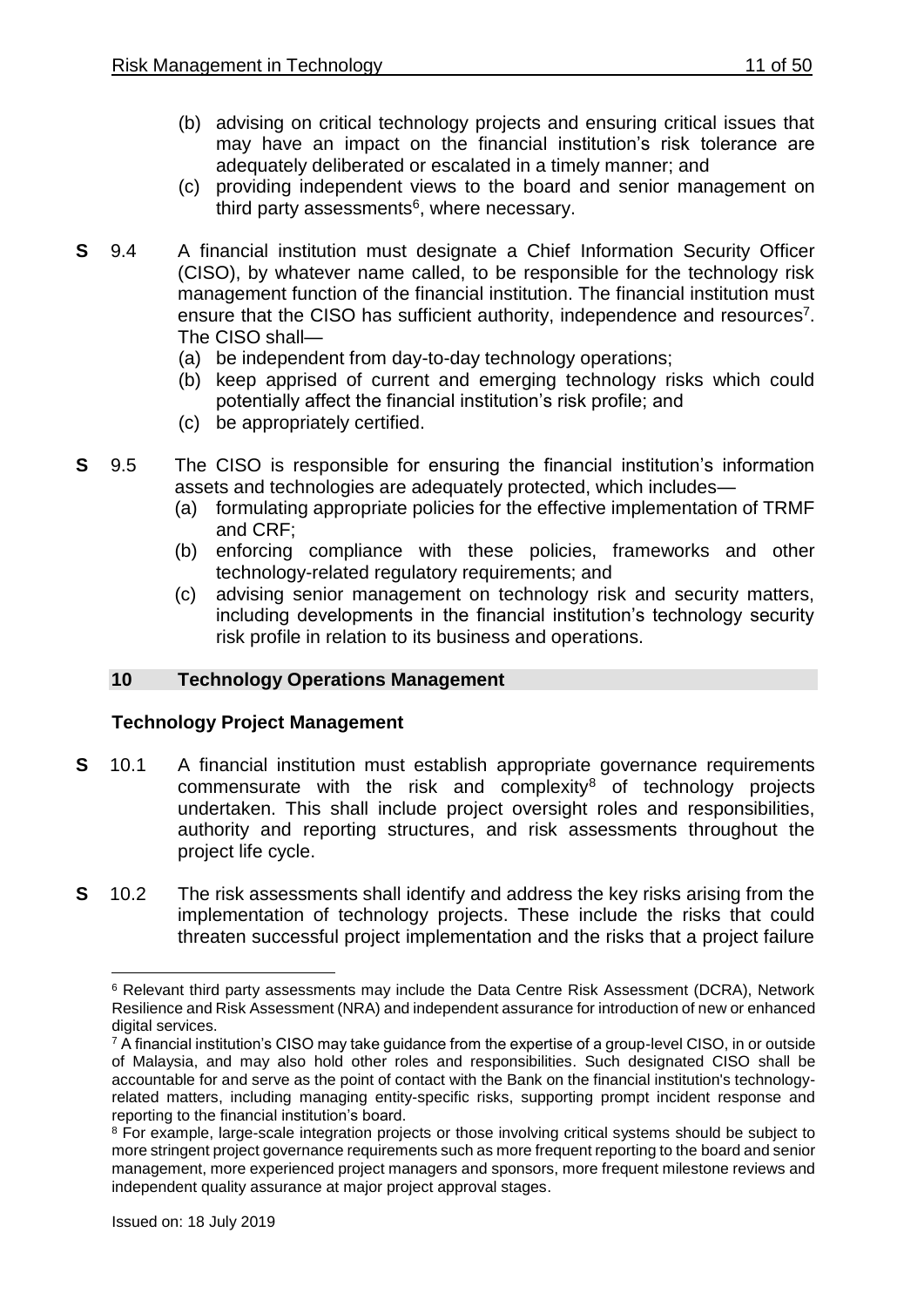will lead to a broader impact on the financial institution's operational capabilities. At a minimum, due regard shall be given to the following areas:

- (a) the adequacy and competency of resources including those of the vendor to effectively implement the project. This shall also take into consideration the number, size and duration of significant technology projects already undertaken concurrently by the financial institution;
- (b) the complexity of systems to be implemented such as the use of unproven or unfamiliar technology and the corresponding risks of integrating the new technology into existing systems, managing multiple vendorproprietary technologies, large-scale data migration or cleansing efforts and extensive system customisation;
- (c) the adequacy and configuration of security controls throughout the project life cycle to mitigate cybersecurity breaches or exposure of confidential data;
- (d) the comprehensiveness of the user requirement specifications to mitigate risks from extensive changes in project scope or deficiencies in meeting business needs;
- (e) the robustness of system and user testing strategies to reduce risks of undiscovered system faults and functionality errors;
- (f) the appropriateness of system deployment and fallback strategies to mitigate risks from prolonged system stability issues; and
- (g) the adequacy of disaster recovery operational readiness following the implementation of new or enhanced systems.
- **S** 10.3 The board and senior management must receive and review timely reports on the management of these risks on an ongoing basis throughout the implementation of significant projects.

## **System Development and Acquisition**

- **G** 10.4 A financial institution should establish an enterprise architecture framework (EAF) that provides a holistic view of technology throughout the financial institution. The EAF is an overall technical design and high-level plan that describes the financial institution's technology infrastructure, systems' interconnectivity and security controls. The EAF facilitates the conceptual design and maintenance of the network infrastructure, related technology controls and policies, and serves as a foundation on which financial institutions plan and structure system development and acquisition strategies to meet business goals.
- **S** 10.5 A financial institution must establish clear risk management policies and practices for the key phases of the system development life cycle (SDLC) encompassing system design, development, testing, deployment, change management, maintenance and decommissioning. Such policies and practices must also embed security and relevant enterprise architecture considerations into the SDLC to ensure confidentiality, integrity and availability of data<sup>9</sup>. The policies and practices must be reviewed at least once every three

<sup>1</sup> <sup>9</sup> The security considerations shall include ensuring appropriate segregation of duties throughout the SDLC.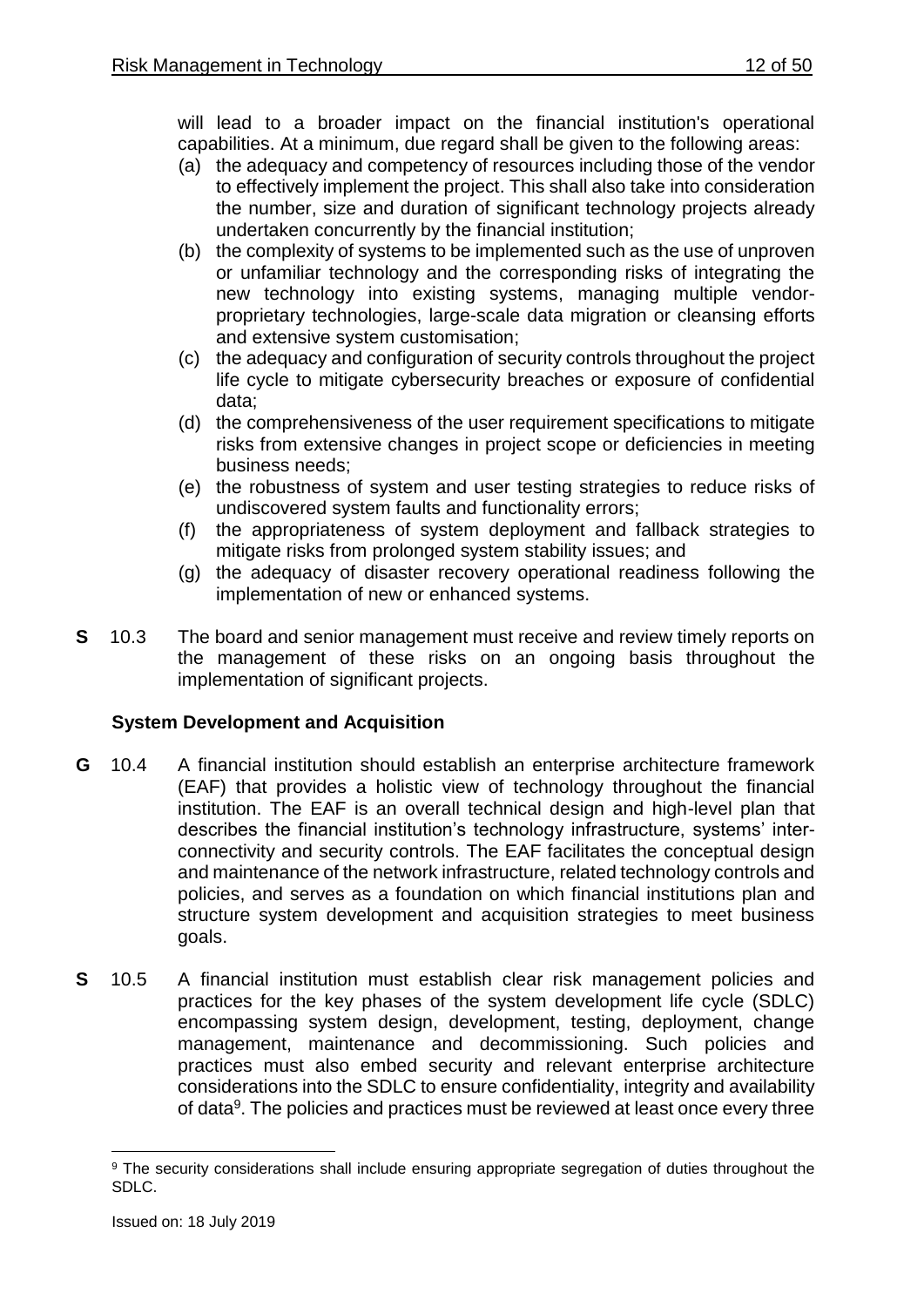years to ensure that they remain relevant to the financial institution's environment.

- **G** 10.6 A financial institution is encouraged to deploy automated tools for software development, testing, software deployment, change management, code scanning and software version control to support more secure systems development.
- **S** 10.7 A financial institution shall consider the need for diversity<sup>10</sup> in technology to enhance resilience by ensuring critical systems infrastructure are not excessively exposed to similar technology risks.
- **S** 10.8 A financial institution must establish a sound methodology for rigorous system testing prior to deployment. The testing shall ensure that the system meets user requirements and performs robustly. Where sensitive test data is used, the financial institution must ensure proper authorisation procedures and adequate measures to prevent their unauthorised disclosure are in place.
- **G** 10.9 The scope of system testing referred to in paragraph 10.8 should include unit testing, integration testing, user acceptance testing, application security testing, stress and regression testing, and exception and negative testing, where applicable.
- **S** 10.10 A financial institution must ensure any changes to the source code of critical systems are subject to adequate source code reviews to ensure code is secure and was developed in line with recognised coding practices prior to introducing any system changes.
- **S** 10.11 In relation to critical systems that are developed and maintained by vendors, a financial institution must ensure the source code continues to be readily accessible and secured from unauthorised access.
- **S** 10.12 A financial institution shall physically segregate the production environment from the development and testing environment for critical systems. Where a financial institution is relying on a cloud environment, the financial institution shall ensure that these environments are not running on the same virtual host.
- **S** 10.13 A financial institution must establish appropriate procedures to independently review and approve system changes. The financial institution must also establish and test contingency plans in the event of unsuccessful implementation of material changes to minimise any business disruption.
- **S** 10.14 Where a financial institution's IT systems are managed by third party service providers, the financial institution shall ensure, including through contractual obligations, that the third party service providers provide sufficient notice to the financial institution before any changes are undertaken that may impact the IT systems.

1

<sup>&</sup>lt;sup>10</sup> Diversity in technology may include the use of different technology architecture designs and applications, technology platforms and network infrastructure.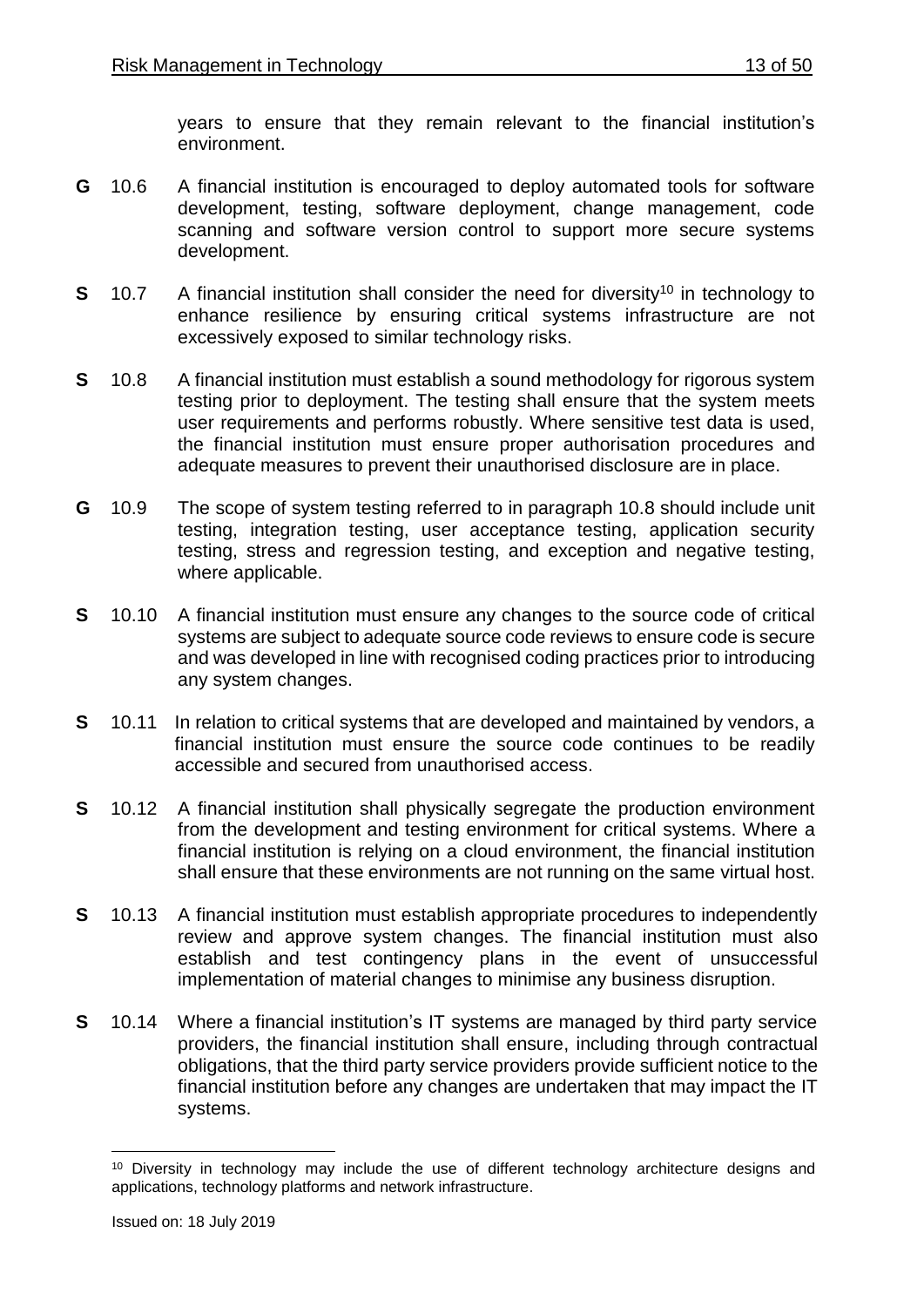**S** 10.15 When decommissioning critical systems, a financial institution must ensure minimal adverse impact on customers and business operations. This includes establishing and testing contingency plans in the event of unsuccessful system decommissioning.

## **Cryptography**

- **S** 10.16 A financial institution must establish a robust and resilient cryptography policy to promote the adoption of strong cryptographic controls for protection of important data and information. This policy, at a minimum, shall address requirements for:
	- (a) the adoption of industry standards for encryption algorithms, message authentication, hash functions, digital signatures and random number generation;
	- (b) the adoption of robust and secure processes in managing cryptographic key lifecycles which include generation, distribution, renewal, usage, storage, recovery, revocation and destruction;
	- (c) the periodic review, at least every three years, of existing cryptographic standards and algorithms in critical systems, external linked or transactional customer-facing applications to prevent exploitation of weakened algorithms or protocols; and
	- (d) the development and testing of compromise-recovery plans in the event of a cryptographic key compromise. This must set out the escalation process, procedures for keys regeneration, interim measures, changes to business-as-usual protocols and containment strategies or options to minimise the impact of a compromise.
- **S** 10.17 A financial institution shall ensure clear senior-level roles and responsibilities are assigned for the effective implementation of the cryptographic policy.
- **S** 10.18 A financial institution must conduct due diligence and evaluate the cryptographic controls associated with the technology used in order to protect the confidentiality, integrity, authentication, authorisation and non-repudiation of information. Where a financial institution does not generate its own encryption keys, the financial institution shall undertake appropriate measures to ensure robust controls and processes are in place to manage encryption keys. Where this involves a reliance on third party assessments<sup>11</sup>, the financial institution shall consider whether such reliance is consistent with the financial institution's risk appetite and tolerance. A financial institution must also give due regard to the system resources required to support the cryptographic controls and the risk of reduced network traffic visibility of data that has been encrypted.
- **S** 10.19 A financial institution must ensure cryptographic controls are based on the effective implementation of suitable cryptographic protocols. The protocols shall include secret and public cryptographic key protocols, both of which shall reflect a high degree of protection to the applicable secret or private

<sup>1</sup> <sup>11</sup> For example, where the financial institution is not able to perform its own validation on embedded cryptographic controls due to the proprietary nature of the software or confidentiality constraints.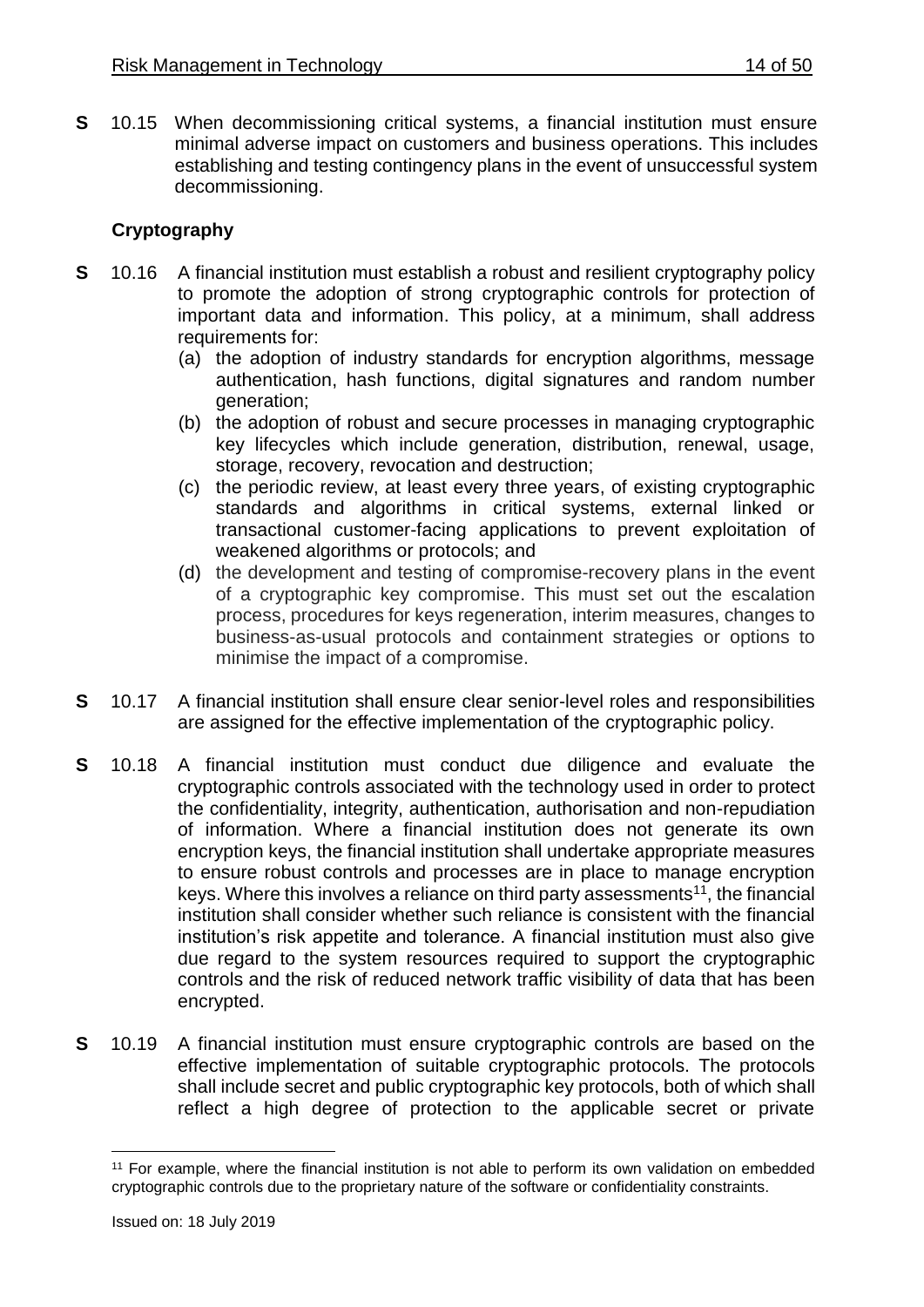cryptographic keys. The selection of such protocols must be based on recognised international standards and tested accordingly. Commensurate with the level of risk, secret cryptographic key and private-cryptographic key storage and encryption/decryption computation must be undertaken in a protected environment, supported by a hardware security module (HSM) or trusted execution environment (TEM).

**S** 10.20 A financial institution shall store public cryptographic keys in a certificate issued by a certificate authority as appropriate to the level of risk. Such certificates associated with customers shall be issued by recognised certificate authorities. The financial institution must ensure that the implementation of authentication and signature protocols using such certificates are subject to strong protection to ensure that the use of private cryptographic keys corresponding to the user certificates are legally binding and irrefutable. The initial issuance and subsequent renewal of such certificates must be consistent with industry best practices and applicable legal/regulatory specifications.

## **Data Centre Resilience**

#### **Data Centre Infrastructure**

- **S** 10.21 A financial institution must specify the resilience and availability objectives of its data centres which are aligned with its business needs. The network infrastructure must be designed to be resilient, secure and scalable. Potential data centre failures or disruptions must not significantly degrade the delivery of its financial services or impede its internal operations.
- **S** 10.22 A financial institution must ensure production data centres are concurrently maintainable. This includes ensuring that production data centres have redundant capacity components and distribution paths serving the computer equipment.
- **S** 10.23 In addition to the requirement in paragraph 10.22, large financial institutions are also required to ensure recovery data centres are concurrently maintainable.
- **S** 10.24 A financial institution shall host critical systems in a dedicated space intended for production data centre usage. The dedicated space must be physically secured from unauthorised access and is not located in a disaster-prone area. A financial institution must also ensure there is no single point of failure (SPOF) in the design and connectivity for critical components of the production data centres, including hardware components, electrical utility, thermal management and data centre infrastructure. A financial institution must also ensure adequate maintenance, and holistic and continuous monitoring of these critical components with timely alerts on faults and indicators of potential issues.
- **S** 10.25 A financial institution is required to appoint a technically competent external service provider to carry out a production data centre resilience and risk assessment (DCRA) and set proportionate controls aligned with the financial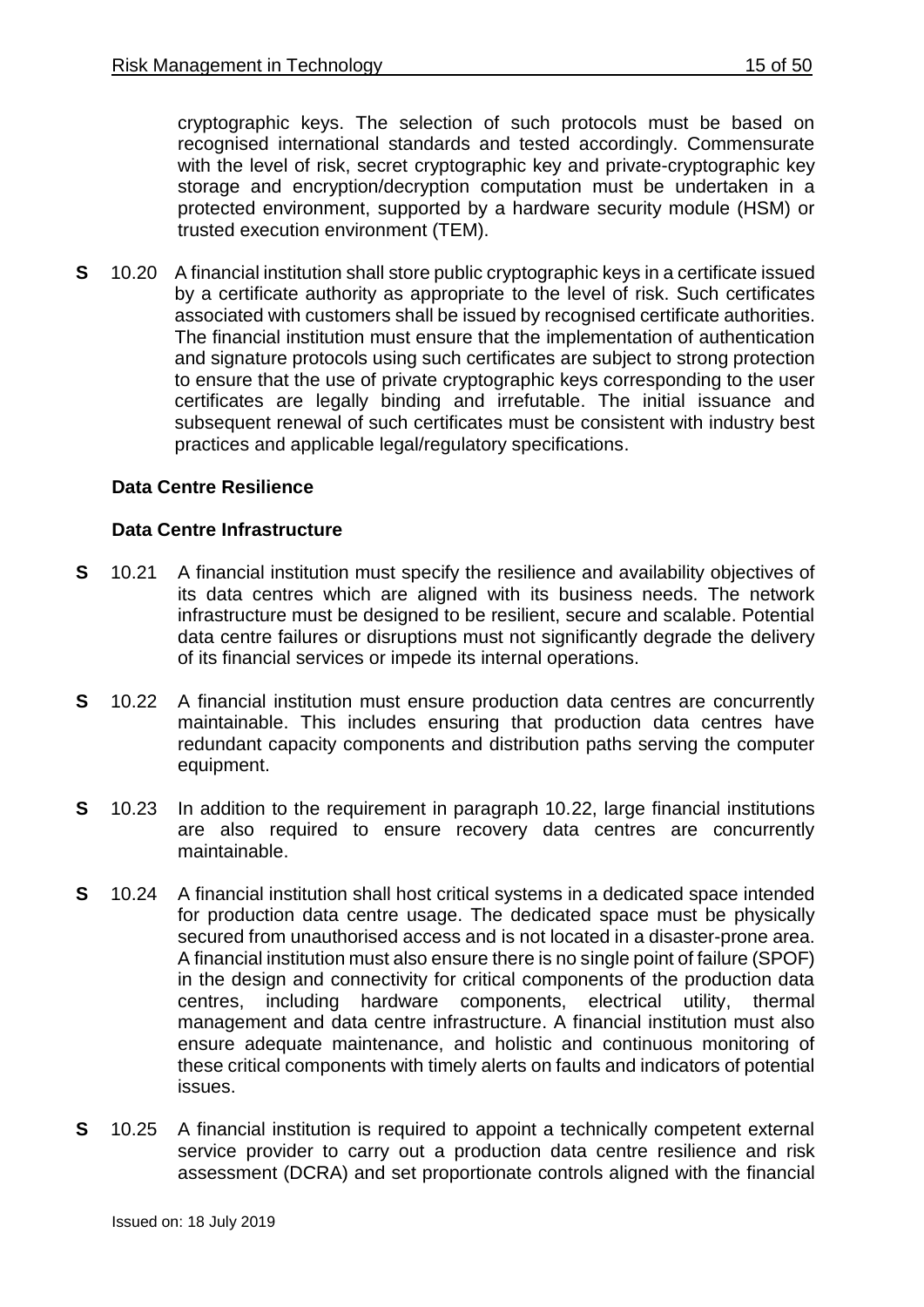institution's risk appetite. The assessment must consider all major risks and determine the current level of resilience of the production data centre. A financial institution must ensure the assessment is conducted at least once every three years or whenever there is a material change in the data centre infrastructure, whichever is earlier. The assessment shall, at a minimum, include a consideration of whether the requirements in paragraphs 10.22 to 10.24 have been adhered to. For data centres managed by third party service providers, a financial institution may rely on independent third party assurance reports provided such reliance is consistent with the financial institution's risk appetite and tolerance, and the independent assurance has considered similar risks and meets the expectations in this paragraph for conducting the DCRA. The designated board-level committee must deliberate the outcome of the assessment.

## **Data Centre Operations**

- **S** 10.26 A financial institution must ensure its capacity needs are well-planned and managed with due regard to business growth plans. This includes ensuring adequate system storage, central processing unit (CPU) power, memory and network bandwidth. A financial institution shall involve both the technology stakeholders and the relevant business stakeholders within the financial institution in its development and implementation of capacity management plans.
- **S** 10.27 A financial institution must establish real-time monitoring mechanisms to track capacity utilisation and performance of key processes and services<sup>12</sup>. These monitoring mechanisms shall be capable of providing timely and actionable alerts to administrators.
- **S** 10.28 A financial institution must segregate incompatible activities in the data centre operations environment to prevent any unauthorised activity<sup>13</sup>. In the case where vendors' or programmers' access to the production environment is necessary, these activities must be properly authorised and monitored.
- **S** 10.29 A financial institution must establish adequate control procedures for its data centre operations, including the deployment of relevant automated tools for batch processing management to ensure timely and accurate batch processes. These control procedures shall also include procedures for implementing changes in the production system, error handling as well as management of other exceptional conditions.
- **S** 10.30 A financial institution is required to undertake an independent risk assessment of its end-to-end backup storage and delivery management to ensure that existing controls are adequate in protecting sensitive data at all times. A financial institution must also maintain a sufficient number of backup copies of critical data, the updated version of the operating system software, production programs, system utilities, all master and transaction files and event logs for

 $\overline{a}$ 

 $12$  For example, batch runs and backup processes for the financial institution's application systems and infrastructure.

<sup>&</sup>lt;sup>13</sup> For example, system development activities must be segregated from data centre operations.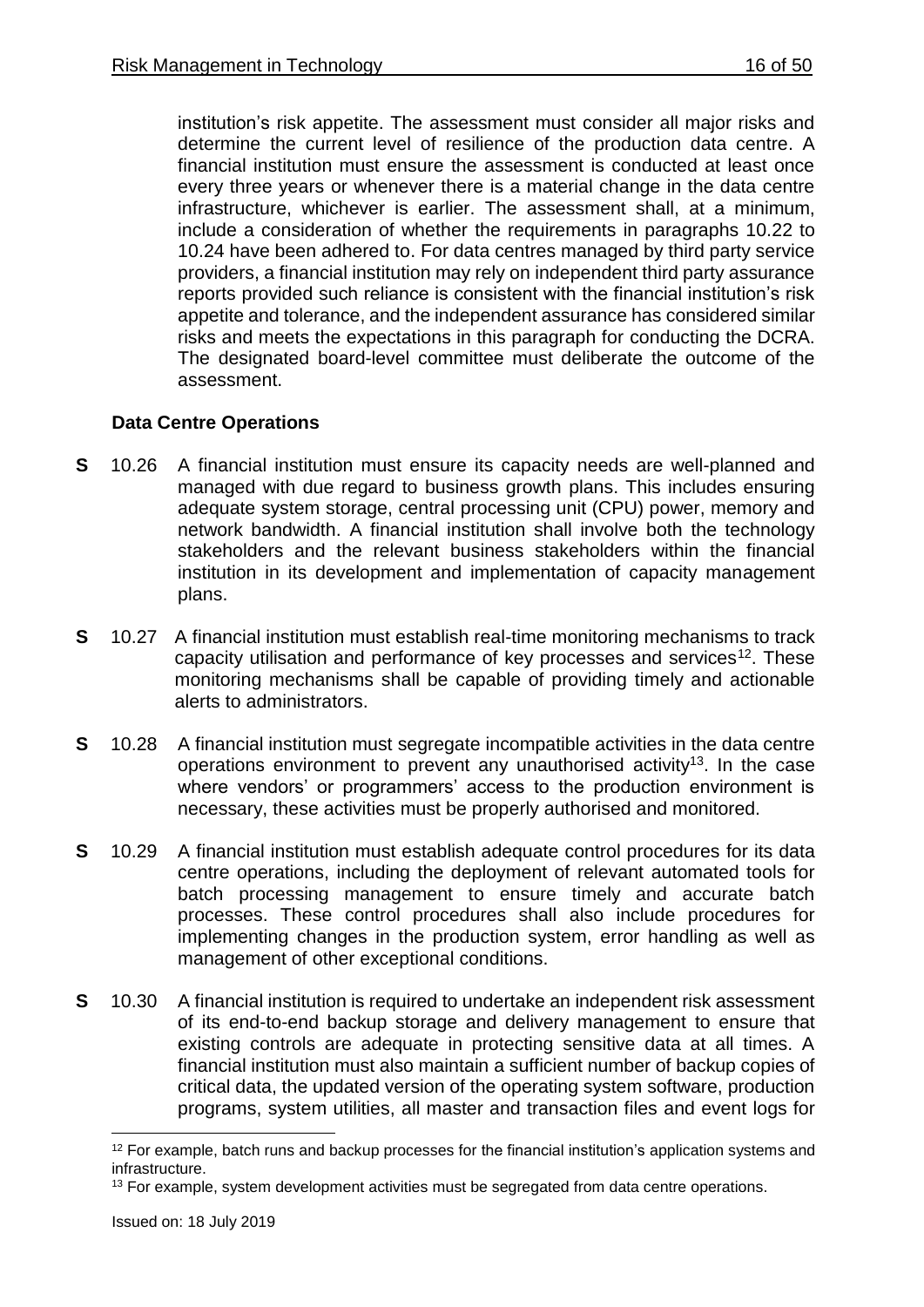recovery purposes. Backup media must be stored in an environmentally secure and access-controlled backup site.

- **G** 10.31 In regard to paragraph 10.30, a financial institution should also adopt the controls as specified in Appendix 1 or their equivalent to secure the storage and transportation of sensitive data in removable media.
- **S** 10.32 Where there is a reasonable expectation for immediate delivery of service to customers or dealings with counterparties, a financial institution must ensure that the relevant critical systems are designed for high availability with a cumulative unplanned downtime affecting the interface with customers or counterparties of not more than 4 hours on a rolling 12 months basis and a maximum tolerable downtime of 120 minutes per incident.

#### **Network Resilience**

- **S** 10.33 A financial institution must design a reliable, scalable and secure enterprise network that is able to support its business activities, including future growth plans.
- **S** 10.34 A financial institution must ensure the network services for its critical systems are reliable and have no SPOF in order to protect the critical systems against potential network faults and cyber threats<sup>14</sup>.
- **S** 10.35 A financial institution must establish real-time network bandwidth monitoring processes and corresponding network service resilience metrics to flag any over utilisation of bandwidth and system disruptions due to bandwidth congestion and network faults. This includes traffic analysis to detect trends and anomalies.
- **S** 10.36 A financial institution must ensure network services supporting critical systems are designed and implemented to ensure the confidentiality, integrity and availability of data.
- **S** 10.37 A financial institution must establish and maintain a network design blueprint identifying all of its internal and external network interfaces and connectivity. The blueprint must highlight both physical and logical connectivity between network components and network segmentations.
- **S** 10.38 A financial institution must ensure sufficient and relevant network device logs are retained for investigations and forensic purposes for at least three years.
- **S** 10.39 A financial institution must implement appropriate safeguards to minimise the risk of a system compromise in one entity affecting other entities within the group. Safeguards implemented may include establishing logical network segmentation for the financial institution from other entities within the group.

1

<sup>&</sup>lt;sup>14</sup> Measures implemented may include component redundancy, service diversity and alternate network paths.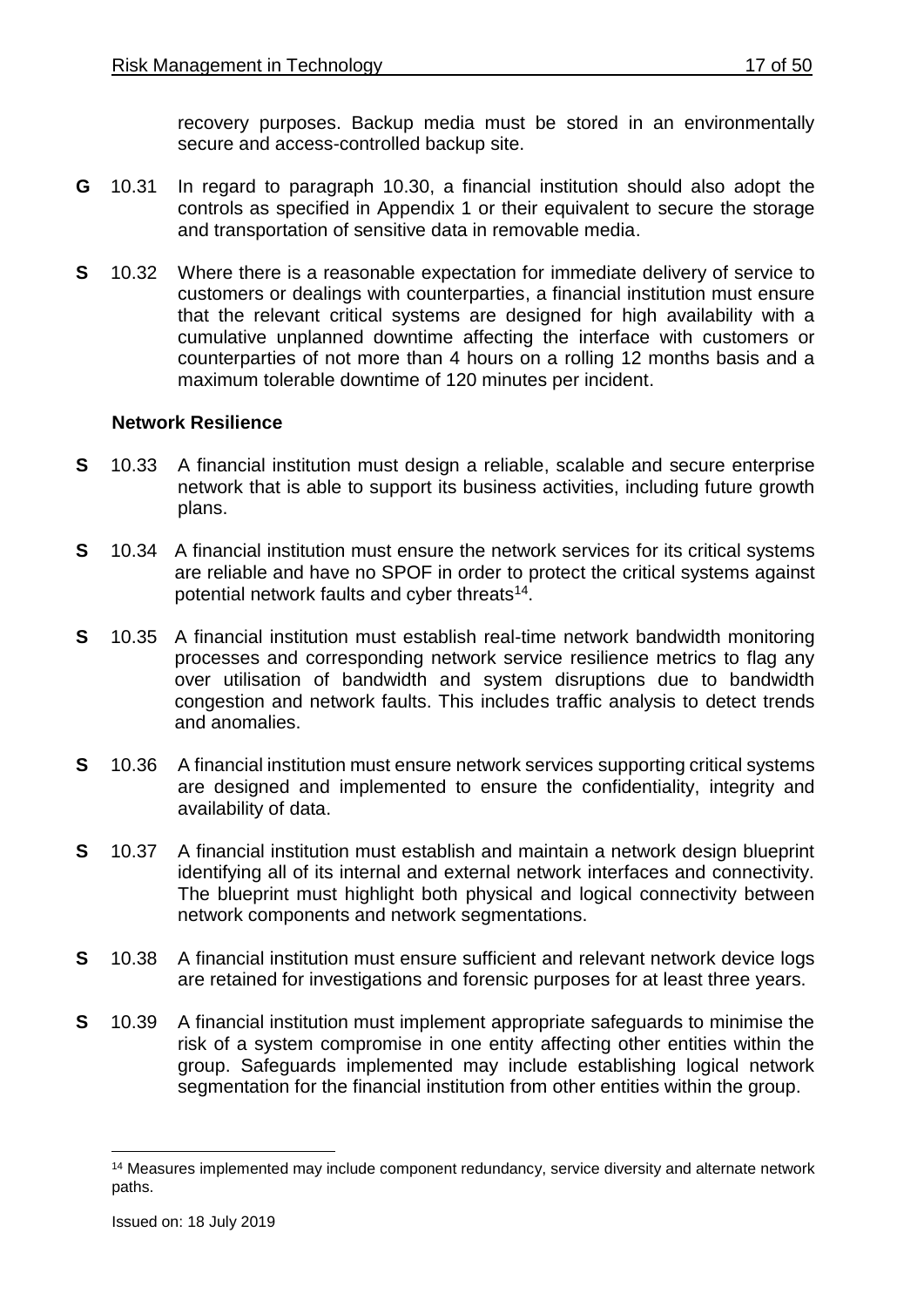**S** 10.40 A financial institution is required to appoint a technically competent external service provider to carry out regular network resilience and risk assessments (NRA) and set proportionate controls aligned with its risk appetite. The assessment must be conducted at least once in three years or whenever there is a material change in the network design. The assessment must consider all major risks and determine the current level of resilience. This shall include an assessment of the financial institution's adherence to the requirements in paragraphs 10.33 to 10.39. The designated board-level committee must deliberate the outcome of the assessment.

## **Third Party Service Provider Management**

- **S** 10.41 The board and senior management of the financial institution must exercise effective oversight and address associated risks when engaging third party service providers<sup>15</sup> for critical technology functions and systems. Engagement of third party service providers, including engagements for independent assessments, does not in any way reduce or eliminate the principal accountabilities and responsibilities of financial institutions for the security and reliability of technology functions and systems.
- **S** 10.42 A financial institution must conduct proper due diligence on the third party service provider's competency, system infrastructure and financial viability as relevant prior to engaging its services. In addition, an assessment shall be made of the third party service provider's capabilities in managing the following specific risks-
	- (a) data leakage such as unauthorised disclosure of customer and counterparty information;
	- (b) service disruption including capacity performance;
	- (c) processing errors;
	- (d) physical security breaches;
	- (e) cyber threats;
	- (f) over-reliance on key personnel;
	- (g) mishandling of confidential information pertaining to the financial institution or its customers in the course of transmission, processing or storage of such information; and
	- (h) concentration risk.
- **S** 10.43 A financial institution must establish service-level agreements (SLA) when engaging third party service providers. At a minimum, the SLA shall contain the following:
	- (a) access rights for the regulator and any party appointed by the financial institution to examine any activity or entity of the financial institution. This shall include access to any record, file or data of the financial institution, including management information and the minutes of all consultative and decision-making processes;
	- (b) requirements for the service provider to provide sufficient prior notice to financial institutions of any sub-contracting which is substantial;

 $\overline{a}$ <sup>15</sup> Financial institutions must adhere to the requirements in the Policy Document on Outsourcing for engagements with third party service providers that meet the definition of outsourcing arrangement as specified in the policy document.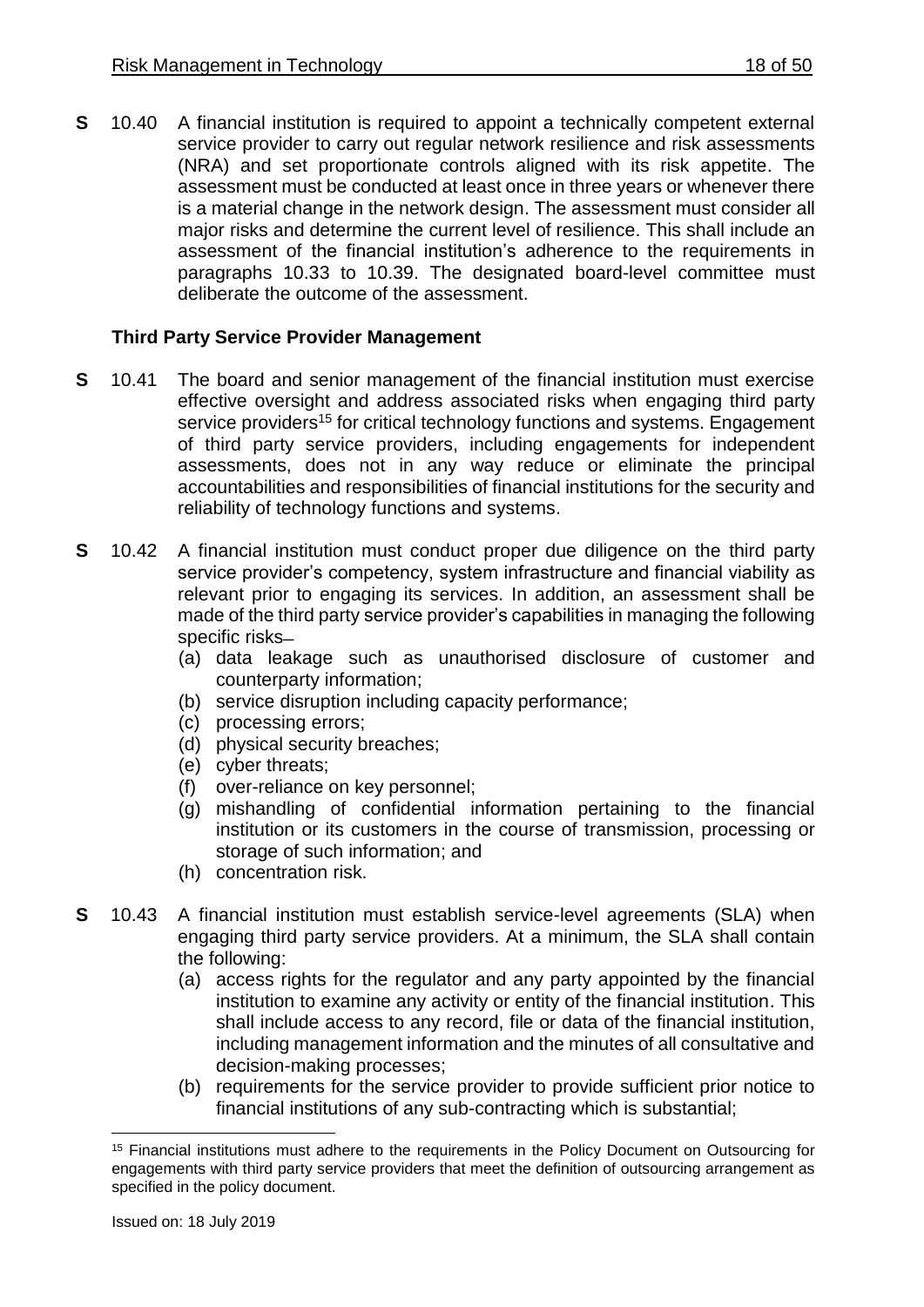- (c) a written undertaking by the service provider on compliance with secrecy provisions under relevant legislation. The SLA shall further clearly provide for the service provider to be bound by confidentiality provisions stipulated under the contract even after the engagement has ended;
- (d) arrangements for disaster recovery and backup capability, where applicable;
- (e) critical system availability; and
- (f) arrangements to secure business continuity in the event of exit or termination of the service provider.
- **S** 10.44 A financial institution must ensure its ability to regularly review the SLA with its third party service providers to take into account the latest security and technological developments in relation to the services provided.
- **S** 10.45 A financial institution must ensure its third party service providers comply with all relevant regulatory requirements prescribed in this policy document<sup>16</sup>.
- **S** 10.46 A financial institution must ensure data residing in third party service providers are recoverable in a timely manner. The financial institution shall ensure clearly defined arrangements with the third party service provider are in place to facilitate the financial institution's immediate notification and timely updates to the Bank and other relevant regulatory bodies in the event of a cyber-incident.
- **S** 10.47 A financial institution must ensure the storage of its data is at least logically segregated from the other clients of the third party service provider. There shall be proper controls over and periodic review of the access provided to authorised users.
- **S** 10.48 A financial institution must ensure any critical system hosted by third party service providers have strong recovery and resumption capability and provisions to facilitate an orderly exit in the event of failure or unsatisfactory performance by the third party service provider.

## **Cloud Services**

- **S** 10.49 A financial institution must fully understand the inherent risk of adopting cloud services. In this regard, a financial institution is required to conduct a comprehensive risk assessment prior to cloud adoption which considers the inherent architecture of cloud services that leverages on the sharing of resources and services across multiple tenants over the Internet. The assessment must specifically address risks associated with the following:
	- (a) sophistication of the deployment model;
	- (b) migration of existing systems to cloud infrastructure;
	- (c) location of cloud infrastructure;
	- (d) multi-tenancy or data co-mingling;
	- (e) vendor lock-in and application portability or interoperability;

1

<sup>&</sup>lt;sup>16</sup> This includes specific requirements for system development and acquisition, data centre operations, network resilience, technology security and cybersecurity, wherever applicable.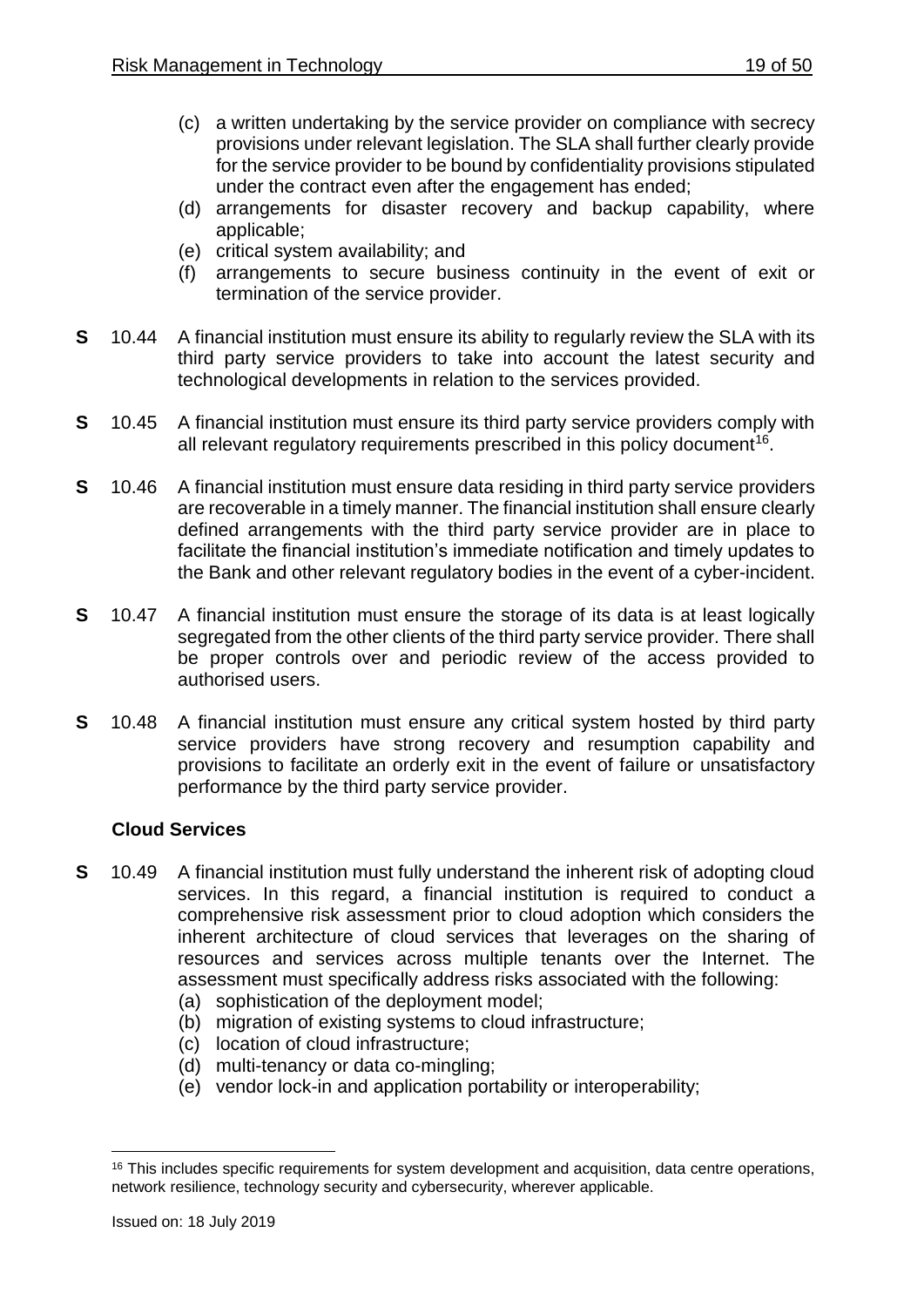- (f) ability to customise security configurations of the cloud infrastructure to ensure a high level of data and technology system protection;
- (g) exposure to cyber-attacks via cloud service providers;
- (h) termination of a cloud service provider including the ability to secure the financial institution's data following the termination;
- (i) demarcation of responsibilities, limitations and liability of the service provider; and
- (j) ability to meet regulatory requirements and international standards on cloud computing on a continuing basis.
- **S** 10.50 A financial institution must separately identify critical and non-critical systems prior to using any cloud services, guided by the definition of "critical system" in paragraph 5.2. A financial institution must notify the Bank of its intention to use cloud services for non-critical systems. The risk assessment as outlined in paragraph 10.49 must be documented and made available for the Bank's review as and when requested by the Bank.
- **S** 10.51 A financial institution is required to consult the Bank prior to the use of public cloud for critical systems. The financial institution is expected to demonstrate that specific risks associated with the use of cloud services for critical systems have been adequately considered and addressed. The risk assessment shall address the risks outlined in paragraph 10.49 as well as the following areas:
	- (a) the adequacy of the over-arching cloud adoption strategy of the financial institution including:
		- (i) board oversight over cloud strategy and cloud operational management;
		- (ii) senior management roles and responsibilities on cloud management;
		- (iii) conduct of day-to-day operational management functions;
		- (iv) management and oversight by the financial institution of cloud service providers;
		- (v) quality of risk management and internal control functions; and
		- (vi) strength of in-house competency and experience;
	- (b) the availability of independent, internationally recognised certifications of the cloud service providers, at a minimum, in the following areas:
		- (i) information security management framework, including cryptographic modules such as used for encryption and decryption of user data; and
		- (ii) cloud-specific security controls for protection of customer and counterparty or proprietary information including payment transaction data in use, in storage and in transit; and
	- (c) the degree to which the selected cloud configuration adequately addresses the following attributes:
		- (i) geographical redundancy;
		- (ii) high availability;
		- (iii) scalability;
		- (iv) portability;
		- (v) interoperability; and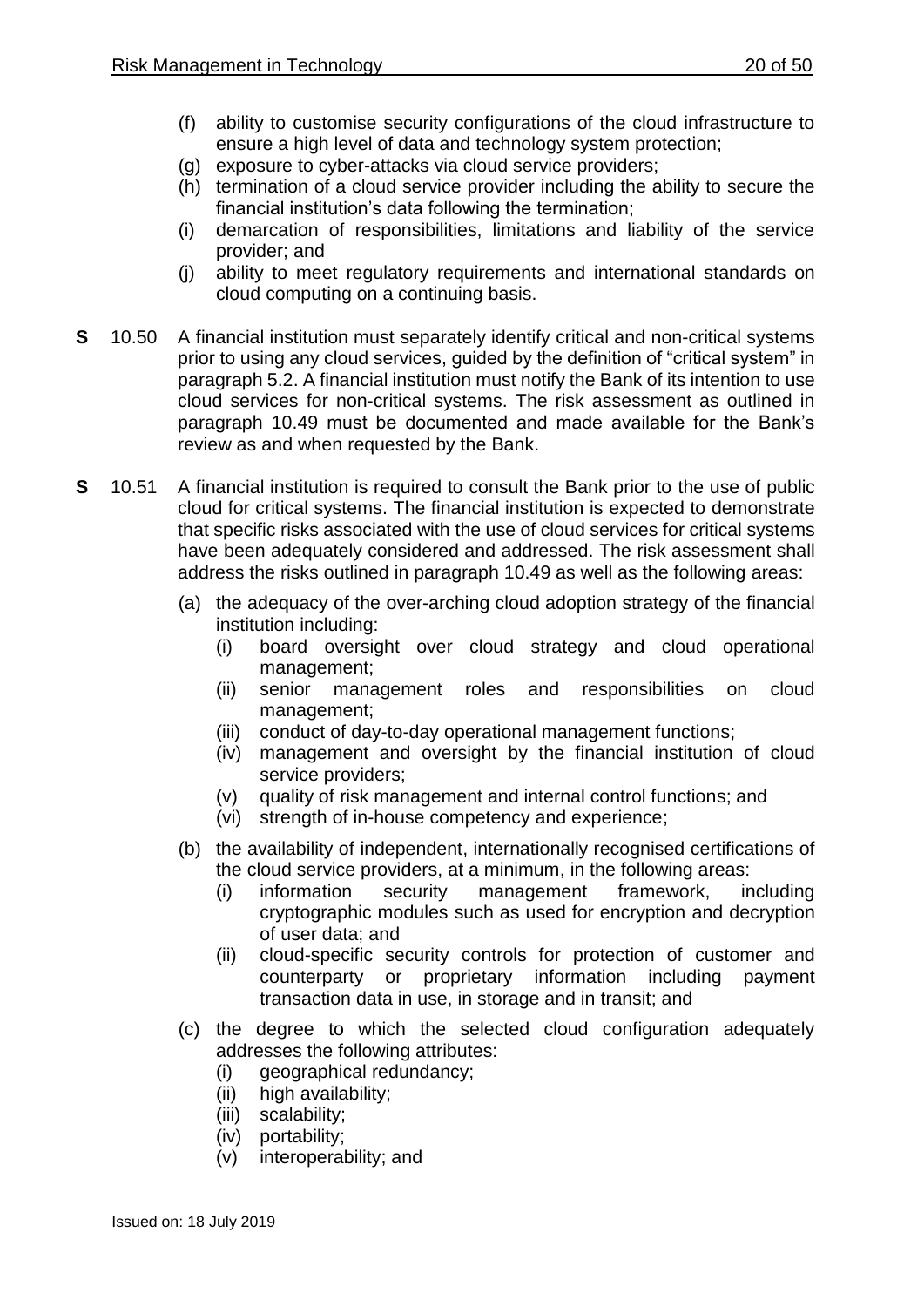- (vi) strong recovery and resumption capability including appropriate alternate Internet path to protect against potential Internet faults.
- **S** 10.52 A financial institution shall consider the need for a third party preimplementation review on cloud implementation that also covers the areas set out in paragraph 10.51.
- **S** 10.53 A financial institution must implement appropriate safeguards on customer and counterparty information and proprietary data when using cloud services to protect against unauthorised disclosure and access. This shall include retaining ownership, control and management of all data pertaining to customer and counterparty information, proprietary data and services hosted on the cloud, including the relevant cryptographic keys management.

## **Access Control**

- **S** 10.54 A financial institution must implement an appropriate access controls policy for the identification, authentication and authorisation of users (internal and external users such as third party service providers). This must address both logical and physical technology access controls which are commensurate with the level of risk of unauthorised access to its technology systems.
- **G** 10.55 In observing paragraph 10.54, a financial institution should consider the following principles in its access control policy:
	- (a) adopt a "deny all" access control policy for users by default unless explicitly authorised;
	- (b) employ "least privilege" access rights or on a 'need-to-have' basis where only the minimum sufficient permissions are granted to legitimate users to perform their roles;
	- (c) employ time-bound access rights which restrict access to a specific period including access rights granted to service providers;
	- (d) employ segregation of incompatible functions where no single person is responsible for an entire operation that may provide the ability to independently modify, circumvent, and disable system security features. This may include a combination of functions such as:
		- (i) system development and technology operations;
		- (ii) security administration and system administration; and
		- (iii) network operation and network security;
	- (e) employ dual control functions which require two or more persons to execute an activity;
	- (f) adopt stronger authentication for critical activities including for remote access;
	- (g) limit and control the use of the same user ID for multiple concurrent sessions;
	- (h) limit and control the sharing of user ID and passwords across multiple users; and
	- (i) control the use of generic user ID naming conventions in favour of more personally identifiable IDs.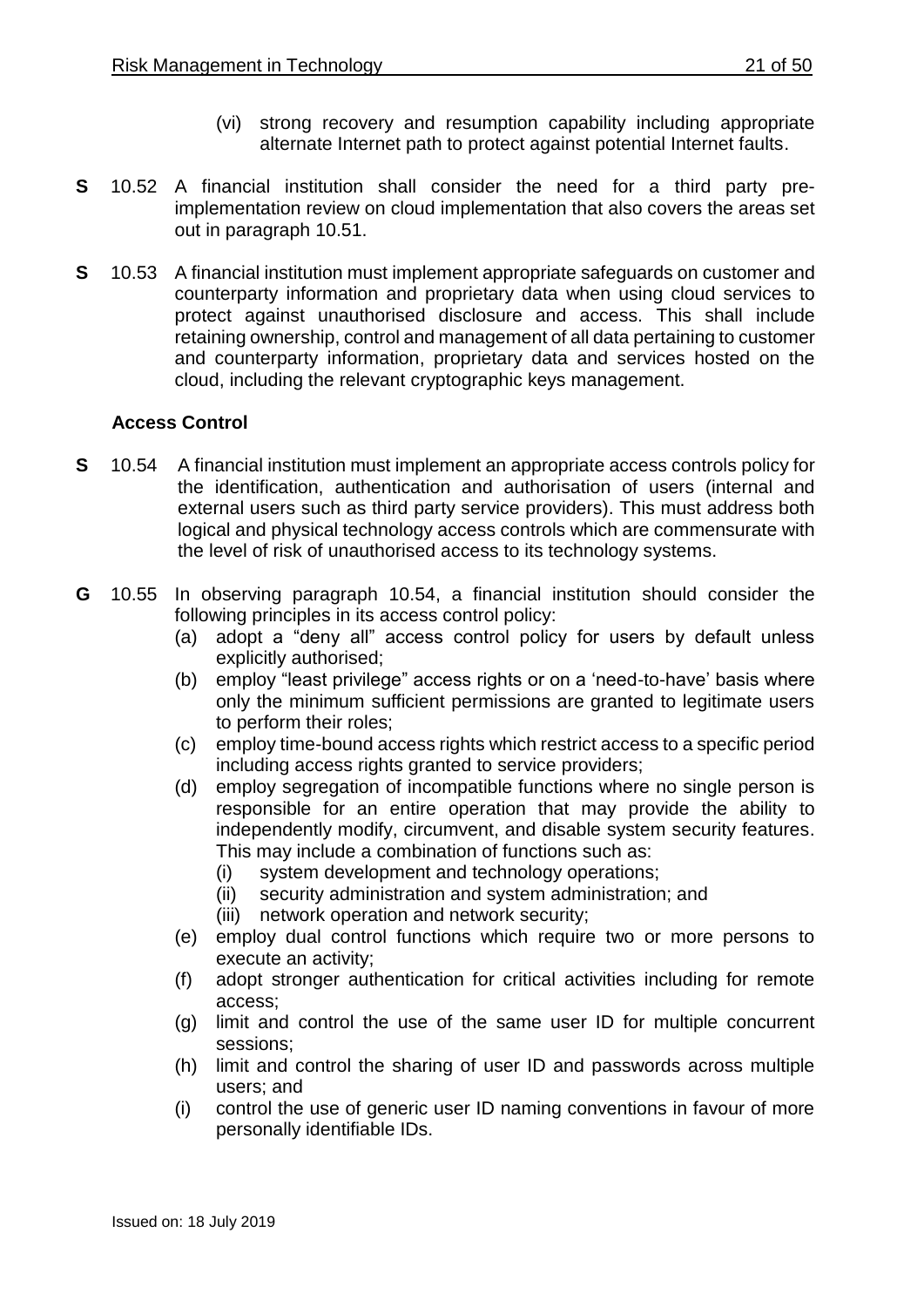- **S** 10.56 A financial institution must employ robust authentication processes to ensure the authenticity of identities in use. Authentication mechanisms shall be commensurate with the criticality of the functions and adopt at least one or more of these three basic authentication factors, namely, something the user knows (e.g. password, PIN), something the user possesses (e.g. smart card, security device) and something the user is (e.g. biometric characteristics, such as a fingerprint or retinal pattern).
- **S** 10.57 A financial institution shall periodically review and adapt its password practices to enhance resilience against evolving attacks. This includes the effective and secure generation of passwords. There must be appropriate controls in place to check the strength of the passwords created.
- **G** 10.58 Authentication methods that depend on more than one factor typically are more difficult to compromise than a single factor system. In view of this, financial institutions are encouraged to properly design and implement (especially in high-risk or 'single sign-on' systems) multi-factor authentication (MFA) that are more reliable and provide stronger fraud deterrents.
- **G** 10.59 A financial institution is encouraged to adopt dedicated user domains for selected critical functions, separate from the broader enterprise-wide user authentication system.
- **S** 10.60 A financial institution must establish a user access matrix to outline access rights, user roles or profiles, and the authorising and approving authorities. The access matrix must be periodically reviewed and updated.
- **S** 10.61 A financial institution must ensure—
	- (a) access controls to enterprise-wide systems are effectively managed and monitored; and
	- (b) user activities in critical systems are logged for audit and investigations. Activity logs must be maintained for at least three years and regularly reviewed in a timely manner.
- **S** 10.62 In fulfilling the requirement under paragraph 10.61, large financial institutions are required to—
	- (a) deploy an identity access management system to effectively manage and monitor user access to enterprise-wide systems; and
	- (b) deploy automated audit tools to flag any anomalies.

## **Patch and End-of-Life System Management**

- **S** 10.63 A financial institution must ensure that critical systems are not running on outdated systems with known security vulnerabilities or end-of-life (EOL) technology systems. In this regard, a financial institution must clearly assign responsibilities to identified functions:
	- (a) to continuously monitor and implement latest patch releases in a timely manner; and
	- (b) identify critical technology systems that are approaching EOL for further remedial action.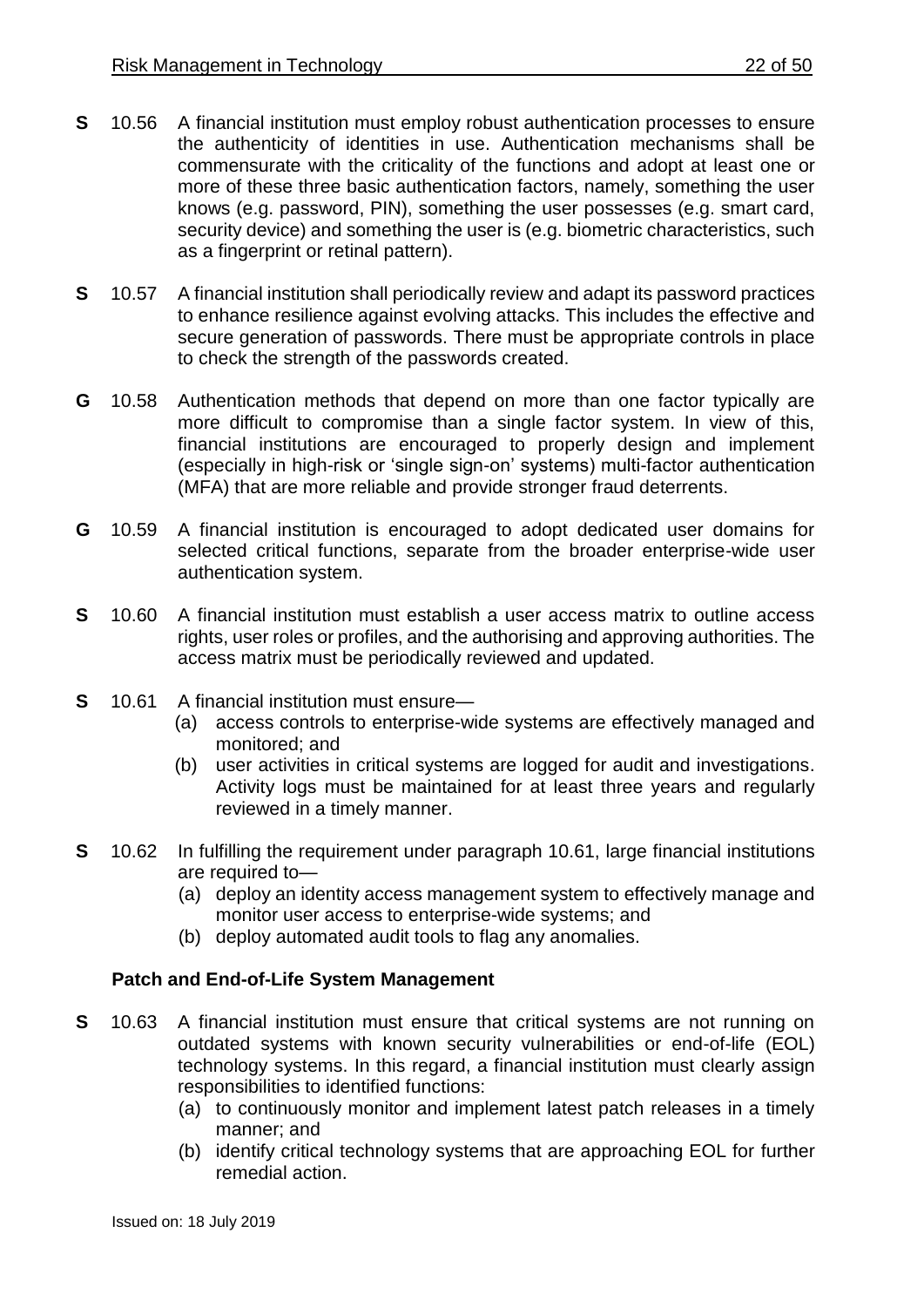- **S** 10.64 A large financial institution must establish dedicated resources to perform the functions under paragraph 10.63.
- **S** 10.65 A financial institution must establish a patch and EOL management framework which addresses among others the following requirements:
	- (a) identification and risk assessment of all technology assets for potential vulnerabilities arising from undeployed patches or EOL systems;
	- (b) conduct of compatibility testing for critical patches;
	- (c) specification of turnaround time for deploying patches according to the severity of the patches; and
	- (d) adherence to the workflow for end-to-end patch deployment processes including approval, monitoring and tracking of activities.

## **Security of Digital Services**

- **S** 10.66 A financial institution must implement robust technology security controls in providing digital services which assure the following:
	- (a) confidentiality and integrity of customer and counterparty information and transactions;
	- (b) reliability of services delivered via channels and devices with minimum disruption to services;
	- (c) proper authentication of users or devices and authorisation of transactions;
	- (d) sufficient audit trail and monitoring of anomalous transactions;
	- (e) ability to identify and revert to the recovery point prior to incident or service disruption; and
	- (f) strong physical control and logical control measures.
- **S** 10.67 A financial institution must implement controls to authenticate and monitor all financial transactions. These controls, at a minimum, must be effective in mitigating man-in-the-middle attacks, transaction fraud, phishing and compromise of application systems and information.
- **S** 10.68 A financial institution must implement additional controls to authenticate devices and users, authorise transactions and support non-repudiation and accountability for high-risk transactions or transactions above RM10,000. These measures must include, at a minimum, the following:
	- (a) ensure transactions are performed over secured channels such as the latest version of Transport Layer Security (TLS);
	- (b) both client and host application systems must encrypt all confidential information prior to transmission over the network;
	- (c) adopt MFA for transactions;
	- (d) if OTP is used as a second factor, it must be dynamic and time-bound;
	- (e) request users to verify details of the transaction prior to execution;
	- (f) ensure secure user and session handling management;
	- (g) be able to capture the location of origin and destination of each transaction;
	- (h) implement strong mutual authentication between the users' end-point devices and financial institutions' servers, such as the use of the latest version of Extended Validation SSL certificate (EV SSL); and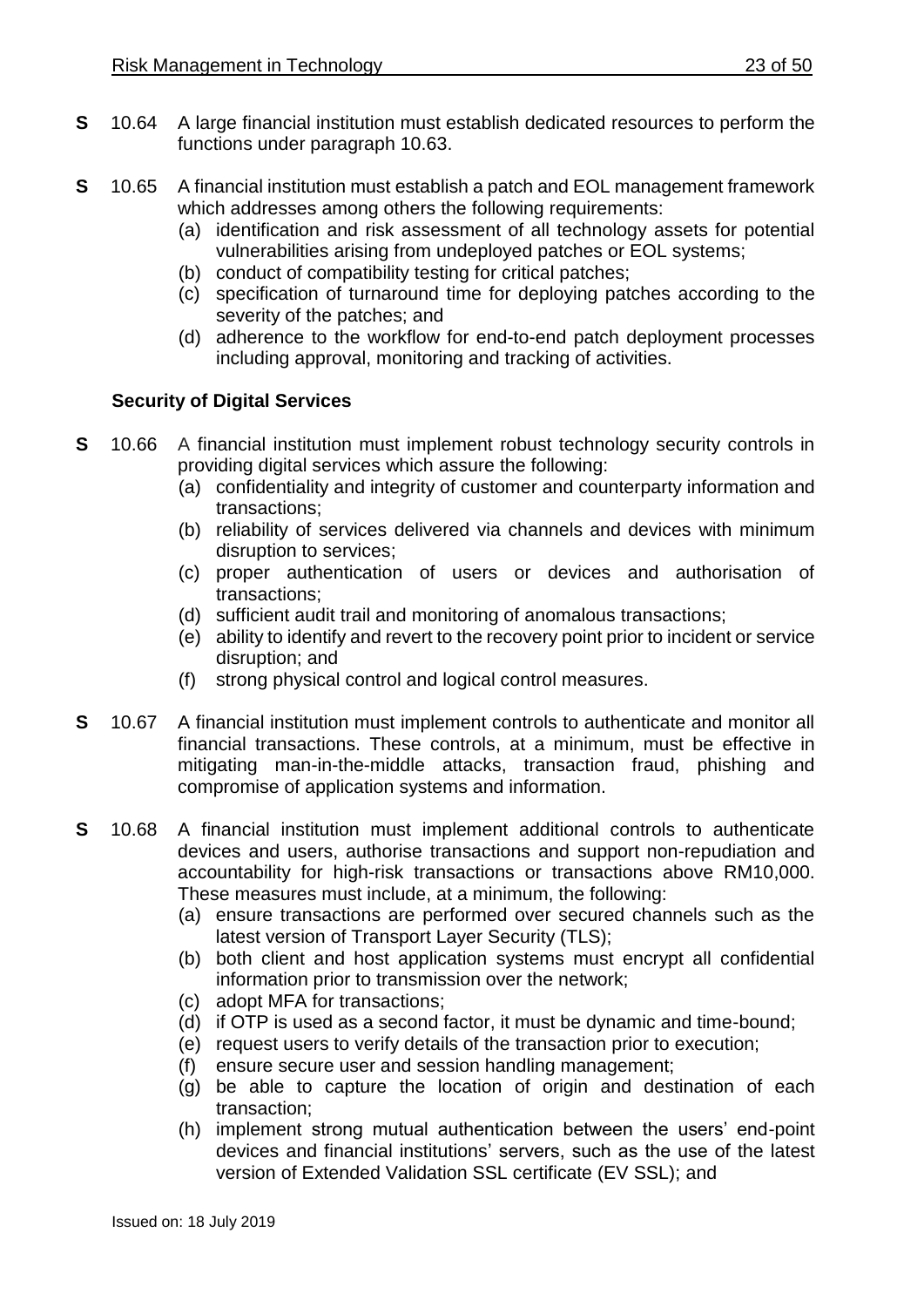- (i) provide timely notification to customers that is sufficiently descriptive of the nature of the transaction.
- **S** 10.69 A financial institution must ensure the MFA solution used to authenticate financial transactions are adequately secure, which includes the following:
	- (a) binding of the MFA solution to the customer's account;
	- (b) activation of MFA must be subject to verification by the financial institution; and
	- (c) timely notification to customers of any activation of and changes to the MFA solution via the customers' verified communication channel.
- **G** 10.70 A financial institution should deploy MFA technology and channels that are more secure than unencrypted short messaging service (SMS).
- **S** 10.71 A financial institution shall deploy MFA solutions with stronger security controls for open third party fund transfer and open payment transactions with a value of RM10,000 and above.
- **S** 10.72 Such stronger MFA solutions shall adhere to the following requirements:
	- (a) payer/sender must be made aware and prompted to confirm details of the identified beneficiary and amount of the transaction;
	- (b) authentication code must be initiated and generated locally by the payer/sender using MFA;
	- (c) authentication code generated by payer/sender must be specific to the confirmed identified beneficiary and amount;
	- (d) secure underlying technology must be established to ensure the authentication code accepted by the financial institution corresponds to the confirmed transaction details; and
	- (e) notification must be provided to the payer/sender of the transaction.
- **S** 10.73 Where a financial institution deploys OTP as part of its stronger MFA solutions, the following features must be implemented:
	- (a) binding of the transaction details to the OTP generated by the device (e.g. beneficiary account number, amount of transaction);
	- (b) generation of the OTP from the customer's device and not from the bank's server; and
	- (c) requiring the customer to physically enter the generated OTP into the application.
- **S** 10.74 For financial transactions below RM10,000, a financial institution may decide on proportionate controls and authentication methods for transactions assessed by the financial institution to be of low risk. In undertaking the assessment, the financial institution must establish a set of criteria or factors that reflect the nature, size and characteristics of a financial transaction. Such criteria or factors must be consistent with the financial institution's risk appetite and tolerance. The financial institution must periodically review the risk assessment criteria to ensure its continued relevance, having regard to the latest developments in cybersecurity risks and authentication technologies as well as fraud trends and incidents.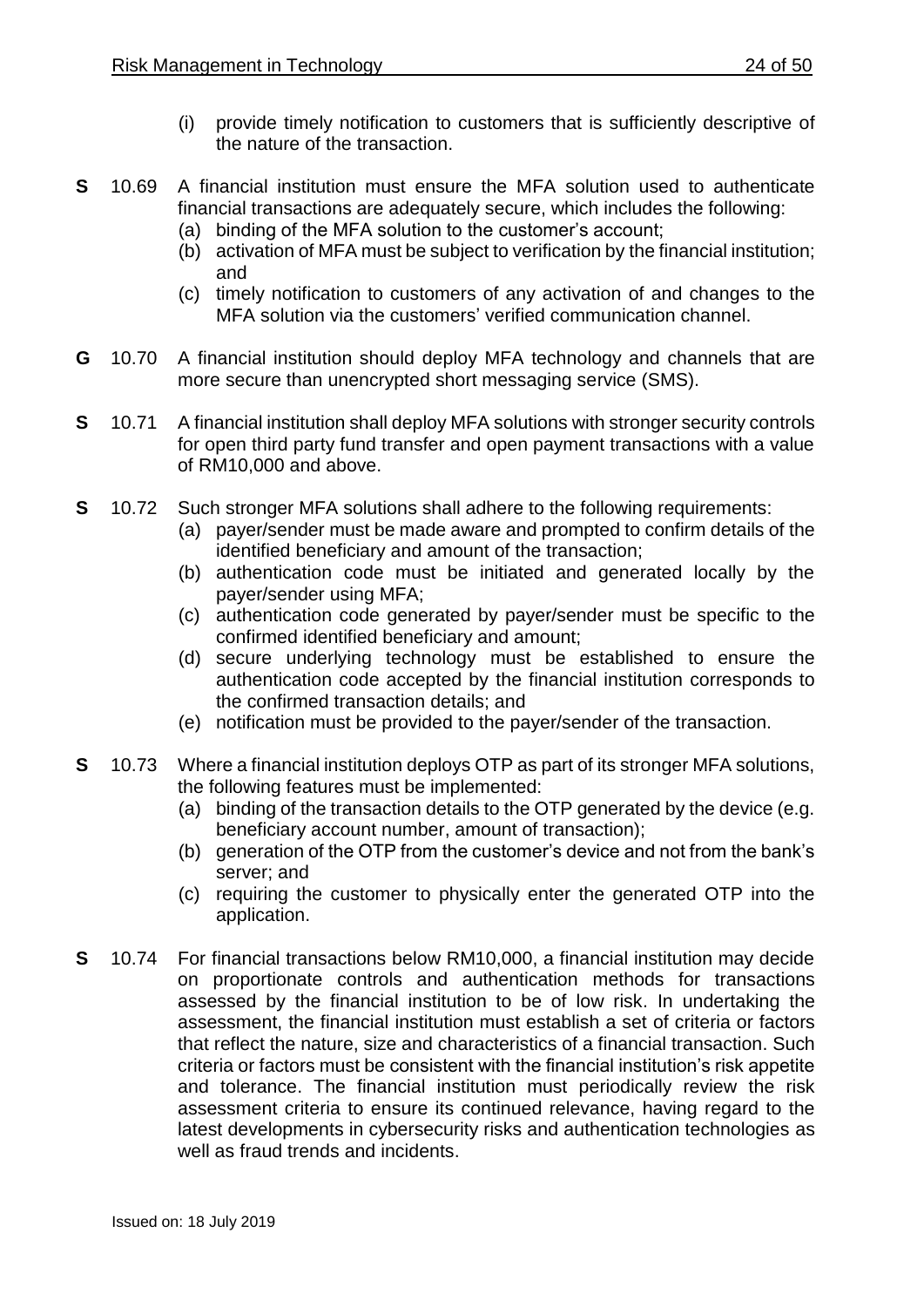- **S** 10.75 Where a financial institution decides not to adopt MFA for financial transactions that are assessed to be of low risk, the financial institution must nevertheless implement adequate safeguards for such transactions which shall include at a minimum the following measures:
	- (a) set appropriate limits on a per-transaction basis, and on a cumulative basis;
	- (b) provide a convenient means for customers to reduce the limits described in paragraph (a) above or to opt for MFA;
	- (c) provide a convenient means for its customers to temporarily suspend their account in the event of suspected fraud; and
	- (d) provide its customers with adequate notice of the safeguards set out in sub-paragraphs (a) to (c) above.
- **S** 10.76 A financial institution must ensure sufficient and relevant digital service logs are retained for investigations and forensic purposes for at least three years.
- **S** 10.77 A financial institution must ensure that critical online payments and banking<sup>17</sup> services have high availability with reasonable response time to customer actions.
- **S** 10.78 A financial institution must ensure that the use of more advanced technology to authenticate and deliver digital services such as biometrics, tokenisation and contactless communication<sup>18</sup> comply with internationally recognised standards where available. The technology must be resilient against cyber threats<sup>19</sup> including malware, phishing or data leakage.
- **S** 10.79 A financial institution must undertake a comprehensive risk assessment of the advanced technologies and the algorithms deployed in its digital services. Algorithms must be regularly reviewed and validated to ensure they remain appropriate and accurate. Where third party software is used, a financial institution may rely on relevant independent reports provided such reliance is consistent with the financial institution's risk appetite and tolerance, and the nature of digital services provided by the financial institution which leverage on the technologies and algorithms.
- **S** 10.80 A financial institution must ensure authentication processes using biometric technology are secure, highly resistant to spoofing and have a minimal false acceptance rate to ensure confidentiality, integrity and non-repudiation of transactions.
- **S** 10.81 A financial institution must perform continuous surveillance to assess the vulnerability of the operating system and the relevant technology platform used for its digital delivery channels to security breaches and implement appropriate corresponding safeguards. At a minimum, a financial institution must

1

<sup>&</sup>lt;sup>17</sup> For example, Internet and mobile banking services.

<sup>18</sup> Such as Quick Response (QR) code, Bar Code, Near Field Communication (NFC), Radio Frequency Identification (RFID), Wearables.

<sup>&</sup>lt;sup>19</sup> For example, in respect of QR payments, financial institutions shall implement safeguards within its respective mobile applications to detect and mitigate risks relating to QR code that may contain malware or links to phishing websites.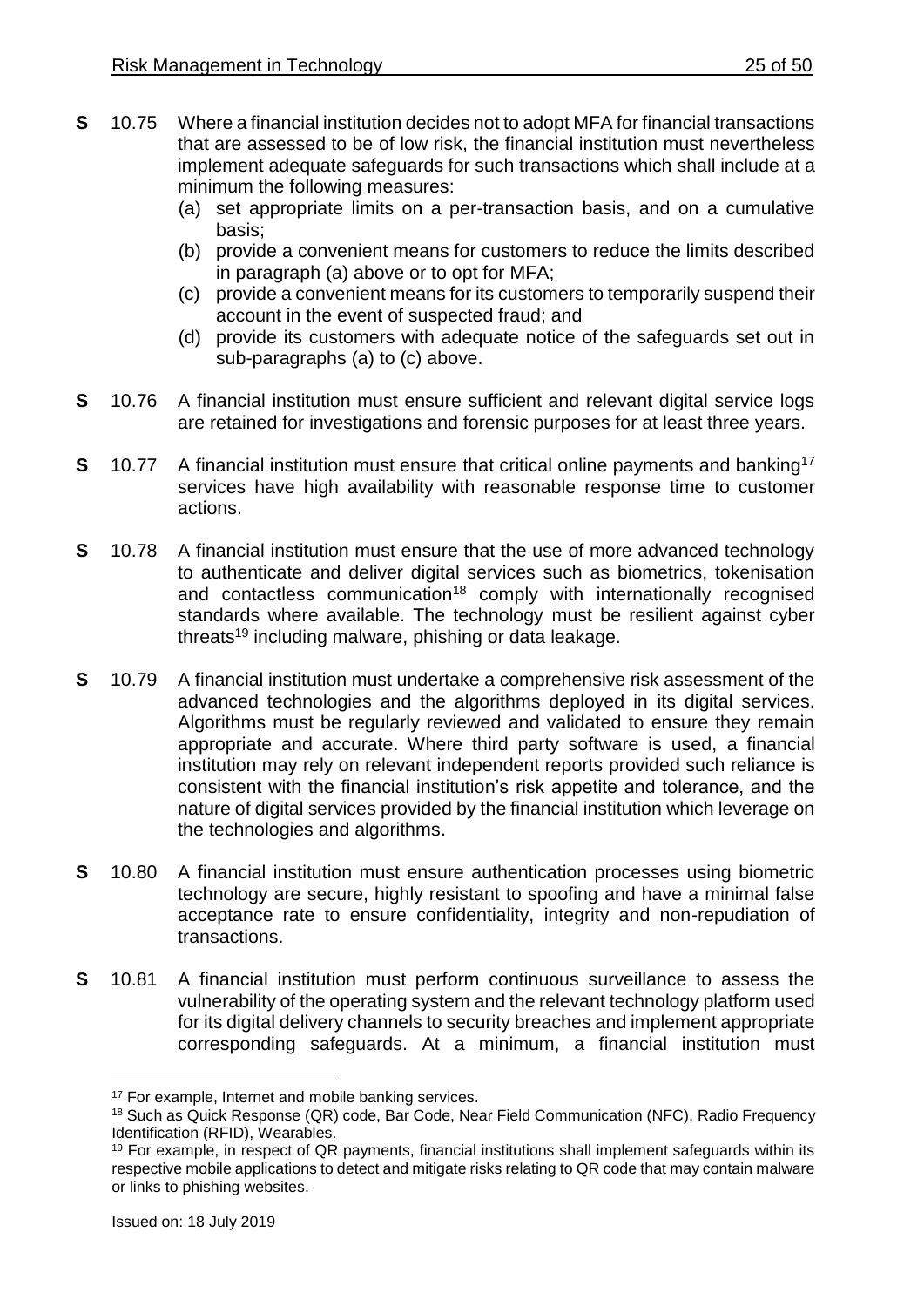implement sufficient logical and physical safeguards for the following channels:

- (a) self-service terminal (SST);
- (b) non-cash SST;
- (c) Internet banking; and
- (d) mobile application and devices.

In view of the evolving threat landscape, these safeguards must be continuously reviewed and updated to protect against fraud and to secure the confidentiality and integrity of customer and counterparty information and transactions.

- **G** 10.82 In fulfilling paragraph 10.81, a financial institution should adopt the controls specified in the following Appendices for the respective digital delivery channel:
	- (a) Appendix 2: Control Measures on Self-Service Terminals (SST);
	- (b) Appendix 3: Control Measures on Internet Banking; and
	- (c) Appendix 4: Control Measures on Mobile Application and Devices.

## <span id="page-25-0"></span>**11 Cybersecurity Management**

## **Cyber Risk Management**

- **S** 11.1 A financial institution must ensure that there is an enterprise-wide focus on effective cyber risk management to reflect the collective responsibility of business and technology lines for managing cyber risks.
- **S** 11.2 A financial institution must develop a CRF which clearly articulates the institution's governance for managing cyber risks, its cyber resilience objectives and its risk tolerance, with due regard to the evolving cyber threat environment. Objectives of the CRF shall include ensuring operational resilience against extreme but plausible cyber-attacks. The framework must be able to support the effective identification, protection, detection, response, and recovery (IPDRR) of systems and data hosted on-premise or by third party service providers from internal and external cyber-attacks.
- **S** 11.3 The CRF must consist of, at a minimum, the following elements:
	- (a) development of an institutional understanding of the overall cyber risk context in relation to the financial institution's business and operations, its exposure to cyber risks and current cybersecurity posture;
	- (b) identification, classification and prioritisation of critical systems, information, assets and interconnectivity (with internal and external parties) to obtain a complete and accurate view of the financial institution's information assets, critical systems, interdependencies and cyber risk profile;
	- (c) identification of cybersecurity threats and countermeasures including measures to contain reputational damage that can undermine confidence in the financial institution;
	- (d) layered (defense-in-depth) security controls to protect its data, infrastructure and assets against evolving threats;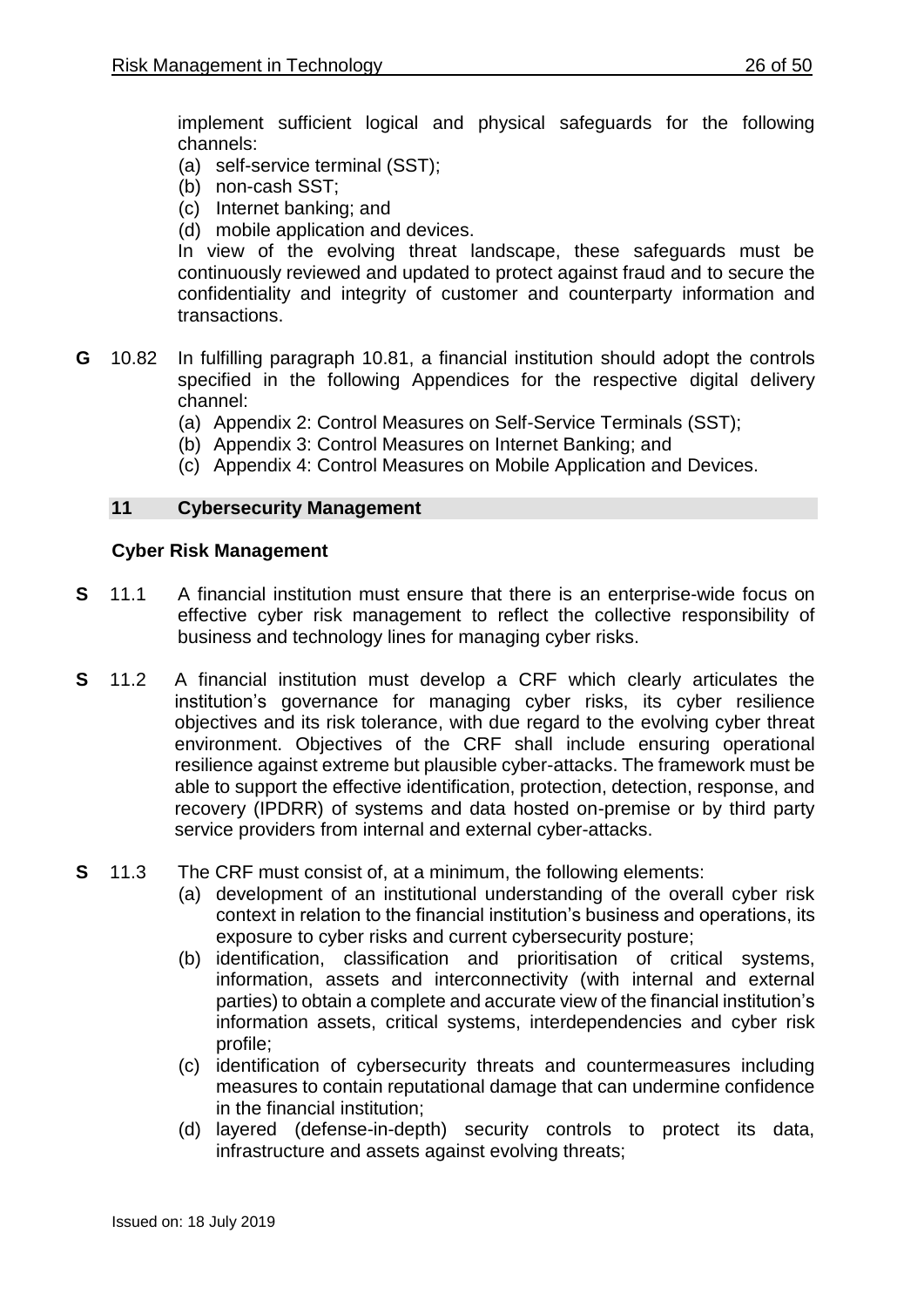- (e) timely detection of cybersecurity incidents through continuous surveillance and monitoring;
- (f) detailed incident handling policies and procedures and a crisis response management playbook to support the swift recovery from cyber-incidents and contain any damage resulting from a cybersecurity breach; and
- (g) policies and procedures for timely and secure information sharing and collaboration with other financial institutions and participants in financial market infrastructure to strengthen cyber resilience.
- **S** 11.4 In addition to the requirements in paragraph 11.3 above, a large financial institution is required to—
	- (a) implement a centralised automated tracking system to manage its technology asset inventory; and
	- (b) establish a dedicated in-house cyber risk management function to manage cyber risks or emerging cyber threats. The cyber risk management function shall be responsible for the following:
		- (i) perform detailed analysis on cyber threats, provide risk assessments on potential cyber-attacks and ensure timely review and escalation of all high-risk cyber threats to senior management and the board; and
		- (ii) proactively identify potential vulnerabilities including those arising from infrastructure hosted with third party service providers through the simulation of sophisticated "Red Team" attacks on its current security controls.

## **Cybersecurity Operations**

- **S** 11.5 A financial institution must establish clear responsibilities for cybersecurity operations which shall include implementing appropriate mitigating measures in the financial institution's conduct of business that correspond to the following phases of the cyber-attack lifecycle:
	- (a) reconnaissance;
	- (b) weaponisation;
	- (c) delivery;
	- (d) exploitation;
	- (e) installation;
	- (f) command and control; and
	- (g) exfiltration.
- **G** 11.6 Where relevant, a financial institution should adopt the control measures on cybersecurity as specified in Appendix 5 to enhance its resilience to cyberattacks.
- **S** 11.7 A financial institution must deploy effective tools to support the continuous and proactive monitoring and timely detection of anomalous activities in its technology infrastructure. The scope of monitoring must cover all critical systems including the supporting infrastructure.
- **S** 11.8 A financial institution must ensure that its cybersecurity operations continuously prevent and detect any potential compromise of its security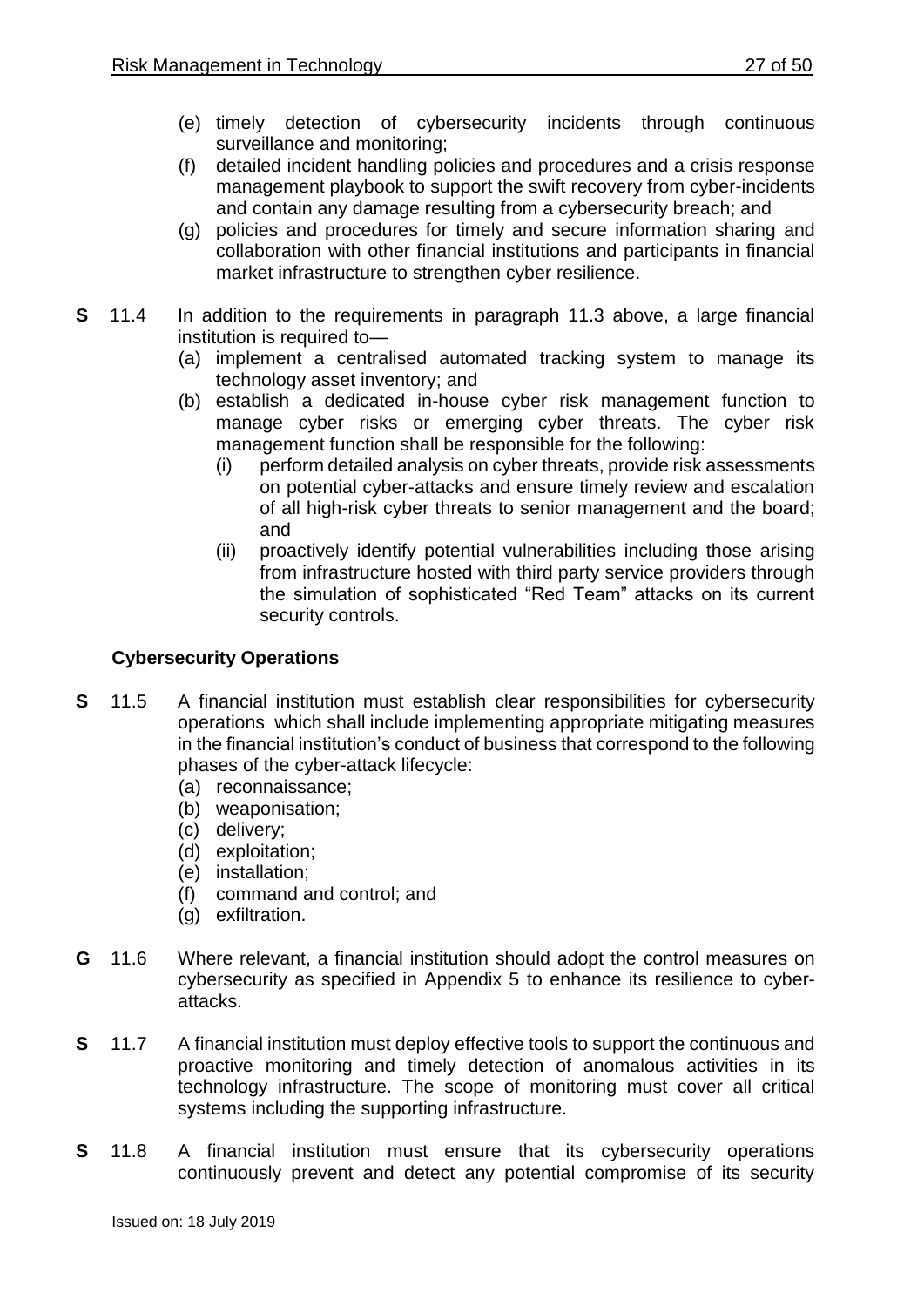controls or weakening of its security posture. For large financial institutions, this must include performing a quarterly vulnerability assessment of external and internal network components that support all critical systems.

- **S** 11.9 A financial institution must conduct annual intelligence-led penetration tests on its internal and external network infrastructure as well as critical systems including web, mobile and all external-facing applications. The penetration testing shall reflect extreme but plausible cyber-attack scenarios based on emerging and evolving threat scenarios. A financial institution must engage suitably accredited penetration testers and service providers to perform this function.
- **S** 11.10 In addition to the requirement in paragraph 11.9 above, a large financial institution must undertake independent compromise assessments on the technology infrastructure of its critical systems at least annually and ensure the results of such assessments are escalated to senior management and the board in a timely manner.
- **S** 11.11 A financial institution must establish standard operating procedures (SOP) for vulnerability assessment and penetration testing (VAPT) activities. The SOP must outline the relevant control measures including ensuring the external penetration testers are accompanied on-premises at all times, validating the event logs and ensuring data purging.
- **S** 11.12 A financial institution must ensure the outcome of the penetration testing exercise is properly documented and escalated in a timely manner to senior management to identify and monitor the implementation of relevant remedial actions.

## **Distributed Denial of Service (DDoS)**

- **S** 11.13 A financial institution must ensure its technology systems and infrastructure, including critical systems outsourced to or hosted by third party service providers, are adequately protected against all types of DDoS attacks (including volumetric, protocol and application layer attacks) through the following measures:
	- (a) subscribing to DDoS mitigation services, which include automatic 'clean pipe' services to filter and divert any potential malicious traffic away from the network bandwidth;
	- (b) regularly assessing the capability of the provider to expand network bandwidth on-demand including upstream provider capability, adequacy of the provider's incident response plan and its responsiveness to an attack; and
	- (c) implementing mechanisms to mitigate against Domain Name Server (DNS) based layer attacks.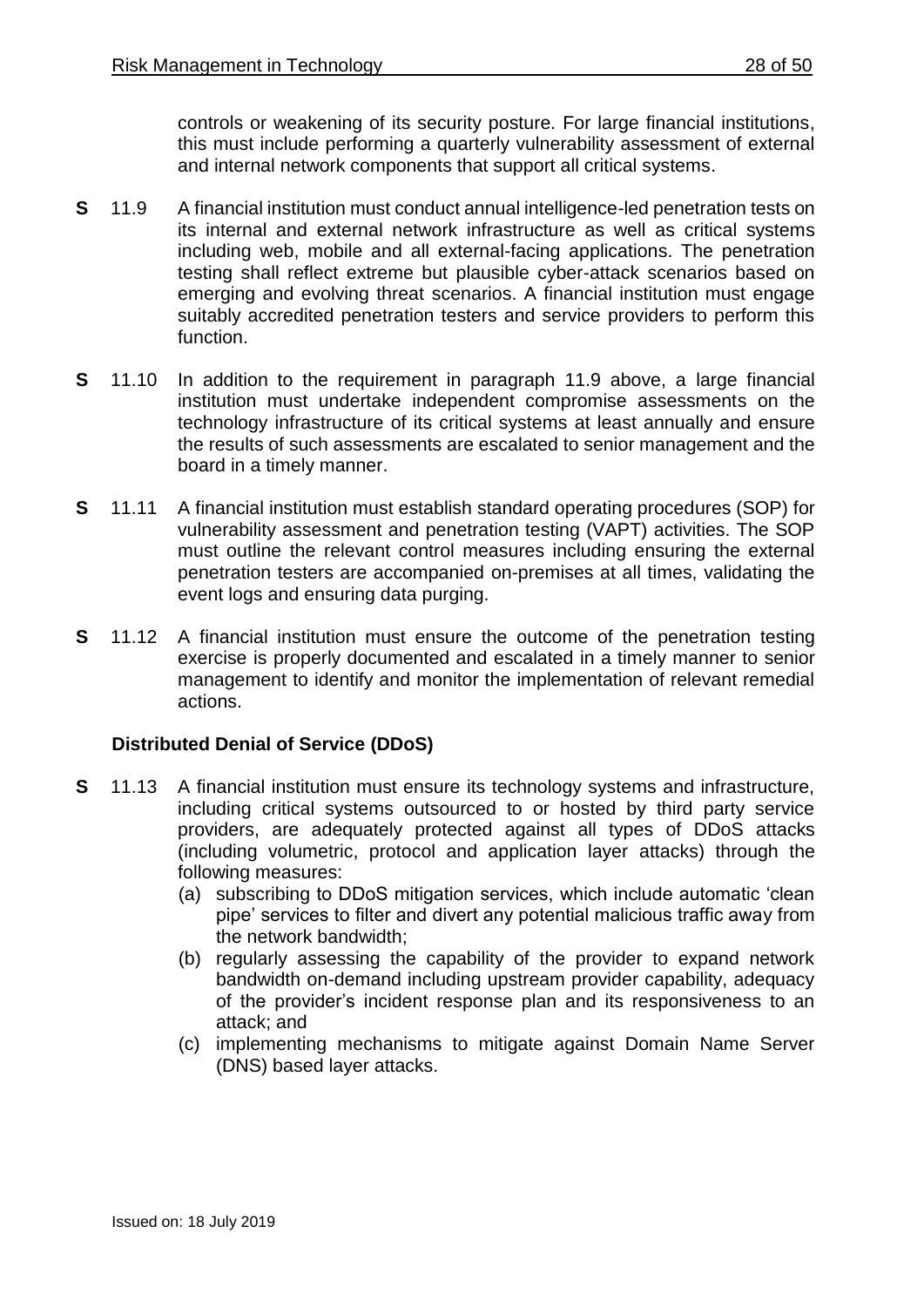## **Data Loss Prevention (DLP)**

- **S** 11.14 A financial institution must establish a clear DLP strategy and processes in order to ensure that proprietary and customer and counterparty information is identified, classified and secured. At a minimum, a financial institution must:
	- (a) ensure that data owners are accountable and responsible for identifying and appropriately classifying data;
	- (b) undertake a data discovery process prior to the development of a data classification scheme and data inventory; and
	- (c) ensure that data accessible by third parties is clearly identified and policies must be implemented to safeguard and control third party access. This includes adequate contractual agreements to protect the interests of the financial institution and its customers.
- **S** 11.15 A financial institution must design internal control procedures and implement appropriate technology in all applications and access points to enforce DLP policies and trigger any policy violations. The technology deployed must cover the following:
	- (a) data in-use data being processed by IT resources;
	- (b) data in-motion data being transmitted on the network; and
	- (c) data at-rest data stored in storage mediums such as servers, backup media and databases.
- **S** 11.16 A financial institution must implement appropriate policies for the removal of data on technology equipment, mobile devices or storage media to prevent unauthorised access to data.

## **Security Operations Centre (SOC)**

- **S** 11.17 A financial institution must ensure its SOC, whether managed in-house or by third party service providers, has adequate capabilities for proactive monitoring of its technology security posture. This shall enable the financial institution to detect anomalous user or network activities, flag potential breaches and establish the appropriate response supported by skilled resources based on the level of complexity of the alerts. The outcome of the SOC activities shall also inform the financial institution's reviews of its cybersecurity posture and strategy.
- **S** 11.18 The SOC must be able to perform the following functions:
	- (a) log collection and the implementation of an event correlation engine with parameter-driven use cases such as Security Information and Event Management (SIEM);
	- (b) incident coordination and response;
	- (c) vulnerability management;
	- (d) threat hunting;
	- (e) remediation functions including the ability to perform forensic artifact handling, malware and implant analysis; and
	- (f) provision of situational awareness to detect adversaries and threats including threat intelligence analysis and operations, and monitoring indicators of compromise (IOC). This includes advanced behavioural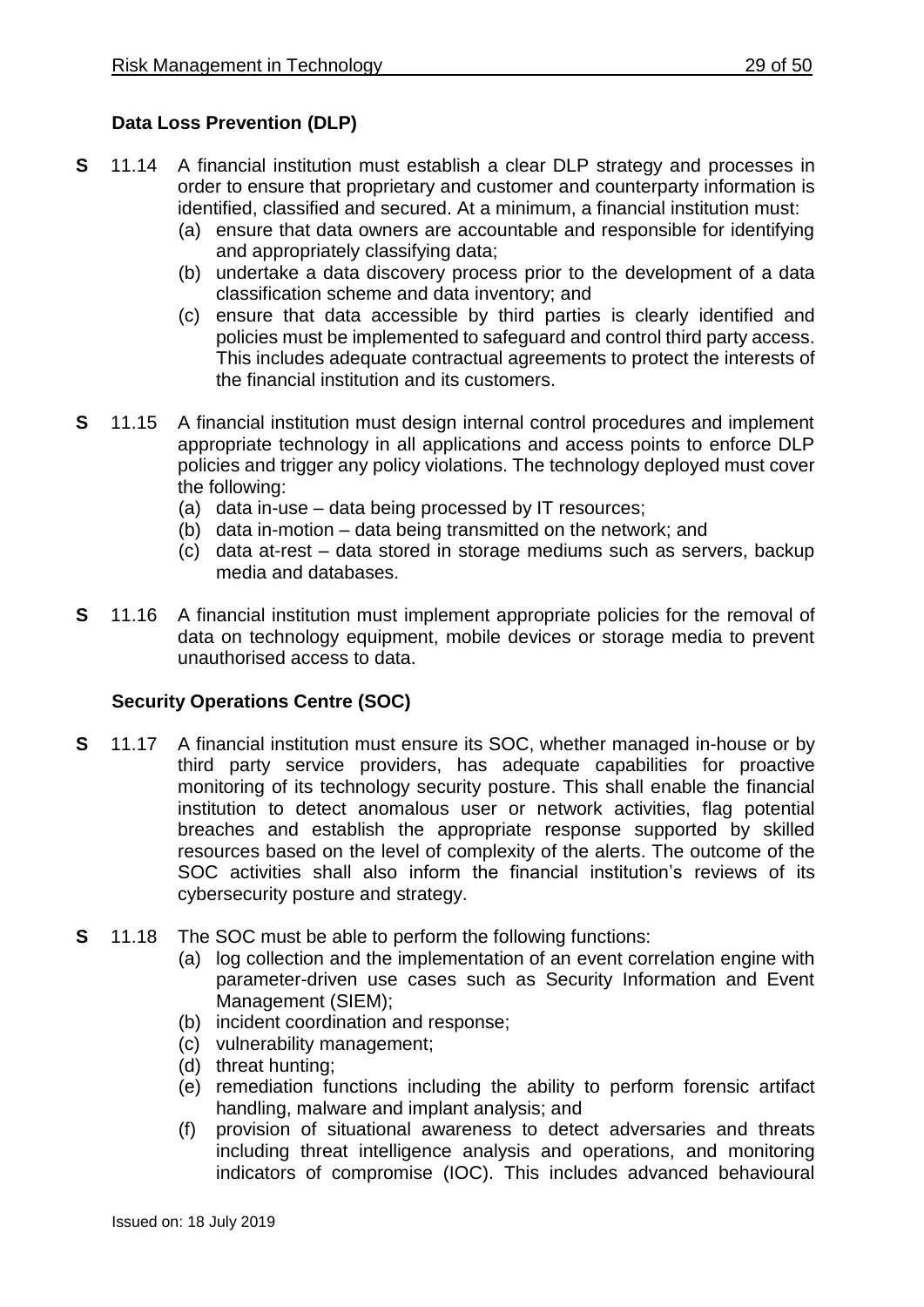analysis to detect signature-less and file-less malware and to identify anomalies that may pose security threats including at endpoints and network layers.

- **S** 11.19 A financial institution must ensure that the SOC provides a regular threat assessment report, which shall include, at a minimum, the following:
	- (a) trends and statistics of cyber events and incidents categorised by type of attacks, target and source IP addresses, location of data centres and criticality of applications; and
	- (b) intelligence on emerging and potential threats including tactics, techniques and procedures (TTP).

For large financial institutions, such reports shall be provided on a monthly basis.

- **S** 11.20 A financial institution must subscribe to reputable threat intelligence services to identify emerging cyber threats, uncover new cyber-attack techniques and support the implementation of countermeasures.
- **S** 11.21 A financial institution must ensure the following:
	- (a) the SOC is located in a physically secure environment with proper access controls;
	- (b) the SOC operates on a 24x7 basis with disaster recovery capability to ensure continuous availability; and
	- (c) the SOC has a holistic and end-to-end view of the financial institution's infrastructure including internal and external facing perimeters.

## **Cyber Response and Recovery**

- **S** 11.22 A financial institution must establish comprehensive cyber crisis management policies and procedures that incorporate cyber-attack scenarios and responses in the organisation's overall crisis management plan, escalation processes, business continuity and disaster recovery planning. This includes developing a clear communication plan for engaging shareholders, regulatory authorities, customers and employees in the event of a cyber-incident.
- **S** 11.23 A financial institution must establish and implement a comprehensive Cyber Incident Response Plan (CIRP). The CIRP must address the following:
	- (a) **Preparedness**

Establish a clear governance process, reporting structure and roles and responsibilities of the Cyber Emergency Response Team (CERT) as well as invocation and escalation procedures in the event of an incident;

- (b) **Detection and analysis** Ensure effective and expedient processes for identifying points of compromise, assessing the extent of damage and preserving sufficient evidence for forensics purposes;
- (c) **Containment, eradication and recovery** Identify and implement remedial actions to prevent or minimise damage to the financial institution, remove the known threats and resume business activities; and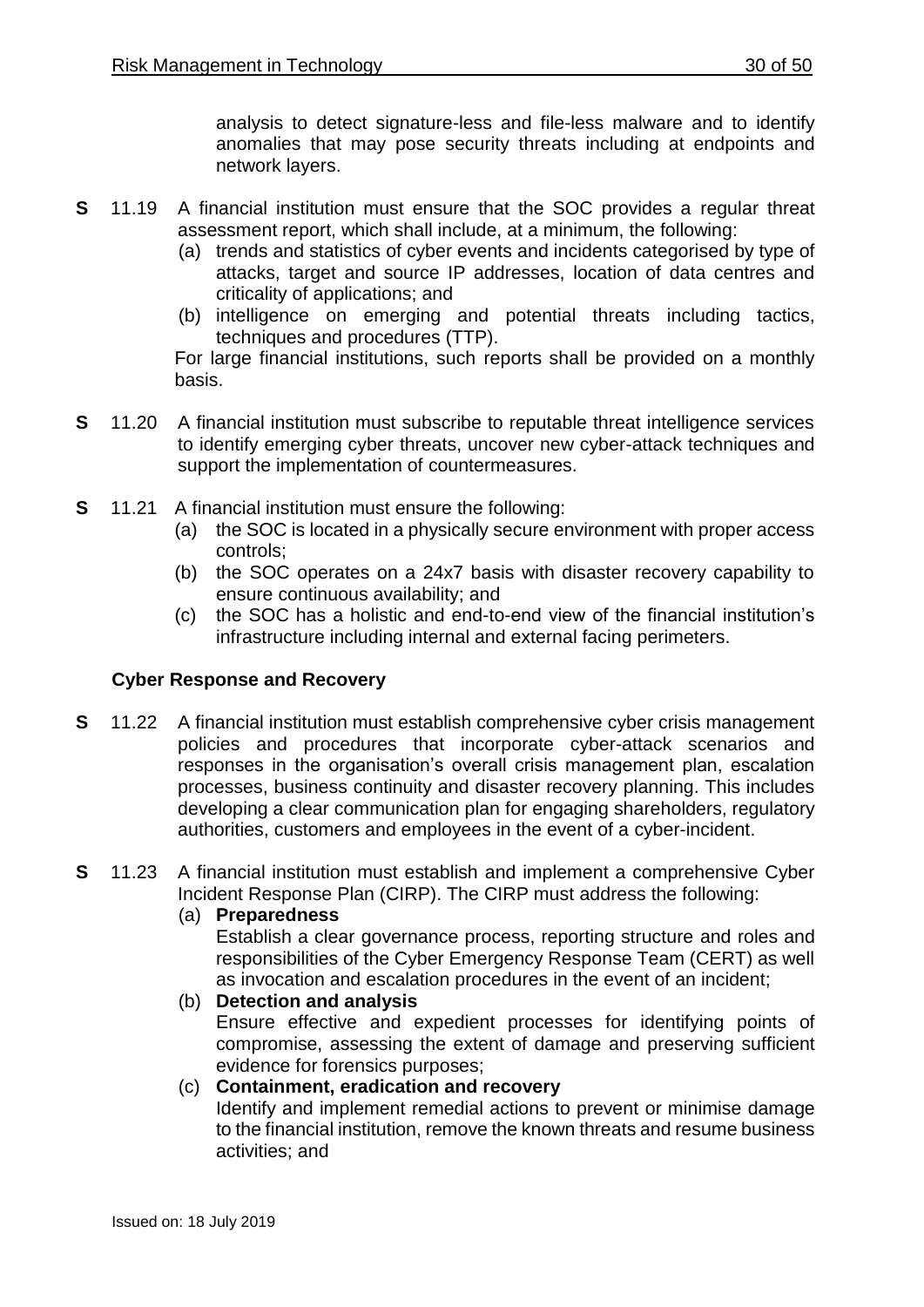## (d) **Post-incident activity**

Conduct post-incident review incorporating lessons learned and develop long-term risk mitigations.

- **S** 11.24 A financial institution must ensure that relevant CERT members are conversant with the incident response plan and handling procedures, and remain contactable at all times. A key contact person or an alternate must be appointed to liaise with the Bank during an incident.
- **S** 11.25 A financial institution must conduct an annual cyber drill exercise to test the effectiveness of its CIRP, based on various current and emerging threat scenarios (e.g. social engineering), with the involvement of key stakeholders including members of the board, senior management and relevant third party service providers. The test scenarios must include scenarios designed to test:
	- (a) the effectiveness of escalation, communication and decision-making processes that correspond to different impact levels of a cyber-incident; and
	- (b) the readiness and effectiveness of CERT and relevant third party service providers in supporting the recovery process.
- **S** 11.26 A financial institution must immediately notify the Bank of any cyber-incidents affecting the institution. Upon completion of the investigation, the financial institution is also required to submit a report on the incident through ORION<sup>20</sup>.
- **G** 11.27 Financial institutions are strongly encouraged to collaborate and cooperate closely with relevant stakeholders and competent authorities in combating cyber threats and sharing threat intelligence and mitigation measures.

## <span id="page-30-0"></span>**12 Technology Audit**

- **S** 12.1 A financial institution must ensure that the scope, frequency and intensity of technology audits are commensurate with the complexity, sophistication and criticality of technology systems and applications.
- **S** 12.2 The internal audit function must be adequately resourced with relevant technology audit competencies and sound knowledge of the financial institution's technology processes and operations.
- **S** 12.3 A financial institution must ensure its internal technology audit staff are professionally certified and adequately conversant with the developing sophistication of the financial institution's technology systems and delivery channels.
- **S** 12.4 In addition to paragraph 12.2, a large financial institution must establish a dedicated internal technology audit function that has specialised technology audit competencies to undertake technology audits.

<sup>1</sup> <sup>20</sup> Operational Risk Integrated Online Network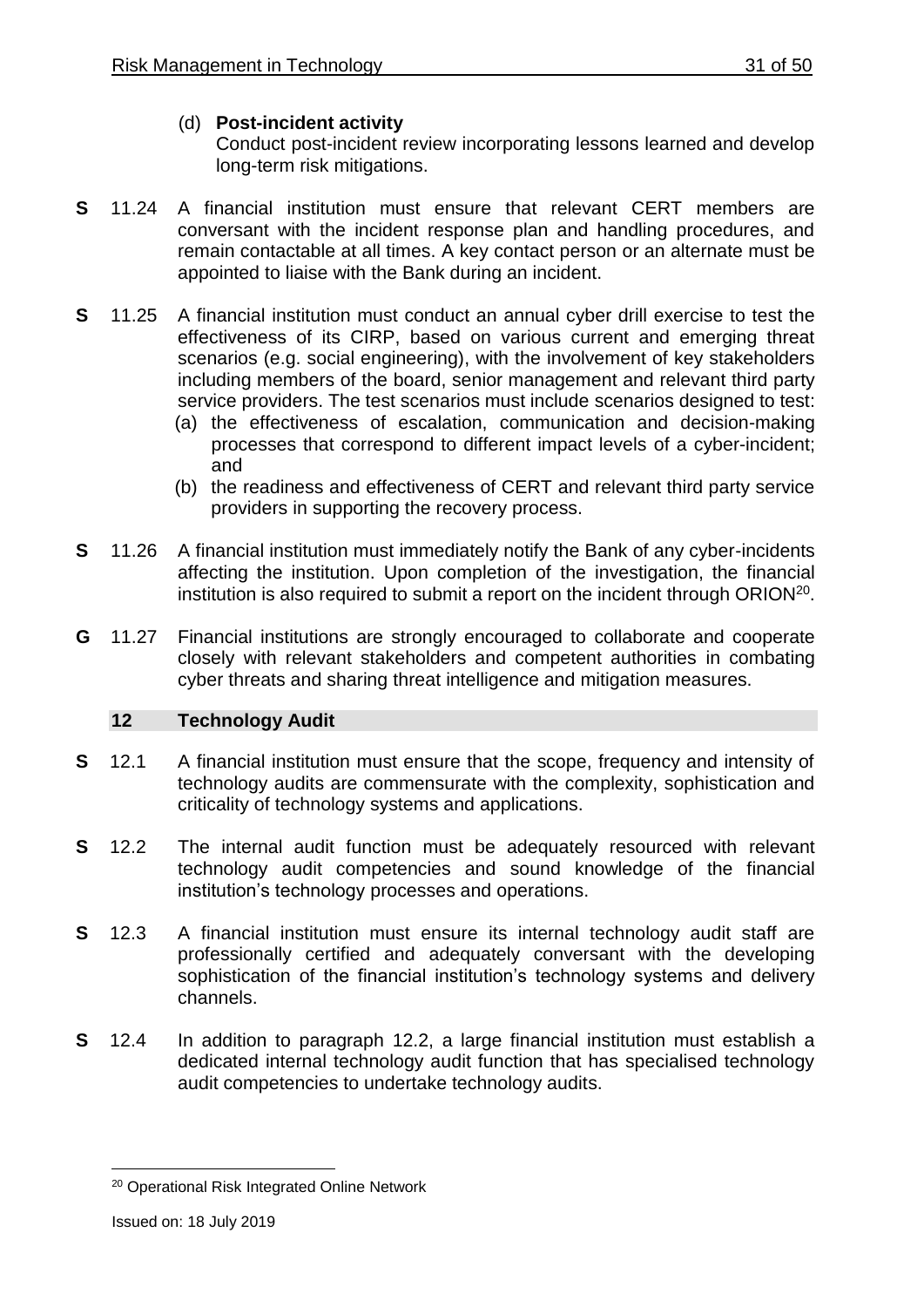- **S** 12.5 A financial institution must establish a technology audit plan that provides appropriate coverage of critical technology services, third party service providers, material external system interfaces, delayed or prematurely terminated critical technology projects and post-implementation review of new or material enhancements of technology services.
- **G** 12.6 The internal audit function (in the case of paragraph 12.2) and the dedicated internal technology audit function (in the case of paragraph 12.4) may be enlisted to provide advice on compliance with and adequacy of control processes during the planning and development phases of new major products, systems or technology operations. In such cases, the technology auditors participating in this capacity should carefully consider whether such an advisory or consulting role would materially impair their independence or objectivity in performing post-implementation reviews of the products, systems and operations concerned.

#### <span id="page-31-0"></span>**13 Internal Awareness and Training**

- **S** 13.1 A financial institution must provide adequate and regular technology and cybersecurity awareness education for all staff in undertaking their respective roles, and measure the effectiveness of its education and awareness programmes. This cybersecurity awareness education must be conducted at least annually by the financial institution and must reflect the current cyber threat landscape.
- **S** 13.2 A financial institution must provide adequate and continuous training for staff involved in technology operations, cybersecurity and risk management in order to ensure that the staff are competent to effectively perform their roles and responsibilities.
- **S** 13.3 In fulfilling the requirements under paragraph 13.2, a large financial institution shall ensure the staff working on day-to-day IT operations such as IT security, project management and cloud operations are also suitably certified.
- **S** 13.4 A financial institution must provide its board members with regular training and information on technology developments to enable the board to effectively discharge its oversight role.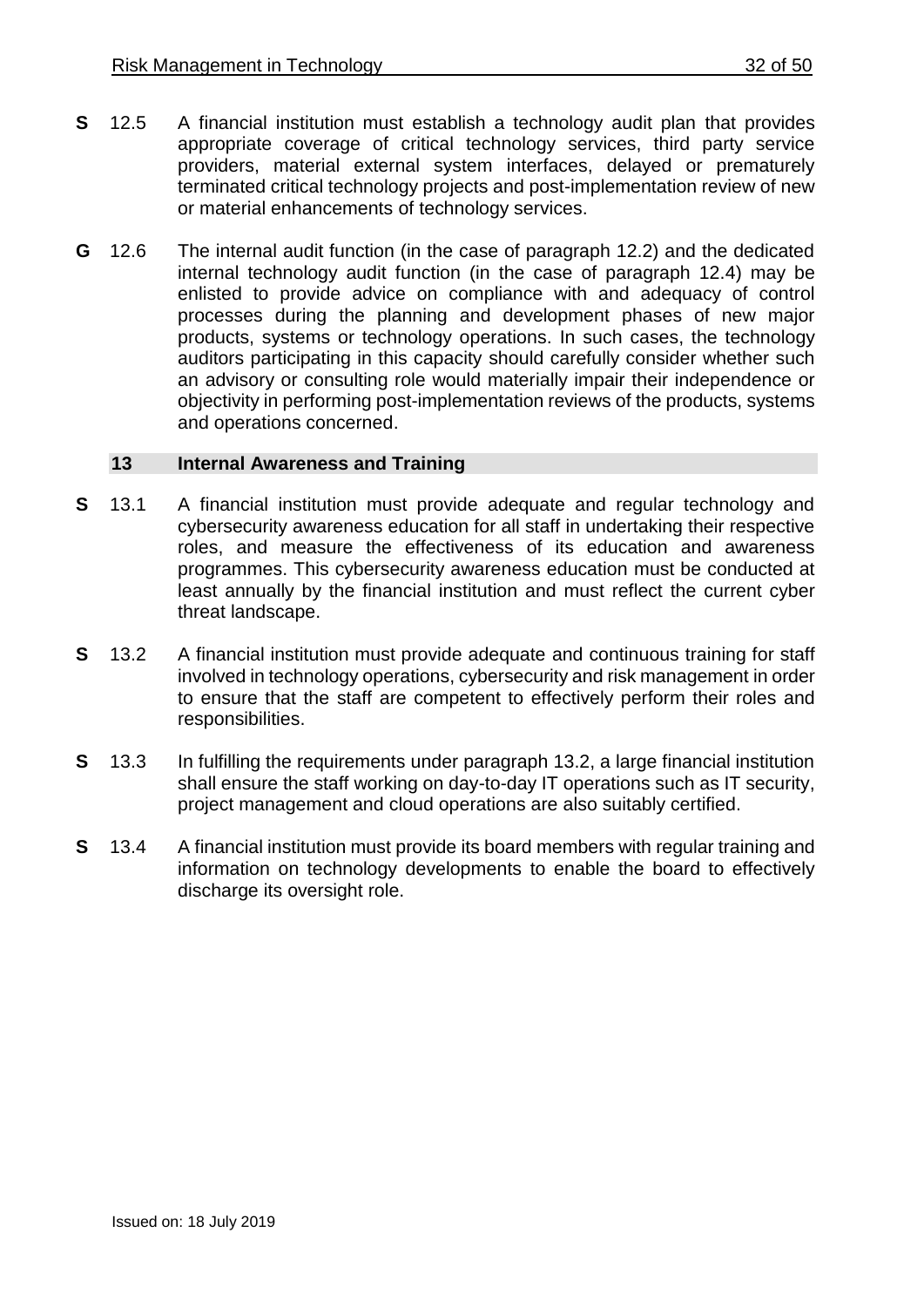## <span id="page-32-0"></span>**PART C REGULATORY PROCESS**

#### <span id="page-32-1"></span>**14 Notification for Technology-Related Applications**

- **S** 14.1 A financial institution must notify the Bank in accordance with the requirements in paragraphs 14.2 to 14.7 prior to conducting e-banking, Internet insurance and Internet takaful services, including introducing new technology relating to e-banking, Internet insurance and Internet takaful<sup>21</sup>.
- **S** 14.2 A financial institution offering e-banking, Internet insurance and Internet takaful services for the first time must submit the following information in the notification to the Bank:
	- (a) risks identified and strategies to manage such risks. This includes specific accountabilities, policies and controls to address risks;
	- (b) security arrangements and controls;
	- (c) significant terms and conditions for e-banking, Internet insurance and Internet takaful services;
	- (d) client charter on e-banking, Internet insurance and Internet takaful services;
	- (e) privacy policy statement; and
	- (f) any outsourcing or website link arrangements, or strategic alliances or partnerships with third parties that have been finalised.
- **S** 14.3 In introducing any enhancement to existing e-banking, Internet insurance and Internet takaful services, the financial institution is required to follow the notification process based on whether the enhancement is listed in Appendix 6 (Positive List for Enhancement to Electronic Banking, Internet Insurance and Internet Takaful Services). The list may be updated as and when there are changes to the risk profile and risk management of the technology landscape.
- **S** 14.4 For any enhancements listed in Appendix 6, the financial institution must submit the notification together with the following information:
	- (a) description of the enhancements to the existing technologies; and
	- (b) risk assessment of the proposed enhancements, including the impact and measures to mitigate identified risks.
- **S** 14.5 For the introduction of new services, and any enhancements to existing services not listed in Appendix 6, the financial institution is required to undertake the following measures prior to notifying the Bank:
	- (a) engage an independent external party to provide assurance that the financial institution has addressed the technology risks and security controls associated with the e-banking, Internet insurance and Internet

<u>.</u>

 $21$  For the purpose of this Part, $-$ 

<sup>&</sup>quot;**e-banking**" means the provision of banking products and services through electronic channels. E-banking includes banking via the Internet, phone, automated teller machines (ATM), and any other electronic channel.

<sup>&</sup>quot;**Internet insurance**" means the use of the Internet as a channel to transact insurance business with customers or as a platform for transmission of customers' information; and

<sup>&</sup>quot;**Internet takaful**" means the use of the Internet as a channel to transact takaful business with customers or as a platform for transmission of customers' information.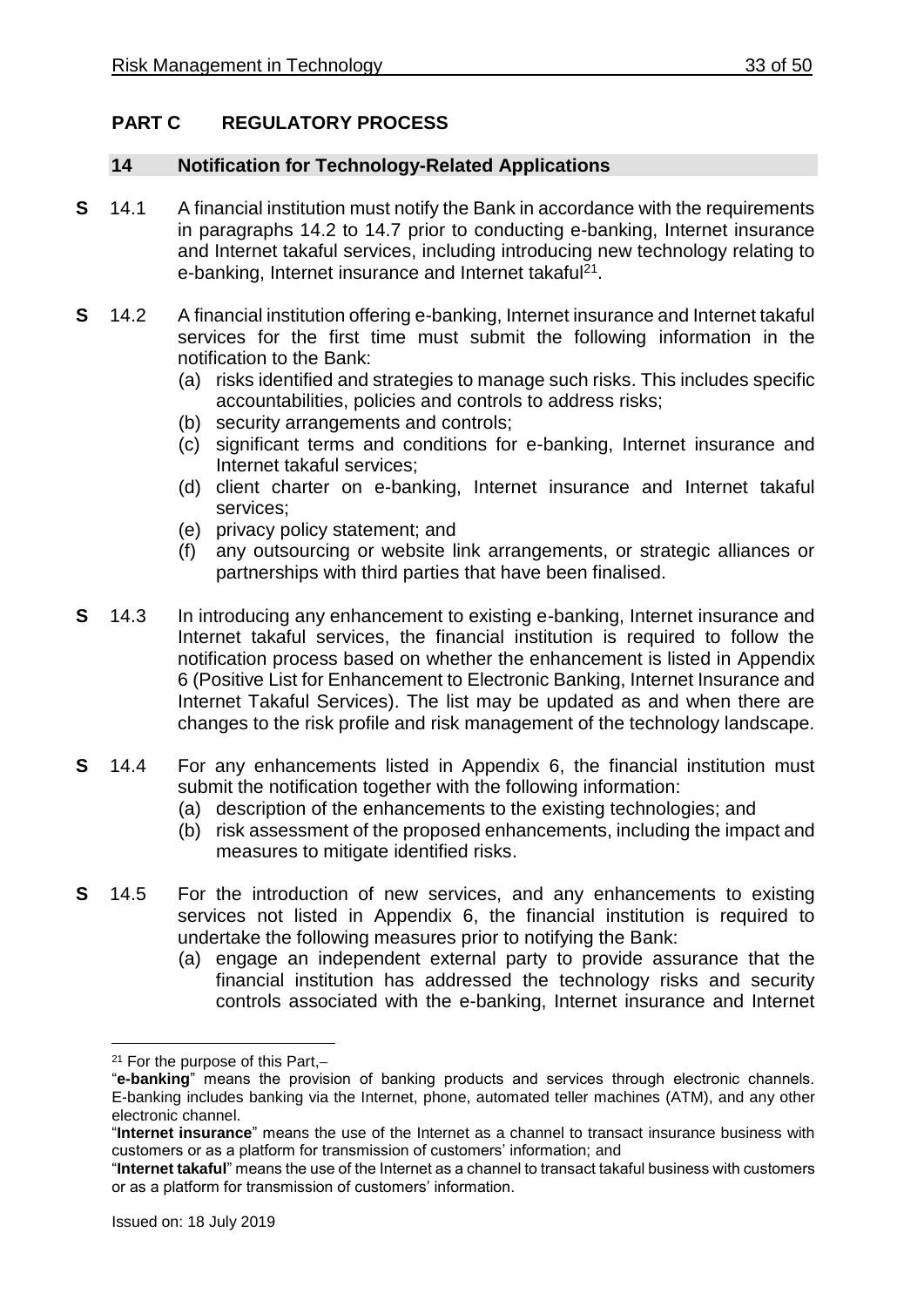takaful services or any material enhancement to the existing e-banking, Internet insurance and Internet takaful services. The format of the assurance shall be as set out in Appendix 7; and

- (b) provide a confirmation by the CISO, senior management officer or the chairman of the board or designated board-level committee stipulated in paragraph 8.4 of the financial institution's readiness to provide e-banking, Internet insurance and Internet takaful services or implement any material enhancement to the e-banking, Internet insurance and Internet takaful services. The format of the confirmation shall be as set out in Appendix 8.
- **S** 14.6 A financial institution must ensure that the independent external party providing the assurance is competent and has a good track record. The assurance shall address the matters covered in, and comply with, Appendix 9.
- **G** 14.7 A financial institution may offer the services or implement any enhancement to the services immediately upon submission of the notification under paragraph 14.1 and compliance with the requirements in paragraphs 14.2 to 14.6.

#### <span id="page-33-0"></span>**15 Assessment and Gap Analysis**

- **S** 15.1 A financial institution must perform a gap analysis of existing practices in managing technology risk against the requirements in this policy document and highlight key implementation gaps. The financial institution must develop an action plan with a clear timeline and key milestones to address the gaps identified particularly for gaps that extend beyond the effective date of this policy document. The gap analysis and action plan must be submitted to the Bank no later than 18 October 2019.
- **S** 15.2 For the purpose of paragraph 8.12, a financial institution shall submit together with the gap analysis and action plan its self-assessment on whether it is a large financial institution.
- **S** 15.3 The self-assessment, gap analysis and action plan in paragraphs 15.1 and 15.2 must be submitted to Jabatan Penyeliaan Konglomerat Kewangan, Jabatan Penyeliaan Perbankan, Jabatan Penyeliaan Insurans dan Takaful or Jabatan Pemantauan Pembayaran, as the case may be.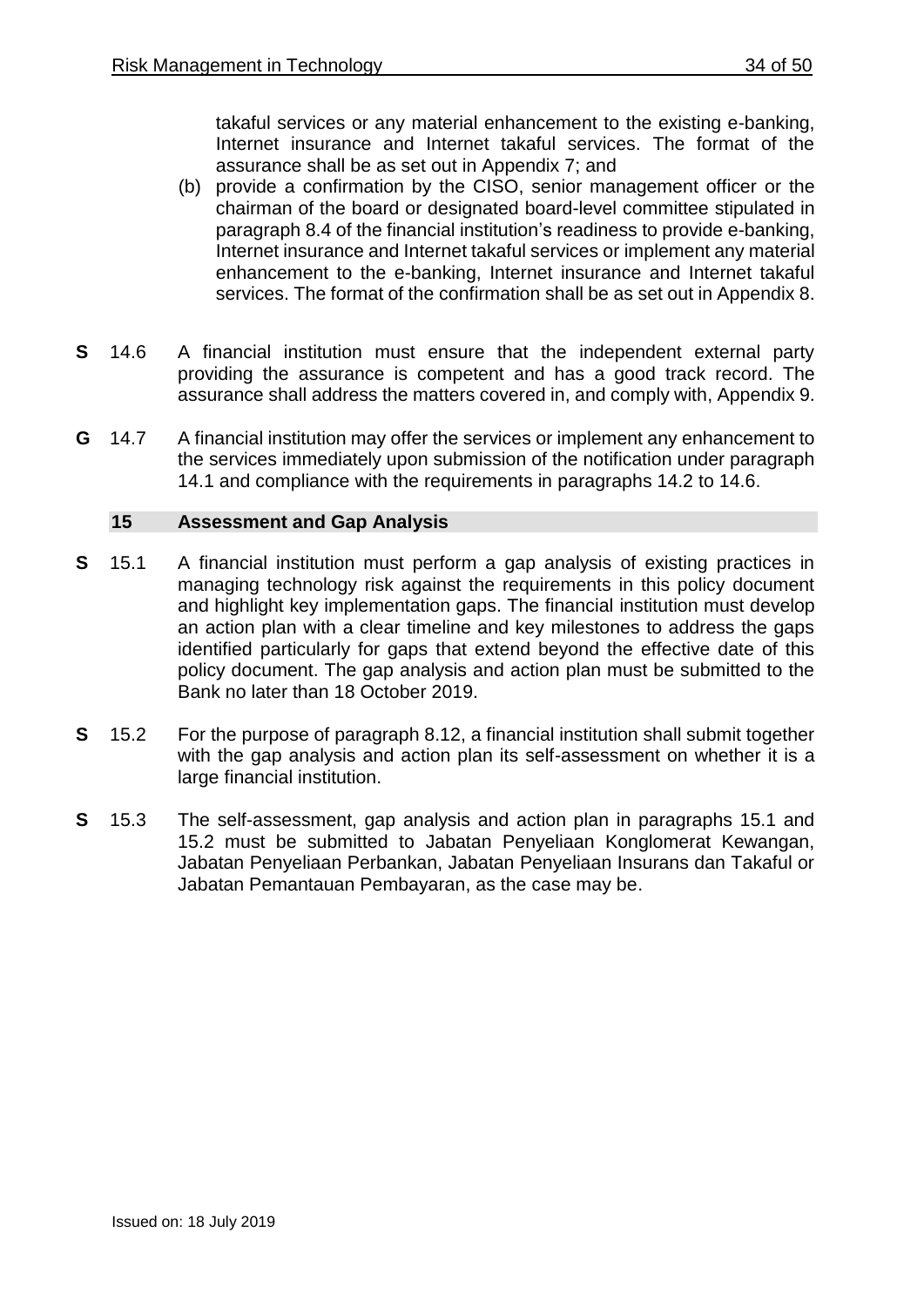## **Appendix 1 Storage and Transportation of Sensitive Data in Removable Media**

Financial institutions should ensure adequate controls and measures are implemented for the storage and transportation of sensitive data in removable media, including:

- 1. Deploying the latest industry-tested and accepted encryption techniques;
- 2. Implementing authorised access control to sensitive data (e.g. password protection, user access matrix);
- 3. Prohibiting unauthorised copying and reading from the media;
- 4. Should there be a need to transport the removable media to a different physical location, financial institutions must—
	- (a) strengthen the chain of custody process for media management which includes:
		- (i) the media must not be under single custody at any point of time;
		- (ii) the media must always be within sight of the designated custodians; and
		- (iii) the media must be delivered to its target destination without unscheduled stops or detours;
	- (b) use secure and official vehicle for transportation;
	- (c) use strong and tamper-proof containers for storing the media with highsecurity lock (e.g. dual key and combination lock); and
	- (d) implement location tracking functionality for each media container; and
- 5. Ensuring third party service providers comply with the requirements in paragraphs 1 to 4 of this Appendix, in the event third party services are required in undertaking the storage management or transportation process of sensitive data.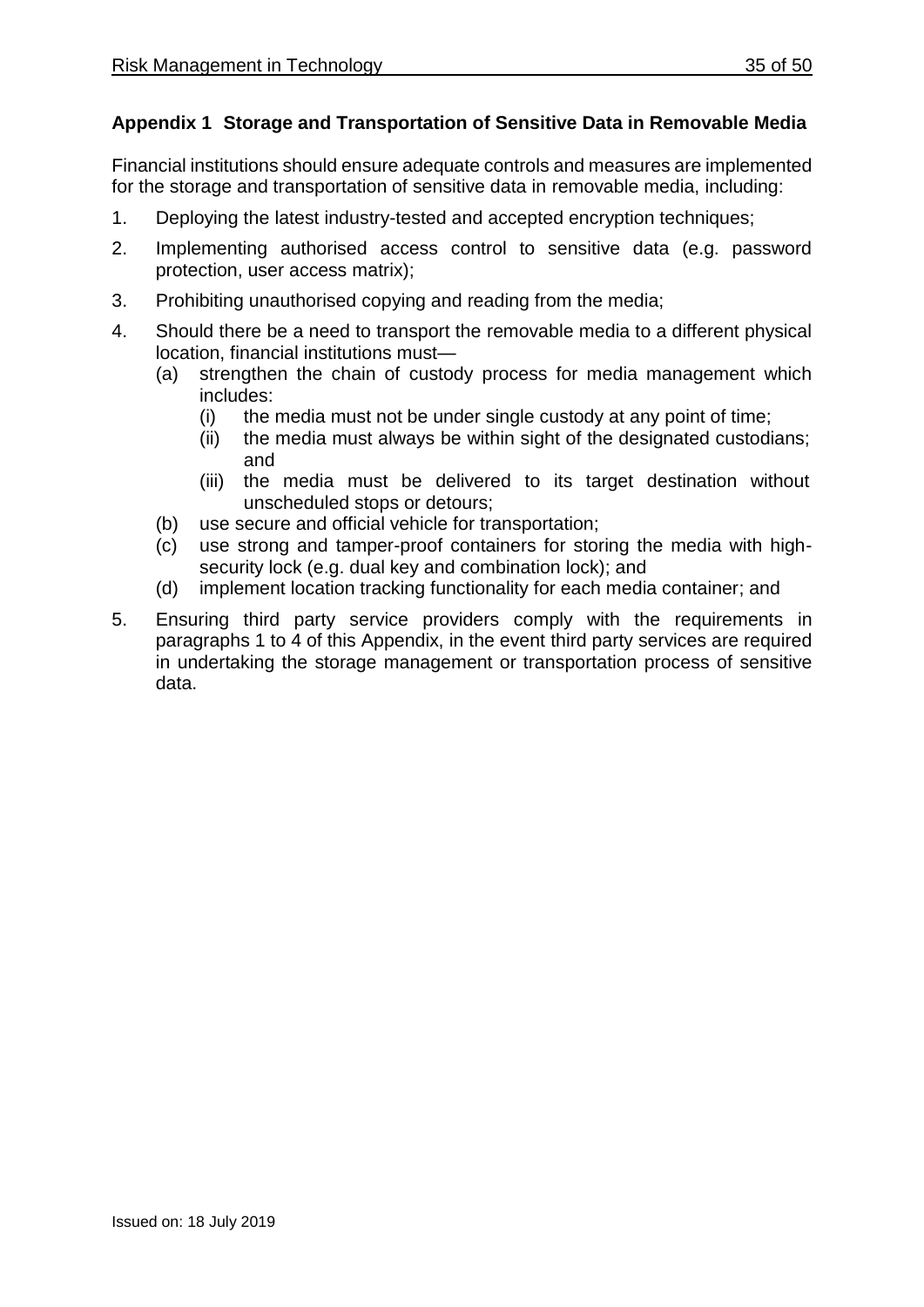## **Appendix 2 Control Measures on Self-service Terminals (SSTs)**

## **Cash SST**

Cash SSTs are computer terminals provided by banking institutions such as Automated Teller Machine, Cash Deposit Machine and Cash Recycler Machine that provide cash transactions such as cash withdrawals and deposits including in foreign currencies.

Financial institutions should ensure the adequacy of physical and logical security and controls implemented on the Cash SST, which includes:

- 1. Enforcing full hard disk encryption;
- 2. Retaining cards or block access to Cash SST service when the following are detected:
	- (a) exceed maximum PIN tries;
	- (b) invalid card authentication value;
	- (c) cash SST card unable to eject;
	- (d) "deactivated" card status;
	- (e) inactive account status such as "Dormant" or "Deceased"; and
	- (f) cards tagged as "Lost" or "Stolen";
- 3. Ensuring Cash SST operating system is running on a secure version operating system with continued developer or vendor support for security patches to fix any operating system security and vulnerabilities;
- 4. Deploying Anti-virus (AV) solution for Cash SST and ensure timely update of signatures. Ensure virus scanning on all Cash SSTs is performed periodically;
- 5. Implementing a centralised management system to monitor and alert any unauthorised activities on Cash SST such as unauthorised shutting-down of OS or deactivation of the white-listing programme;
- 6. Ensuring effective control over the Cash SST lock and key by using a unique and non-duplicable key to open the Cash SST PC Core compartment as well as ensure proper safekeeping and custody of the key;
- 7. Installing alarm system with triggering mechanism connected to a centralised alert system to detect and alert bank's staff of any unauthorised opening or tampering of the physical component of the Cash SST, particularly the access to the Cash SST PC Core;
- 8. Securing physically the Cash SST PC Core by enclosing the CPU in a locked case;
- 9. Enforcing firewall and Intrusion Prevention System (IPS) at the financial institution's network to filter communication between the host server and the Cash SST;
- 10. Enforcing pairing authentication for key Cash SST components, particularly between cash dispenser and Cash SST controller;
- 11. Enforcing Basic Input Output System (BIOS) lock-down which includes: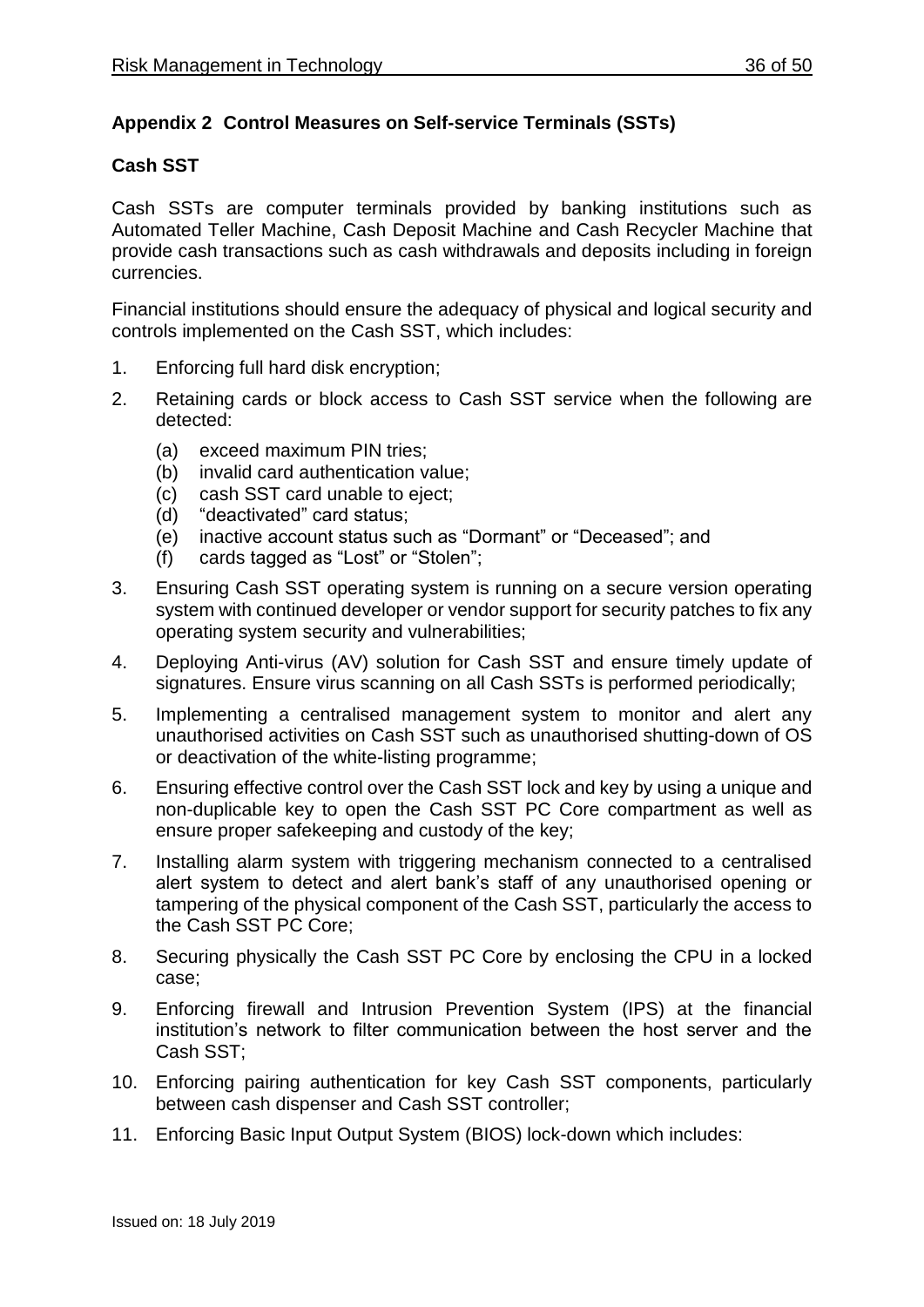- (a) enabling unique password protection for accessing BIOS. The password should be held by financial institutions under strict control;
- (b) disabling external input device and port such as CD-ROM, floppy disk and USB port. The Cash SST operating system can only be booted from the internal hard disk; and
- (c) disabling automatic BIOS update;
- 12. Ensuring proper configuration and hardening of the OS and application system, which includes:
	- (a) blocking any wireless network connection such as Bluetooth, Wi-Fi;
	- (b) disabling Microsoft default program system (such as Notepad, Internet browser, Windows shortcut, file download, file sharing and command prompt);
	- (c) disabling unnecessary services in the operating system such as the autoplay features;
	- (d) concealing Start Bar or Tray Menu;
	- (e) enabling cache auto-deletion; and
	- (f) disabling key combinations and right-click mouse functions;
- 13. Enforcing secure system parameter setting, which includes:
	- (a) changing defaults password and other system security parameters setting of the Cash SST;
	- (b) using a unique system administrator password for all Cash SSTs; and
	- (c) using lowest-level privileges for programmes and users system access;
- 14. Performing scanning and removing any known malware such as Backdoor.Padpin and Backdoor.Ploutus;
- 15. Enforcing and monitor Cash SST end-point protection such as installing whitelisting programmes. The end-point protection programme, at a minimum, shall ensure only authorised Cash SST system processes and libraries are installed and executed;
- 16. Enforcing strict control procedures over installation and maintenance of Cash SST OS and application systems, which includes:
	- (a) ensuring only authorised personnel have access to gold disk copy (master copy of Cash SST installation software);
	- (b) ensuring the gold disk copy is scanned for virus/malware prior to installation into Cash SST; and
	- (c) enforcing dual control for installation and maintenance of Cash SST software; and
- 17. Installing closed-circuit cameras and transaction triggered cameras at strategic locations with adequate lighting in order to ensure high quality and clear closedcircuit television images of cardholder performing a transaction as well as any suspicious activities.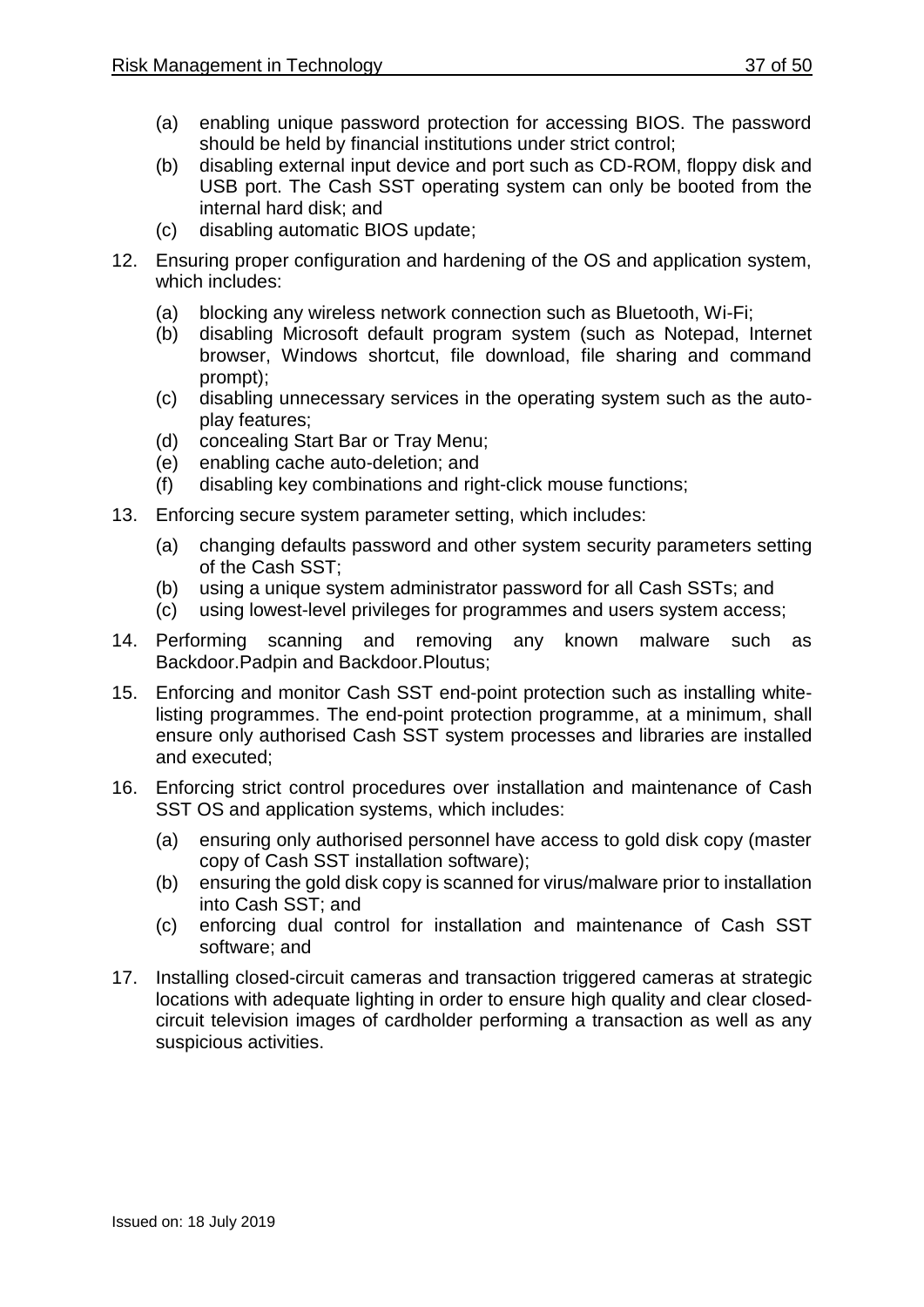## **Non-Cash SST**

Non-cash SSTs are computer terminals such as desktops, laptops, tablets and cheque deposit machines that provide non-cash transactions such as cheque deposits, balance enquiries, fund transfers, utilities bill payments and insurance quotations.

Financial institutions should ensure the adequacy of physical and logical security and controls implemented on the self-service terminals, which includes:

- 1. Enforcing the use of lock and key on the computer terminal's central processing unit (CPU) at all times;
- 2. Deploying closed-circuit television to monitor the usage of self-service terminals;
- 3. Ensuring adequate control over network security of the self-service terminals to ensure that the kiosks are secured and segregated from the internal network;
- 4. Disabling the use of all input devices (such as USB, CD and DVD), application system (such as Notepad, Microsoft Word, and Microsoft PowerPoint) and file download as well as command prompt on the kiosk;
- 5. Disabling browser scripting, pop-ups, ActiveX, Windows shortcut;
- 6. Concealing Start Bar or Tray Menu;
- 7. Enabling cache auto-deletion;
- 8. Disabling key combinations and right-click mouse functions; and
- 9. Restricting use of Internet browser i.e. only to be used to access the financial institution's internet website.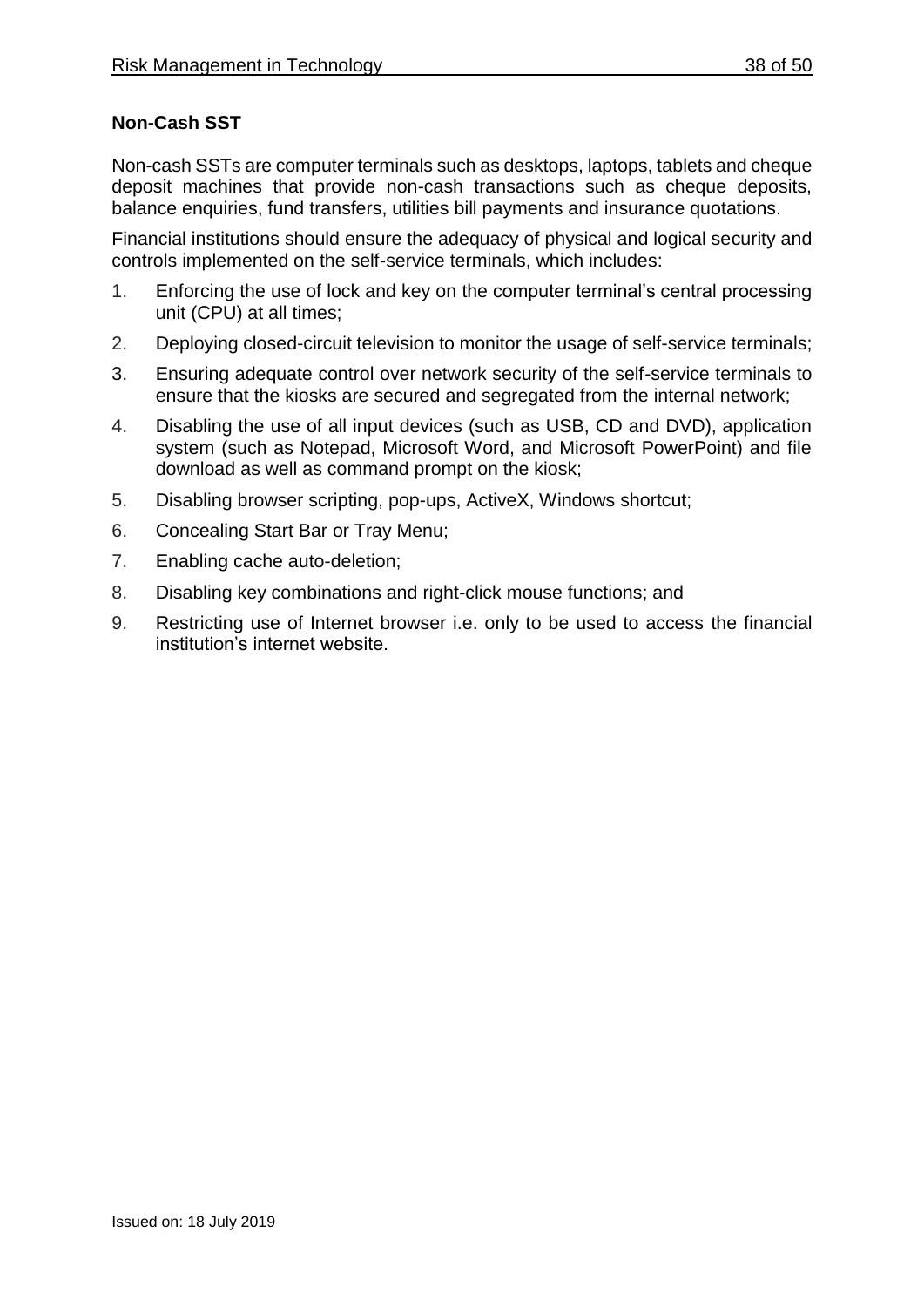## **Appendix 3 Control Measures on Internet Banking**

- 1. A financial institution should ensure the adequacy of security controls implemented for Internet banking, which include:
	- (a) Ensure Internet banking only runs on secured versions of web browsers that have continued developer support for security patches to fix any vulnerabilities;
	- (b) Put in place additional authentication protocols to enable customers to identify the financial institution's genuine website such as deploying image or word verification authentication or similar controls. The system should require the customer to acknowledge that the image or word is correct before the password box is displayed to the customer;
	- (c) Assign a customer to MFA solution binding to a single device;
	- (d) Require MFA when registering an account as a "favourite" beneficiary. A financial institution must also require MFA, for the first funds transfer to the favourite beneficiary;
	- (e) For new customers, the default transfer limit shall be set at a conservatively low level (such as RM5,000 per day). However, customers should be provided with the option to change the limit via secure channels (e.g. online with MFA or at branches); and
	- (f) Deploy an automated fraud detection system which has the capability to conduct heuristic behavioural analysis.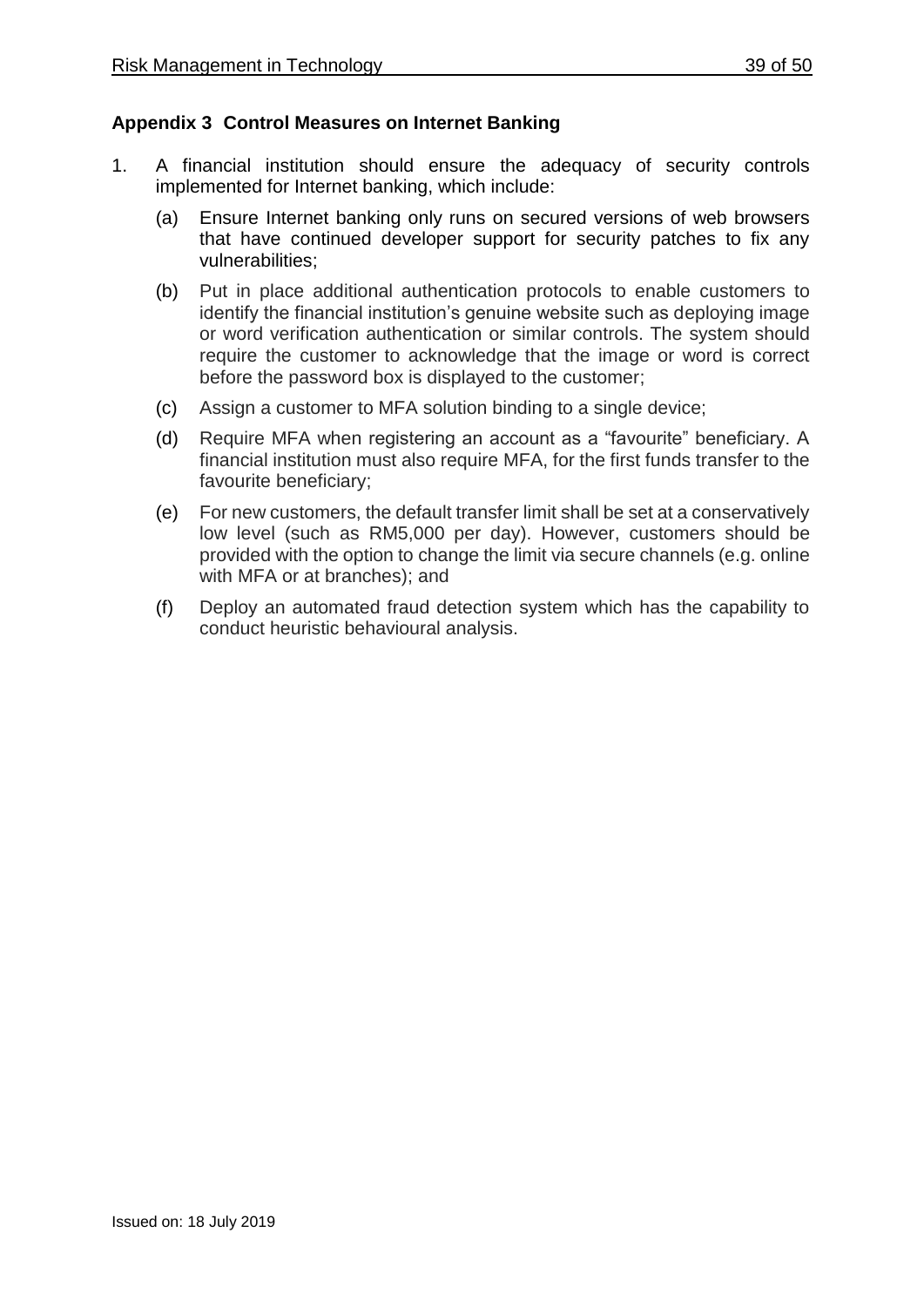## **Appendix 4 Control Measures on Mobile Application and Devices**

- 1. A financial institution should ensure digital payment, banking and insurance services involving sensitive customer and counterparty information offered via mobile devices are adequately secured. This includes the following:
	- (a) ensure mobile applications run only on the supported version of operating systems and enforce the application to only operate on a secure version of operating systems which have not been compromised, jailbroken or rooted i.e. the security patches are up-to-date;
	- (b) design the mobile application to operate in a secure and tamper-proof environment within the mobile devices. The mobile application shall be prohibited from storing customer and counterparty information used for authentication with the application server such as PIN and passwords. Authentication and verification of unique key and PIN shall be centralised at the host;
	- (c) undertake proper due diligence processes to ensure the application distribution platforms used to distribute the mobile application are reputable;
	- (d) ensure proper controls are in place to access, maintain and upload the mobile application on application distribution platforms;
	- (e) activation of the mobile application must be subject to authentication by the financial institution;
	- (f) ensure secure provisioning process of mobile application in the customer's device is in place by binding the mobile application to the customer's profile such as device ID and account number; and
	- (g) monitor the application distribution platforms to identify and address the distribution of fake applications in a timely manner.
- 2. In addition to the guidance above, a financial institution should also ensure the following measures are applied specifically for applications running on mobile devices used by the financial institution, appointed agents or intermediaries for the purpose of processing customer and counterparty information:
	- (a) mobile device to be adequately hardened and secured;
	- (b) ensure the capability to automatically wipe data stored in the mobile devices in the event the device is reported stolen or missing;
	- (c) establish safeguards that ensure the security of customer and counterparty information (e.g. Primary Account Numbers (PAN), Card Verification Value Numbers (CVV), expiry dates and Personal Identification Numbers (PIN) of payment cards), including to mitigate risks of identity theft and fraud<sup>22</sup>;
	- (d) enforce masking of sensitive customer and counterparty information when displayed on mobile devices; and
	- (e) limit the storage of customer and counterparty information for soliciting insurance businesses in mobile devices to 30 days.

<sup>1</sup> <sup>22</sup> This includes risks associated with malwares that enable keystroke logging, PIN harvesting and other malicious forms of customer and counterparty information downloading.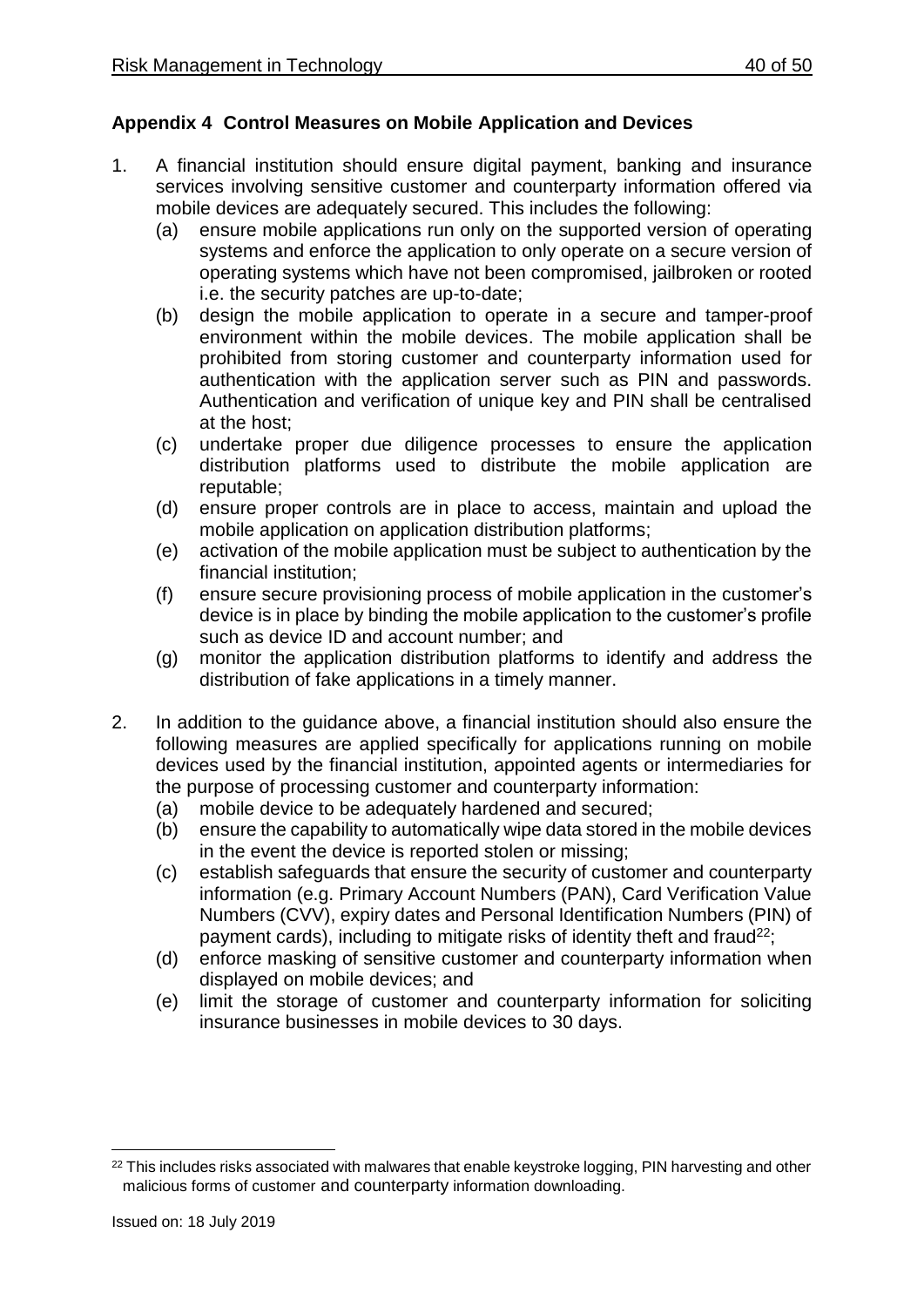## **Appendix 5 Control Measures on Cybersecurity**

- 1. Conduct periodic review on the configuration and rules settings for all security devices. Use automated tools to review and monitor changes to configuration and rules settings.
- 2. Update checklists on the latest security hardening of operating systems.
- 3. Update security standards and protocols for web services encryption regularly. Disable support of weak ciphers and protocol in web-facing applications.
- 4. Ensure technology networks are segregated into multiple zones according to threat profile. Each zone shall be adequately protected by various security devices including firewall and Intrusion Prevention System (IPS). This must include mobile and wireless networks as well.
- 5. Ensure security controls for server-to-server external network connections include the following:
	- (a) server-to-server authentication such as Public Key Infrastructure (PKI) certificate or user ID and password;
	- (b) use of secure tunnels such as Transport Layer Security (TLS) and Virtual Private Network (VPN) IPSec; and
	- (c) deploying staging servers with adequate perimeter defences and protection such as firewall, IPS and antivirus.
- 6. Ensure security controls for remote access to server include the following:
	- (a) restrict access to only hardened and locked down end-point devices;
		- (b) use secure tunnels such as TLS and VPN IPSec;
		- (c) deploy 'gateway' server with adequate perimeter defences and protection such as firewall, IPS and antivirus; and
		- (d) close relevant ports immediately upon expiry of remote access.
- 7. Ensure overall network security controls are implemented including the following:
	- (a) dedicated firewalls at all segments. All external-facing firewalls must be deployed on High Availability (HA) configuration and "fail-close" mode activated. Deploy different brand name/model for two firewalls located in sequence within the same network path;
	- (b) IPS at all critical network segments with the capability to inspect and monitor encrypted network traffic;
	- (c) web and email filtering systems such as web-proxy, spam filter and antispoofing controls;
	- (d) end-point protection solution to detect and remove security threats including viruses and malicious software;
	- (e) solution to mitigate advanced persistent threats including zero-day and signatureless malware; and
	- (f) capture the full network packets to rebuild relevant network sessions to aid forensics in the event of incidents.
- 8. Synchronise and protect the Network Time Protocol (NTP) server against tampering.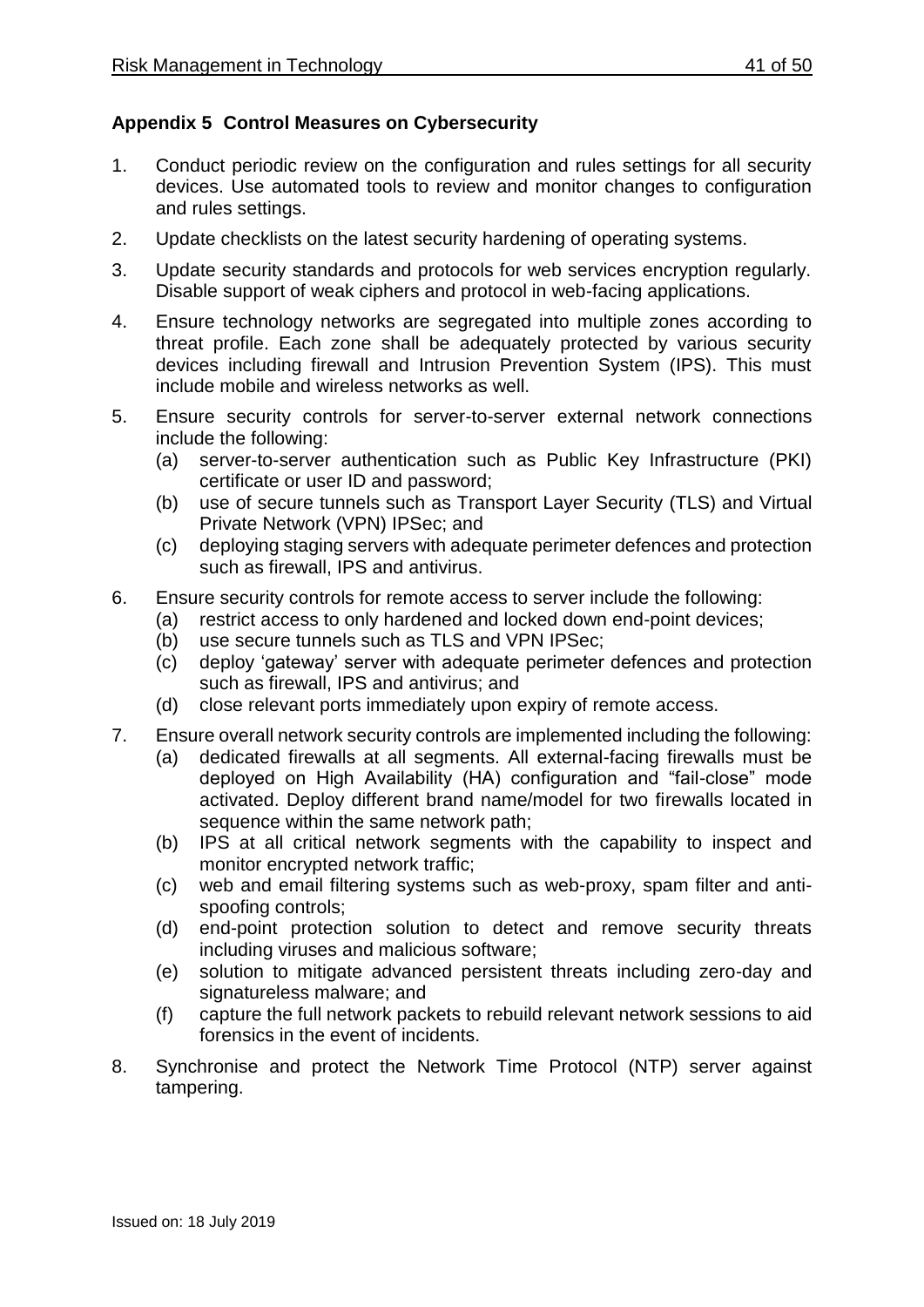## **Appendix 6 Positive List for Enhancements to electronic Banking, Internet Insurance and Internet Takaful Services**

- 1. Does not involve the introduction of new technology to the institution or industry.
- 2. Does not involve a material change in application architecture or network design.
- 3. Simplified notification process does not apply to any other enhancements that are not explicitly listed below.

|          | <b>Category 1:</b><br><b>Notification for Add-on</b><br><b>Services to Internet/Mobile</b><br><b>Banking/Insurance/Takaful</b>                                                                                                                                                                                                                                                                                                                                                        | <b>Category 2:</b><br><b>Notification for Add-on</b><br><b>Security Features to</b><br><b>Internet/Mobile</b><br><b>Banking/Insurance/Takaful</b>                                                                                                                                                                                                                                                                                                                                                                                         |                | <b>Category 3:</b><br><b>Notification for Add-</b><br>on Network/security<br>devices and systems<br>connectivity to<br>approved schemes                                                                                                                                                                                                                         |
|----------|---------------------------------------------------------------------------------------------------------------------------------------------------------------------------------------------------------------------------------------------------------------------------------------------------------------------------------------------------------------------------------------------------------------------------------------------------------------------------------------|-------------------------------------------------------------------------------------------------------------------------------------------------------------------------------------------------------------------------------------------------------------------------------------------------------------------------------------------------------------------------------------------------------------------------------------------------------------------------------------------------------------------------------------------|----------------|-----------------------------------------------------------------------------------------------------------------------------------------------------------------------------------------------------------------------------------------------------------------------------------------------------------------------------------------------------------------|
| 1.<br>2. | Participation in payment<br>gateways involving<br><b>Financial Process</b><br>Exchange (FPX),<br>approved payment<br>system operator and<br>registered business<br>(merchant acquiring<br>business) with BNM.<br>Participation in<br>approved schemes as<br>follows:<br>Tabung Haji;<br>(i)<br>Skim Simpanan<br>(ii)<br>Pendidikan Nasional<br>(SSPN-i); and<br>(iii) PayNet's products<br>and services e.g.<br><b>Real-time Retail</b><br><b>Payments Platform</b><br>(RPP), JomPAY. | 1. Enhance Transaction<br>Authorisation Code (TAC)<br>delivery including<br>subscribing to a new<br>service provider.<br>2. Enhance the e-Banking<br>system to support<br>migration to Chip and PIN<br>cards.<br>3. Implement automated<br>storing of privilege IDs.<br>4. Enhancements to existing<br>login features of biometric<br>security.<br>5. Enhancement to existing<br>features of MFA method;<br>6. Enhancement to existing<br>features of phone<br>banking technology.<br>7. Enhancement on login<br>authentication method on | 1.<br>2.<br>3. | System<br>connectivity with<br>approved<br>schemes i.e.<br>PayNet.<br>Enhancement to<br>add connectivity to<br>third party service<br>provider i.e.<br><b>MYEG, Financial</b><br>Link, Rexit,<br>Bestinet, PSPPA.<br>Installation of<br>network devices<br>as follows:<br>Switches;<br>(i)<br>(ii) Routers;<br>(iii) Load<br>balancers;<br>and<br>(iv) Proxies. |
| 3.       | Enable RENTAS and<br><b>SWIFT</b> payment<br>transaction initiative on<br>the Internet platform.                                                                                                                                                                                                                                                                                                                                                                                      | the existing Internet<br>platform.                                                                                                                                                                                                                                                                                                                                                                                                                                                                                                        | 4.             | Installation of<br>security<br>devices/monitoring<br>tools as follows:                                                                                                                                                                                                                                                                                          |
| 4.       | Participation in existing<br>approved e-channel<br>$e.g.$ :<br>Western Union;<br>(i)<br>Merchantrade;<br>(ii)<br>(iii) Paypal;<br>(iv) Inter Bank Giro<br>$(IBG)$ ; and                                                                                                                                                                                                                                                                                                               |                                                                                                                                                                                                                                                                                                                                                                                                                                                                                                                                           |                | (i)<br>Firewalls;<br>(ii)<br>Intrusion<br><b>Detection</b><br><b>Systems</b><br>$(IDS);$ and                                                                                                                                                                                                                                                                    |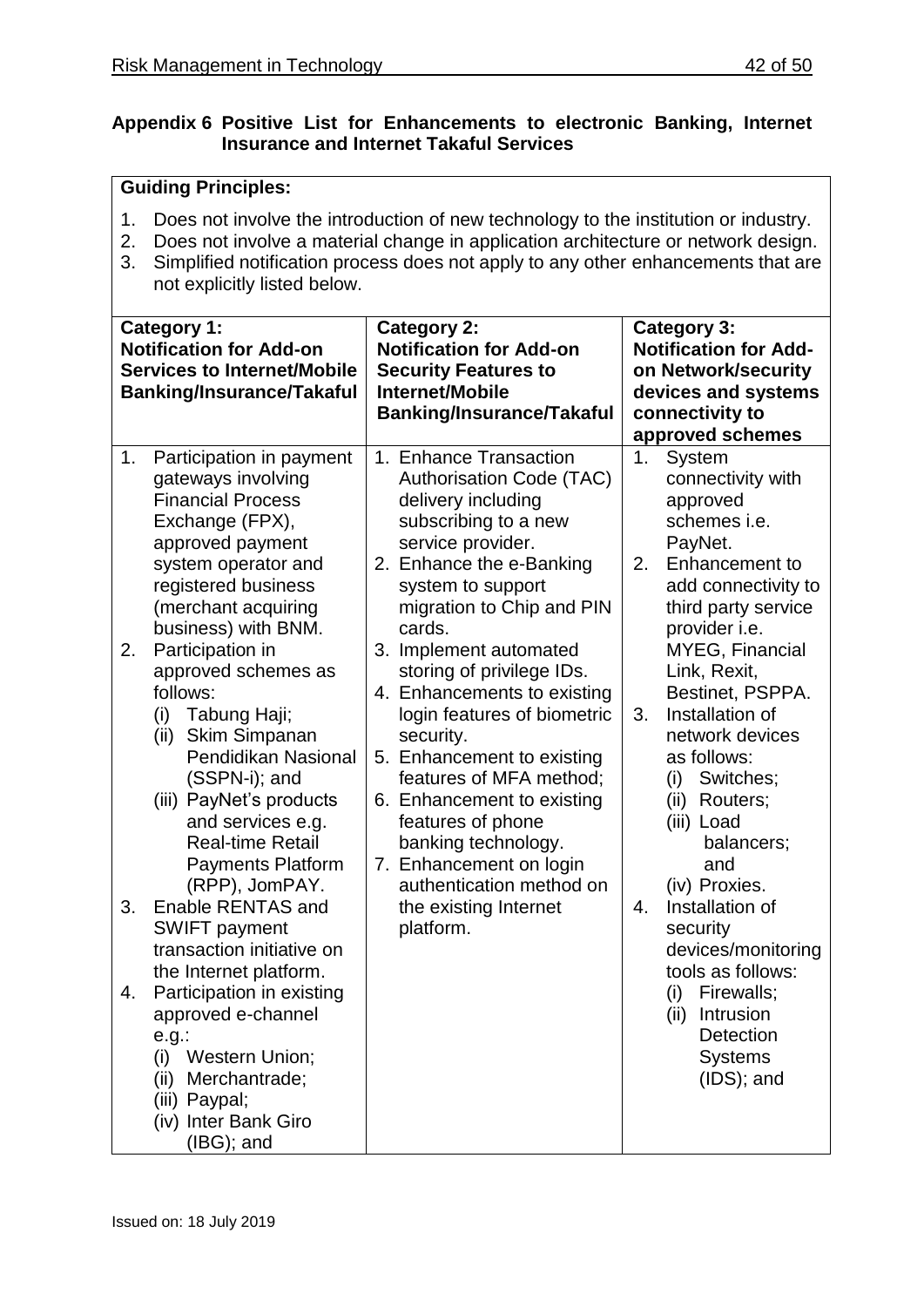- 1. Does not involve the introduction of new technology to the institution or industry.
- 2. Does not involve a material change in application architecture or network design.
- 3. Simplified notification process does not apply to any other enhancements that are not explicitly listed below.

| approved schemes<br>(v) Inter Bank Fund<br>(iii) Intrusion<br>Prevention<br>Transfer (IBFT).<br><b>Systems</b><br>Notification to participate<br>5.<br>in existing approved e-<br>(IPS).<br>Enhancements of<br>money issuer.<br>5.<br>Usage<br><b>API</b><br>6.<br>οf<br>motor<br>Open<br>underwriting engine by<br>integrations which<br>third party for calculation<br>does not involve<br>of motor premium.<br>the transmission of<br>Enhancement<br>"confidential"<br>7.<br>to<br><b>or</b><br>"sensitive"<br>application<br>form<br>and<br>information.<br>underwriting question.<br>8.<br>in<br>online<br>Enhancement<br>Increase<br>6.<br>to<br>transaction limit.<br>add<br>connectivity<br>9.<br>Enhancement<br>for<br>the<br>with<br>approved<br>participants in the<br>following<br>services<br>Financial<br>including new add-on<br>services and features on<br>Technology<br>Regulatory<br>the existing platform:<br>Sandbox.<br>Debit/credit card<br>(i)<br>Enhancement<br>activation;<br>7.<br>to<br>(ii)<br>Reset password;<br>connectivity<br>add<br><b>Block card</b><br>with<br>online<br>(iii)<br>including enabling<br>distribution<br>debit/credit card<br>channel<br>e.g.<br>telecommunication<br>for overseas<br>company.<br>usage;<br>8. Enhancement<br><b>Credit card PIN</b><br>(iv)<br>to<br>change via<br>add<br>connectivity<br>Internet banking;<br>with<br>third<br>party<br>Credit card<br>without<br>material<br>(v)<br>activation via<br>the<br>change<br>to<br>SMS/online;<br>existing<br>approved<br>platform. | <b>Category 1:</b><br><b>Notification for Add-on</b><br><b>Services to Internet/Mobile</b><br><b>Banking/Insurance/Takaful</b> | <b>Category 2:</b><br><b>Notification for Add-on</b><br><b>Security Features to</b><br>Internet/Mobile<br><b>Banking/Insurance/Takaful</b> | <b>Category 3:</b><br><b>Notification for Add-</b><br>on Network/security<br>devices and systems<br>connectivity to |
|-----------------------------------------------------------------------------------------------------------------------------------------------------------------------------------------------------------------------------------------------------------------------------------------------------------------------------------------------------------------------------------------------------------------------------------------------------------------------------------------------------------------------------------------------------------------------------------------------------------------------------------------------------------------------------------------------------------------------------------------------------------------------------------------------------------------------------------------------------------------------------------------------------------------------------------------------------------------------------------------------------------------------------------------------------------------------------------------------------------------------------------------------------------------------------------------------------------------------------------------------------------------------------------------------------------------------------------------------------------------------------------------------------------------------------------------------------------------------------------------------------------------------------------------------------|--------------------------------------------------------------------------------------------------------------------------------|--------------------------------------------------------------------------------------------------------------------------------------------|---------------------------------------------------------------------------------------------------------------------|
|                                                                                                                                                                                                                                                                                                                                                                                                                                                                                                                                                                                                                                                                                                                                                                                                                                                                                                                                                                                                                                                                                                                                                                                                                                                                                                                                                                                                                                                                                                                                                     |                                                                                                                                |                                                                                                                                            |                                                                                                                     |
|                                                                                                                                                                                                                                                                                                                                                                                                                                                                                                                                                                                                                                                                                                                                                                                                                                                                                                                                                                                                                                                                                                                                                                                                                                                                                                                                                                                                                                                                                                                                                     |                                                                                                                                |                                                                                                                                            |                                                                                                                     |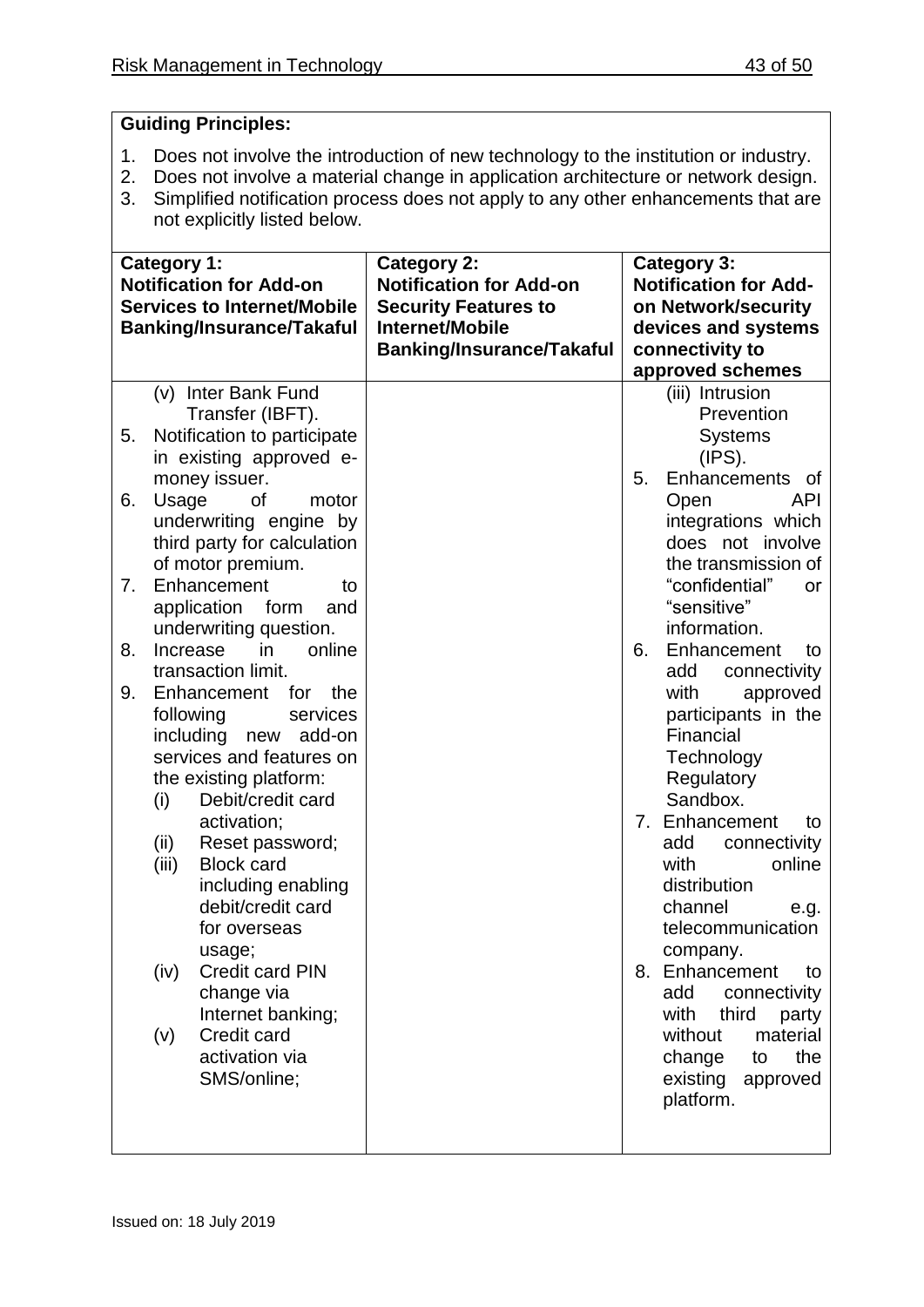- 1. Does not involve the introduction of new technology to the institution or industry.
- 2. Does not involve a material change in application architecture or network design.
- 3. Simplified notification process does not apply to any other enhancements that are not explicitly listed below.

| Category 1: | <b>Notification for Add-on</b><br><b>Services to Internet/Mobile</b><br><b>Banking/Insurance/Takaful</b>                                          | <b>Category 2:</b><br><b>Notification for Add-on</b><br><b>Security Features to</b><br>Internet/Mobile<br><b>Banking/Insurance/Takaful</b> | <b>Category 3:</b><br><b>Notification for Add-</b><br>on Network/security<br>devices and systems<br>connectivity to |
|-------------|---------------------------------------------------------------------------------------------------------------------------------------------------|--------------------------------------------------------------------------------------------------------------------------------------------|---------------------------------------------------------------------------------------------------------------------|
|             |                                                                                                                                                   |                                                                                                                                            | approved schemes                                                                                                    |
| (vi)        | Maintenance of<br>existing product<br>features e.g. time<br>deposit maturity<br>tenor and rates;                                                  |                                                                                                                                            | 9. Leveraging<br>approved<br>website/mobile<br>application for<br>$e-$<br>banking or Internet                       |
| (vii)       | Add-on features or<br>services to the<br>existing IVR<br>system;                                                                                  |                                                                                                                                            | insurance-related<br>services.                                                                                      |
| (viii)      | Add-on features<br>and services from<br>the existing<br>Internet platform to<br>the existing mobile<br>application;                               |                                                                                                                                            |                                                                                                                     |
| (ix)        | Add-on products<br>or functionalities to<br>existing approved<br>platform e.g.<br>withdrawal,<br>surrender, claims,<br>endorsement;               |                                                                                                                                            |                                                                                                                     |
| (x)         | <b>Bringing offline</b><br>products to the<br>existing approved<br>online platform<br>such as loan<br>applications and<br>opening of<br>accounts; |                                                                                                                                            |                                                                                                                     |
| (xi)        | Enrolment of<br>new/existing<br>customers onto<br>the online<br>platform;                                                                         |                                                                                                                                            |                                                                                                                     |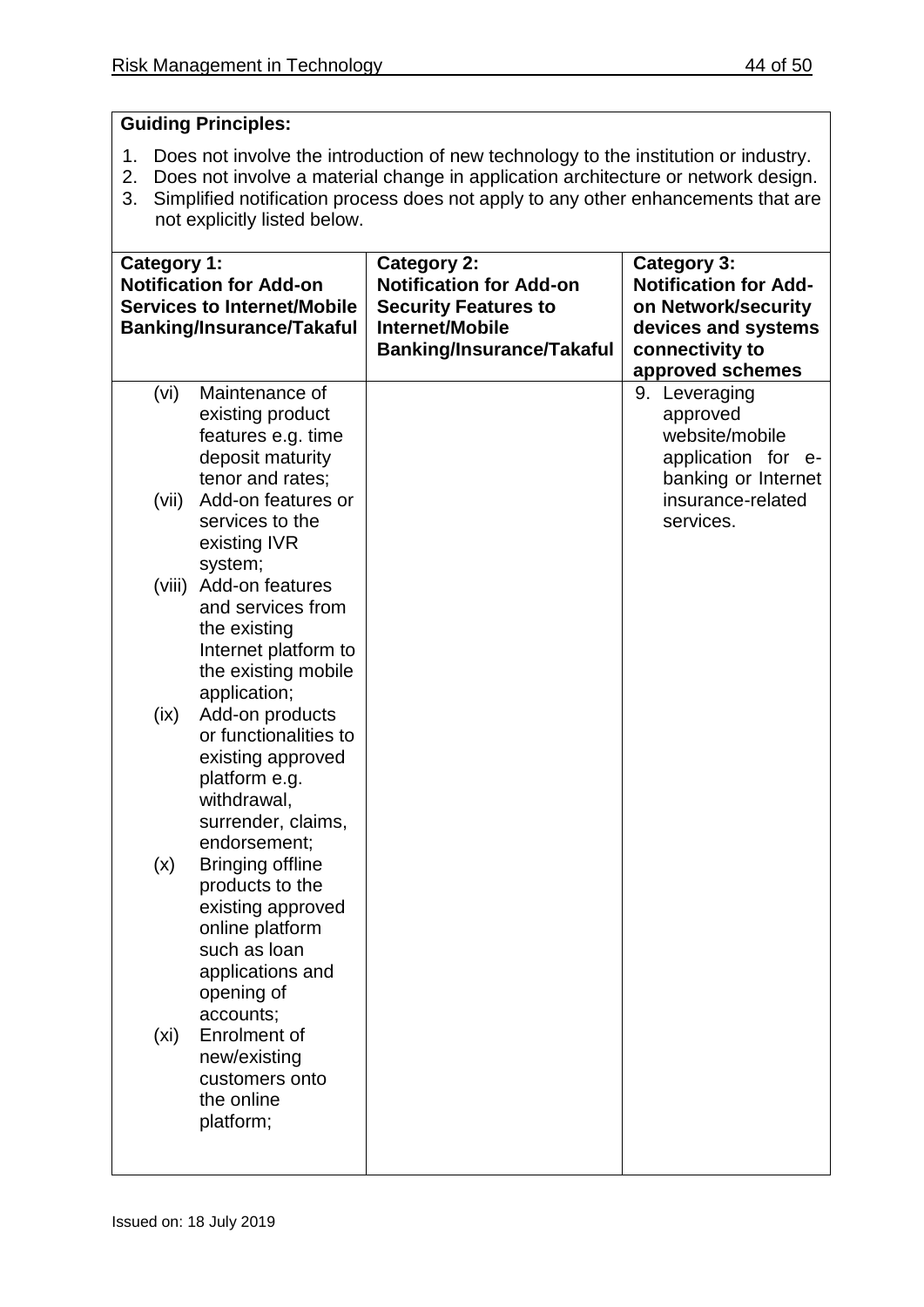- 1. Does not involve the introduction of new technology to the institution or industry.
- 2. Does not involve a material change in application architecture or network design.
- 3. Simplified notification process does not apply to any other enhancements that are not explicitly listed below.

| Category 1:<br><b>Notification for Add-on</b><br><b>Services to Internet/Mobile</b><br><b>Banking/Insurance/Takaful</b>                       | Category 2:<br><b>Notification for Add-on</b><br><b>Security Features to</b><br>Internet/Mobile<br><b>Banking/Insurance/Takaful</b> | Category 3:<br><b>Notification for Add-</b><br>on Network/security<br>devices and systems<br>connectivity to<br>approved schemes |
|-----------------------------------------------------------------------------------------------------------------------------------------------|-------------------------------------------------------------------------------------------------------------------------------------|----------------------------------------------------------------------------------------------------------------------------------|
| Maintenance of<br>(xii)<br>customer's<br>credential via<br>Internet platform;<br>and                                                          |                                                                                                                                     |                                                                                                                                  |
| (xiii) Implementation of<br>"chatbot" or "live"<br>chat" onto the<br>existing approved<br>platform to<br>facilitate non-<br>complex activity. |                                                                                                                                     |                                                                                                                                  |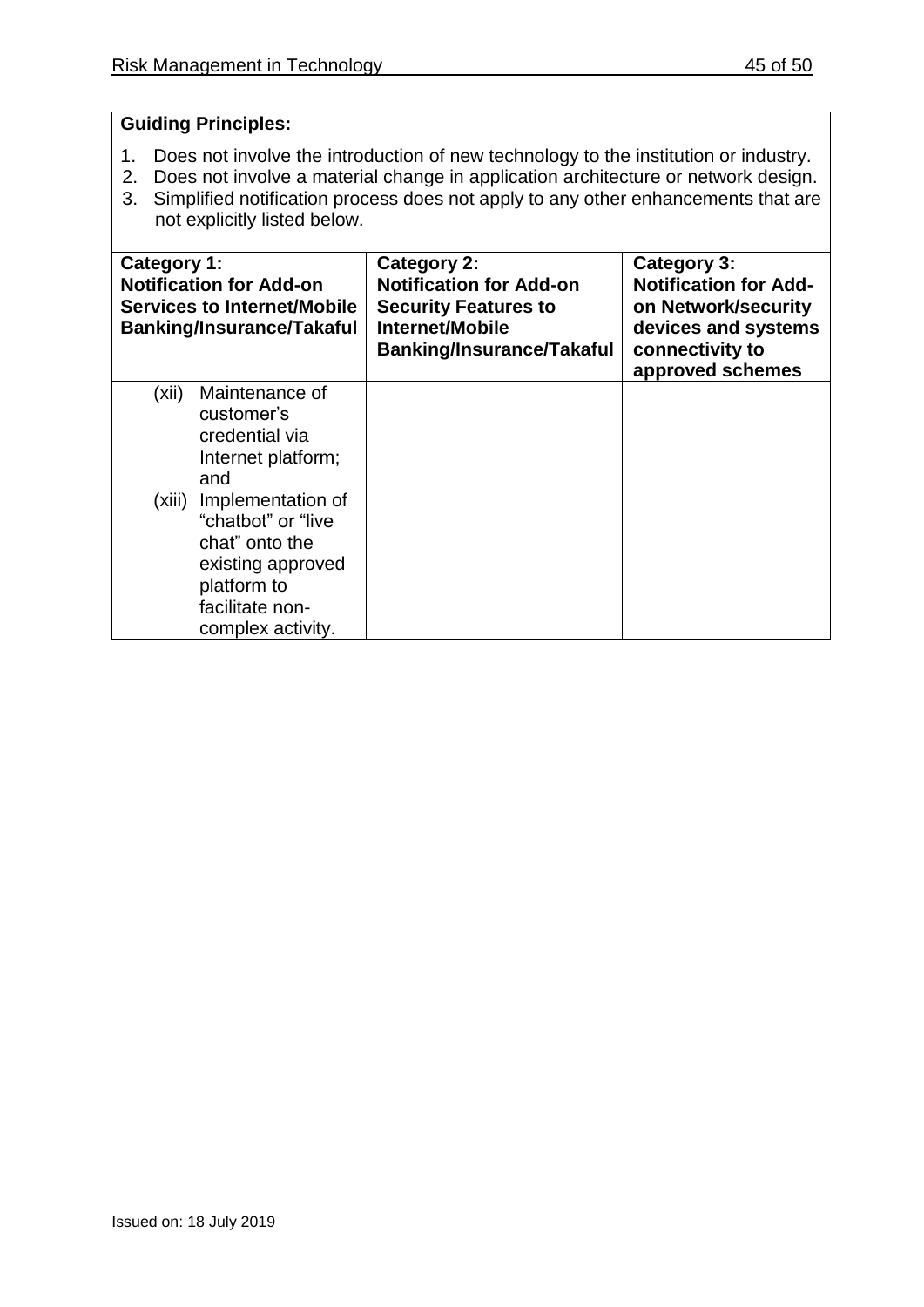## **Appendix 7 Risk Assessment Report**

| <b>Part A: Financial Institution</b>                                                                             |                                                                                                                  |  |  |
|------------------------------------------------------------------------------------------------------------------|------------------------------------------------------------------------------------------------------------------|--|--|
| Name of Financial Institution                                                                                    |                                                                                                                  |  |  |
| Mailing address                                                                                                  |                                                                                                                  |  |  |
| Type of e-banking/Internet<br>insurance and Internet takaful<br>service                                          | New / Enhancement                                                                                                |  |  |
| Description of the e-banking,<br>Internet insurance and<br>Internet takaful service                              |                                                                                                                  |  |  |
| Key contact personnel                                                                                            |                                                                                                                  |  |  |
| <b>Email address</b>                                                                                             |                                                                                                                  |  |  |
| Phone number                                                                                                     |                                                                                                                  |  |  |
| <b>Part B: External Service Provider</b>                                                                         |                                                                                                                  |  |  |
| Name of company                                                                                                  |                                                                                                                  |  |  |
| <b>SSM</b> registration number                                                                                   |                                                                                                                  |  |  |
| Mailing address                                                                                                  |                                                                                                                  |  |  |
| Engagement period                                                                                                |                                                                                                                  |  |  |
| Key contact personnel                                                                                            |                                                                                                                  |  |  |
| <b>Email address</b>                                                                                             |                                                                                                                  |  |  |
| Phone number                                                                                                     |                                                                                                                  |  |  |
| <b>Part C: Detail of application</b>                                                                             |                                                                                                                  |  |  |
| Overview of the application<br><i>i.e.</i> business case, target<br>segment of demographic and<br>end-user, etc. | (Please keep the response below 200 words.<br>Additional information may be provided as<br>supporting documents) |  |  |
| Describe the technology used<br>to support the product, service<br>or solution                                   | (Please keep the response below 200 words.<br>Additional information may be provided as<br>supporting documents) |  |  |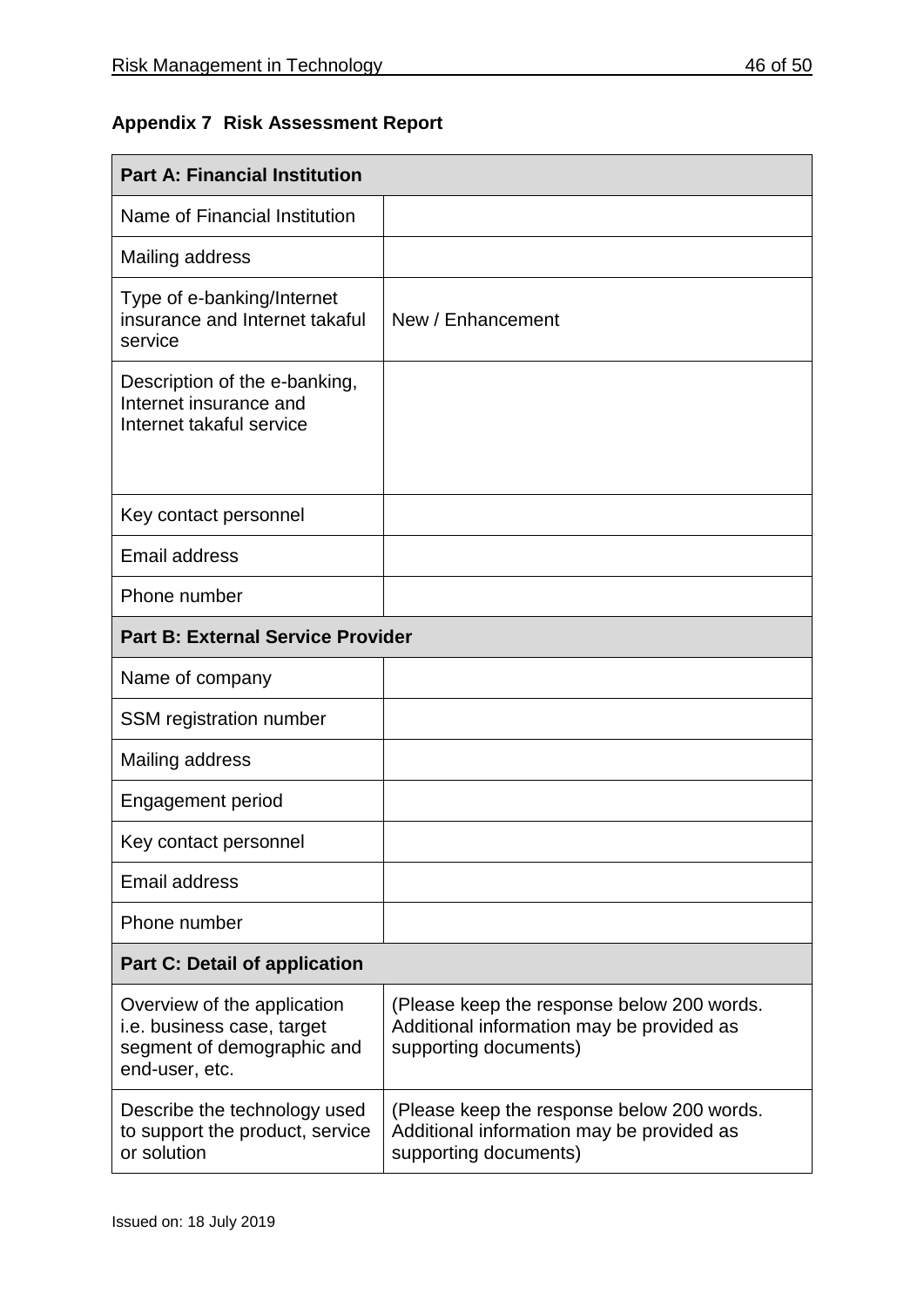| ΩТ | -50 |
|----|-----|
|    |     |

| Part D: Technology risk assessment                                                                                                                                                                                                      |  |  |  |
|-----------------------------------------------------------------------------------------------------------------------------------------------------------------------------------------------------------------------------------------|--|--|--|
| Technology risk assessment<br>shall provide assurance on<br>the effectiveness of<br>technology risk control and<br>mitigation performed by the<br>financial institutions in<br>meeting expectations outlined<br>in Part B of Appendix 9 |  |  |  |
| <b>Part E: Quality assurance</b>                                                                                                                                                                                                        |  |  |  |
| Overall recommendation                                                                                                                                                                                                                  |  |  |  |
| <b>Part F: Authorised signatory</b>                                                                                                                                                                                                     |  |  |  |
| Signature                                                                                                                                                                                                                               |  |  |  |
| Name                                                                                                                                                                                                                                    |  |  |  |
| Designation                                                                                                                                                                                                                             |  |  |  |
| Date                                                                                                                                                                                                                                    |  |  |  |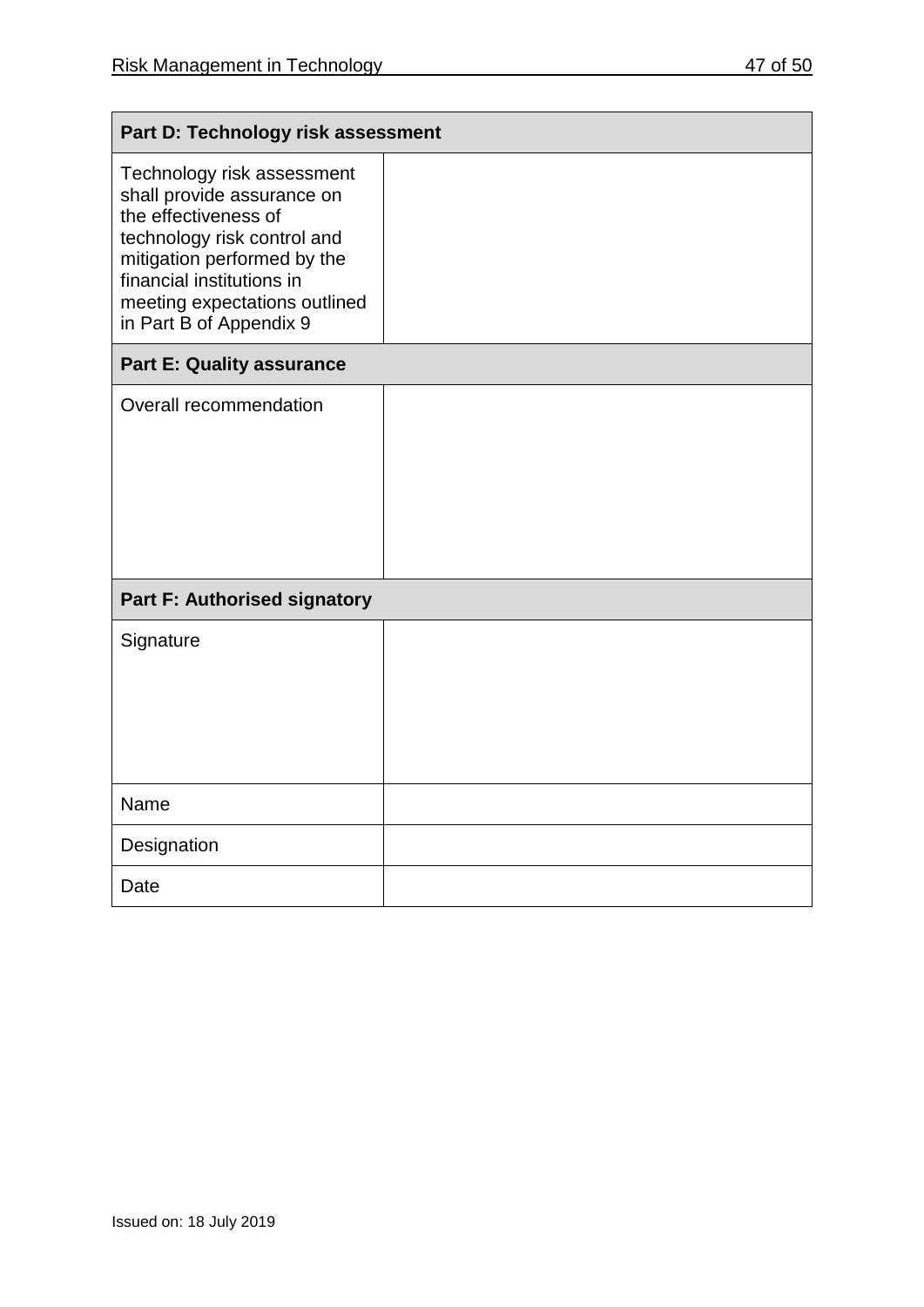## **Appendix 8 Format of Confirmation**

Name of Financial Institution…. ………..……………………………………………………

As Chairman of the board of directors / designated board-level committee / CISO / designated senior management officer \* of [name of Financial Institution], I confirm that $-$ 

- 1. e-banking / Internet insurance / Internet takaful \* is consistent with the bank's / insurer's / takaful operator's \* strategic and business plans;
- 2. the board of directors / senior management \* understand and are ready to assume the roles and responsibilities stated in Bank Negara Malaysia's policy document on Risk Management in Technology and the Guidelines on Internet Insurance (Consolidated) / Circular on Internet Takaful and are also apprised of all relevant provisions in the FSA, IFSA and DFIA and other relevant legislation, guidelines and codes of conduct;
- 3. risk management process related to e-banking / Internet insurance / Internet takaful \* is subject to appropriate oversight by the board of directors and senior management;
- 4. appropriate security measures to address e-banking / Internet insurance / Internet takaful \* security concerns are in place;
- 5. customer support services and education related to e-banking / Internet insurance / Internet takaful \* are in place;
- 6. performance monitoring of e-banking / Internet insurance / Internet takaful \* products, services, delivery channels and processes has been established;
- 7. e-banking / Internet insurance / Internet takaful \* is included in the contingency and business resumption plans;
- 8. there are adequate resources to support the offering of e-banking / Internet insurance / Internet takaful \* business; and
- 9. the systems, procedures, security measures, etc. relevant to sound operations of e-banking / Internet insurance / Internet takaful \* will constantly be reviewed to keep up with the latest changes.

\* (*delete whichever is not applicable*)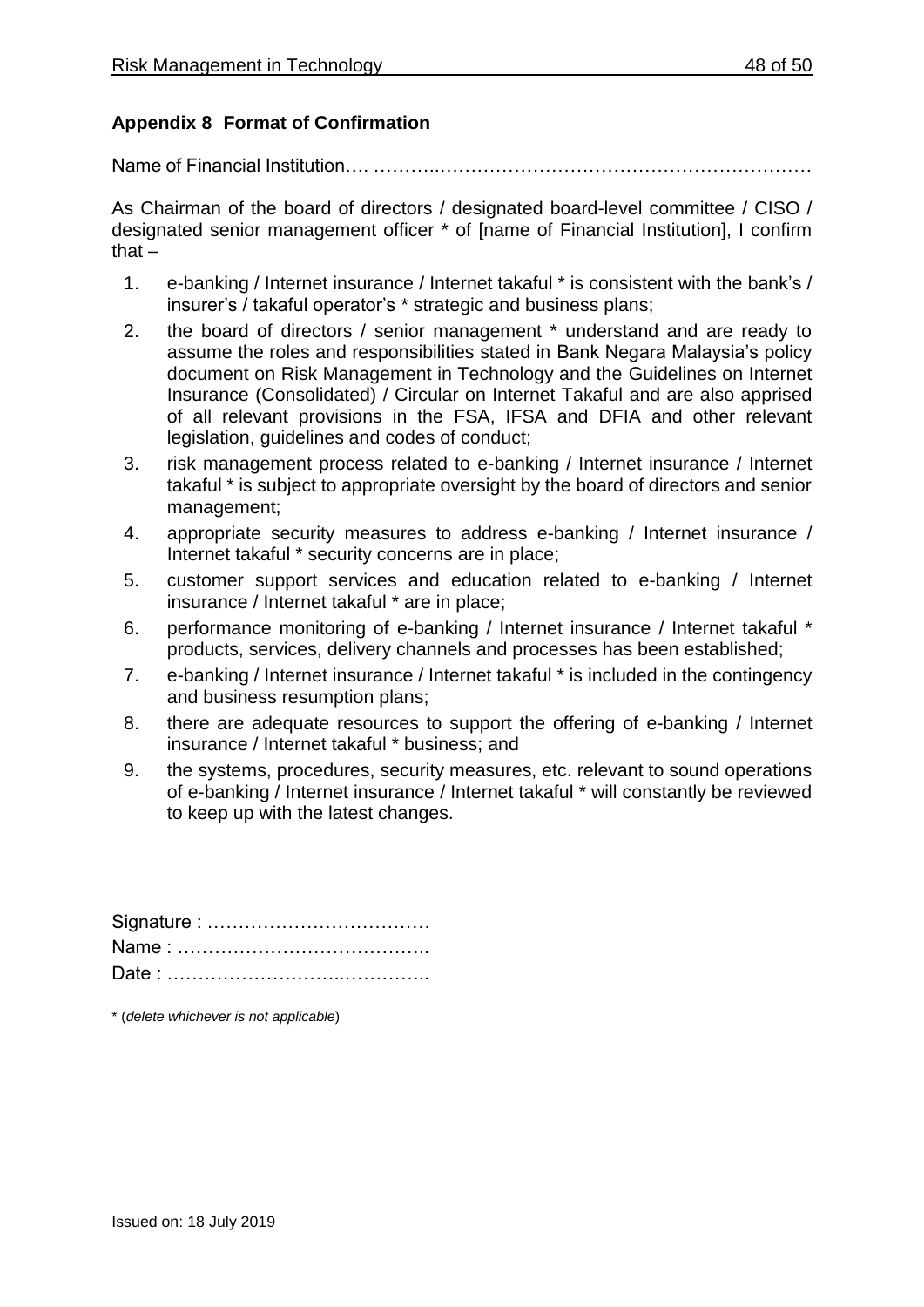## **Appendix 9 Supervisory Expectations on External Party Assurance**

#### **Part A: Financial Institutions are required to provide an external assurance**

- 1. The assurance shall be conducted by an independent external service provider (ESP) engaged by the financial institution.
- 2. The independent ESP must understand the proposed services, the data flows, system architecture, connectivity as well as its dependencies.
- 3. The independent ESP shall review the comprehensiveness of the risk assessment performed by the financial institution and validate the adequacy of the control measures implemented or to be implemented.
- 4. The Risk Assessment Report (as per Part D in Appendix 7) shall state among others, the scope of review, risk assessment methodology, summary of findings and remedial actions (if any).
- 5. The Risk Assessment Report shall confirm there is no exception noted based on the prescribed risk areas (Negative attestation).
- 6. The financial institution shall provide the Risk Assessment Report accompanied by the relevant documents.

## **Part B: Minimum controls to be assessed by the independent External Service Provider, where applicable**

- 1. The independent ESP assessment of security requirements shall include the following key areas:
	- (a) access control;
	- (b) physical and environmental security;
	- (c) operations security;
	- (d) communication security;
	- (e) information security incident management; and
	- (f) information security aspects of business continuity management.
- 2. For online transactions and services, a financial institution has implemented the following:
	- (a) adequate measures to authenticate customer identity and ensure legitimate transaction authorisation by the customer, including—
		- (i) measures to prevent session takeover or man-in-the-middle attacks;
		- (ii) internal controls must be in place to prevent compromise of relevant internal systems /application /database;
		- (iii) where appropriate, apply multi-level authentication, out of band protocol and real-time verification;
		- (iv) secure session handling functions and authentication databases; and
		- (v) ensure strong password and cryptographic implementation (recognised algorithm with reasonable key strength).
	- (b) adequate measures for transaction authentication that promotes nonrepudiation and establishes accountability—
		- (i) mechanism exists to ensure proof of origin, content as well as the integrity of the message;
		- (ii) chosen channel to deliver transaction is secure;